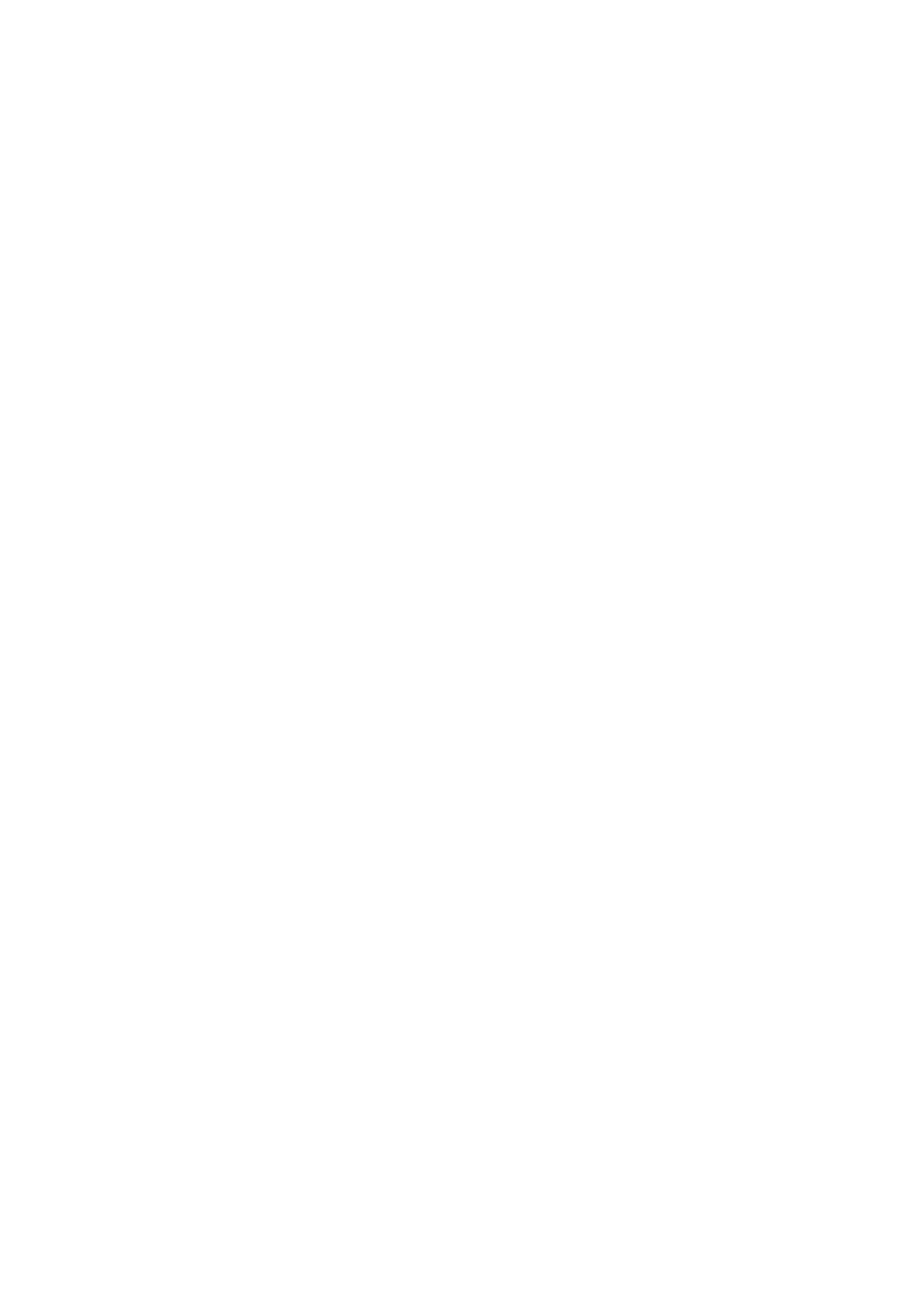

A Discussion Paper by John Adams and Sean James

Published by the Pensions Policy Institute © September 2009 ISBN 978-1-906284-09-1 www.pensionspolicyinstitute.org.uk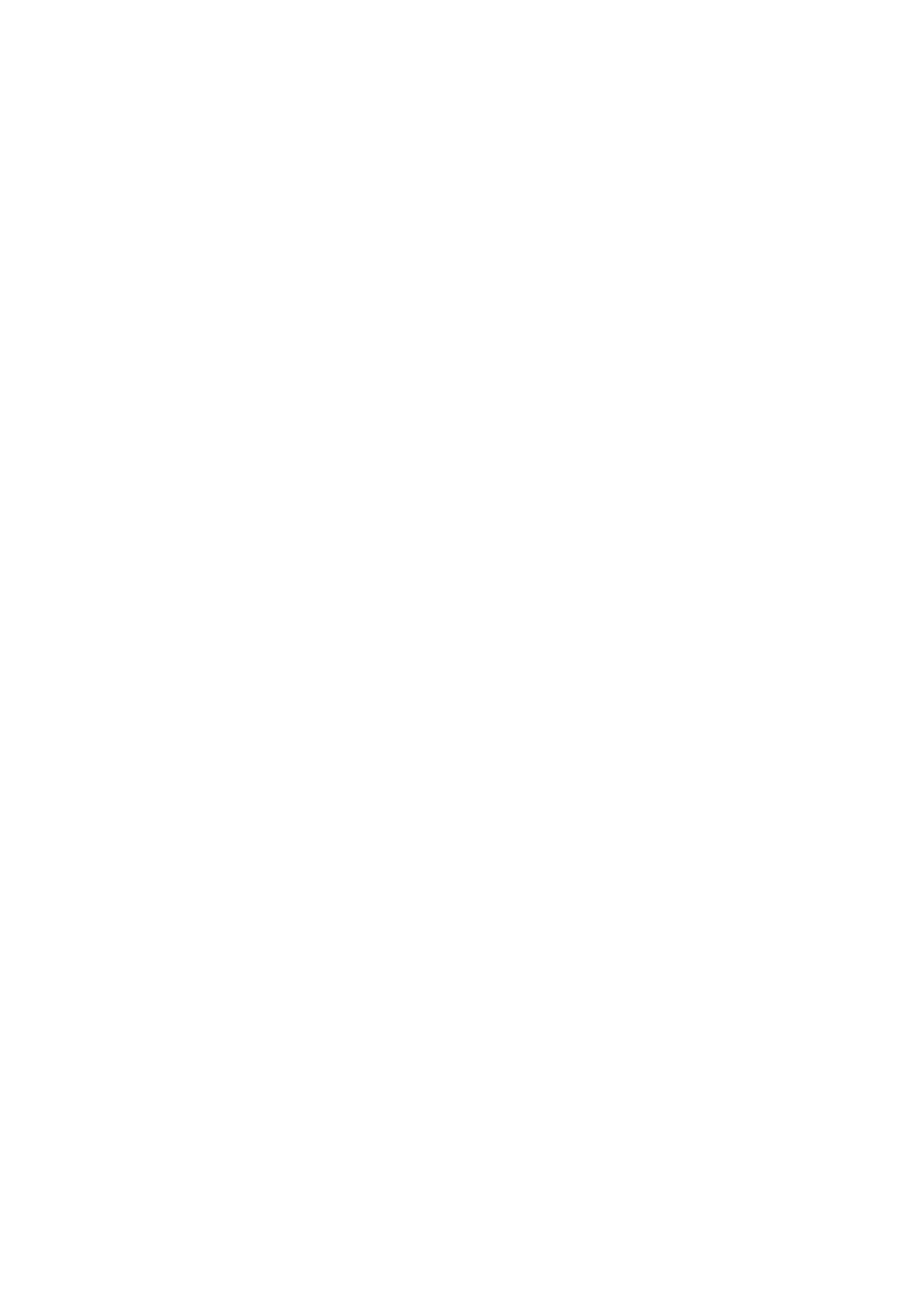# **Retirement income and assets: how can housing support retirement?**

|                                      | Introduction                                                                            | 1  |
|--------------------------------------|-----------------------------------------------------------------------------------------|----|
|                                      | <b>Summary of Conclusions</b>                                                           | 2  |
|                                      | 1. How much is saved in housing and other assets by UK<br>households?                   | 4  |
|                                      | 2. To what extent are current pensioners using housing assets<br>to support retirement? | 11 |
|                                      | 3. How could housing support retirement for hypothetical<br>pensioner households?       | 22 |
|                                      | 4. How could housing support retirement in the future?                                  | 27 |
|                                      | Appendix                                                                                | 41 |
| Acknowledgements and contact details |                                                                                         |    |
|                                      | References                                                                              | 48 |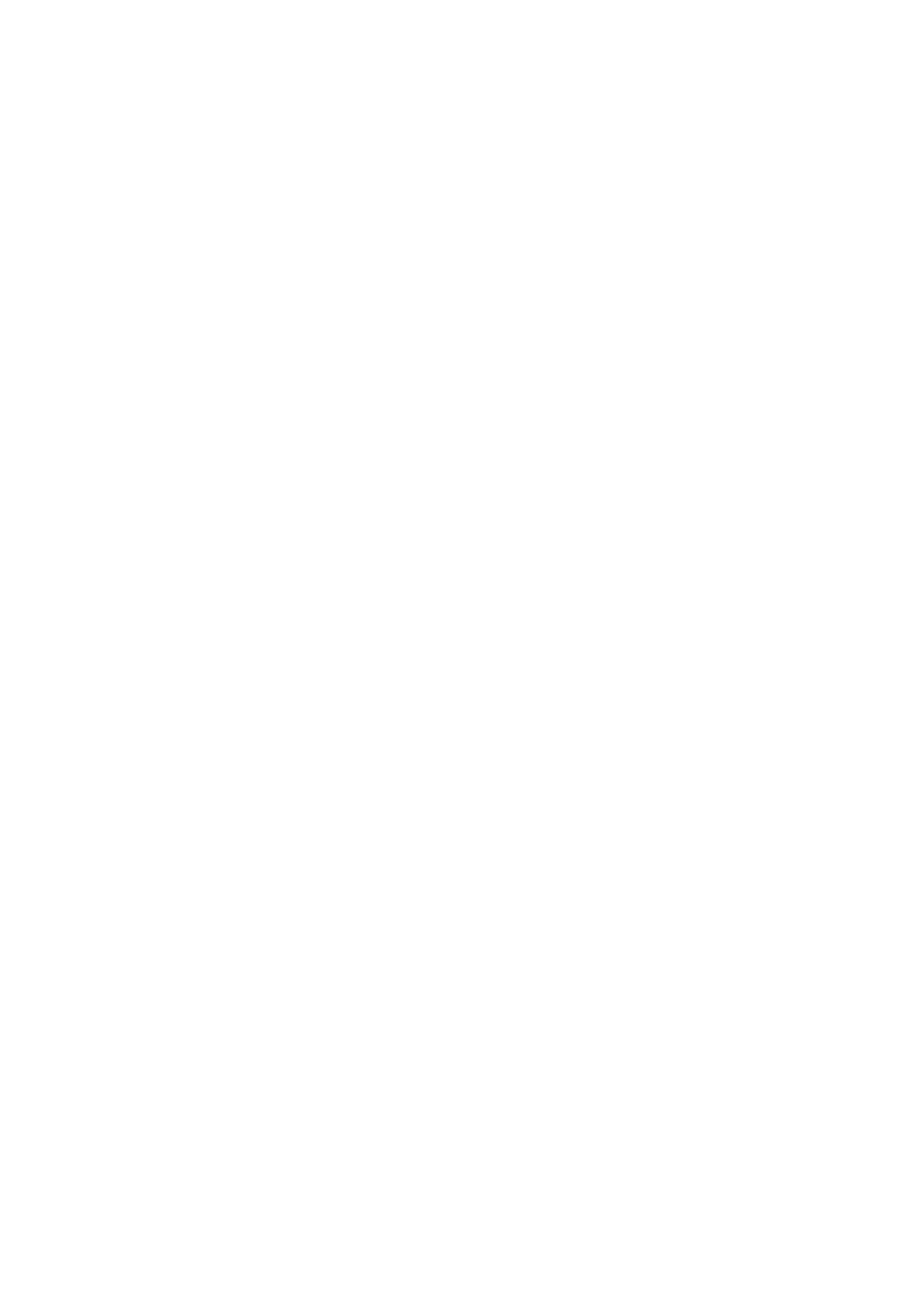# **Introduction**

This report is the second in a series of reports looking at the evolution of financial needs during the course of retirement and the roles of different sources of income in meeting those needs. The project has the overall aim of providing independent evidence to inform debate about the role of different types of assets in funding retirement.

Recent pension policy developments in the UK have mostly been targeted at the accumulation of assets to fund retirement income, for example, the introduction of auto-enrolment, compulsory employer contributions and personal accounts. There has been some research on the use of assets in retirement, however most of the research has examined particular assets in isolation. The HMT review of annuitisation considered only private pension assets; previous PPI work has considered the potential role of property in supporting retirement; DWP research has focussed on possible needs in retirement.

There is a need for a holistic consideration of the evolution of financial needs during the course of retirement and the roles that different sources of income could have in meeting these needs, combined as well as in isolation.

This report examines the various methods and attitudes to the use of housing assets to support retirement, the distribution of housing wealth and projects possible future use of housing wealth under a number of scenarios. It builds on the results from the first report: *do pensioners have sufficient income to meet their needs?<sup>1</sup>*

Chapter one discusses how much wealth is held by UK households in housing assets compared to other assets. It considers how many people are using property to save for their retirement compared to saving for retirement in other ways or not at all. The distribution of housing wealth and how it correlates with other assets is also considered.

Chapter two considers how current pensioners use housing assets to support retirement. This includes the use of housing assets to reduce living costs, to access housing wealth, as a source of investment income, as insurance against adverse events or to pass on as a bequest.

Chapter three considers how housing could be used to support the retirement of some of the hypothetical individuals used in the first report.

Chapter four considers the extent to which housing assets could play a role in supporting retirement for future generations and what scope there is for growth in the use of housing wealth to support retirement.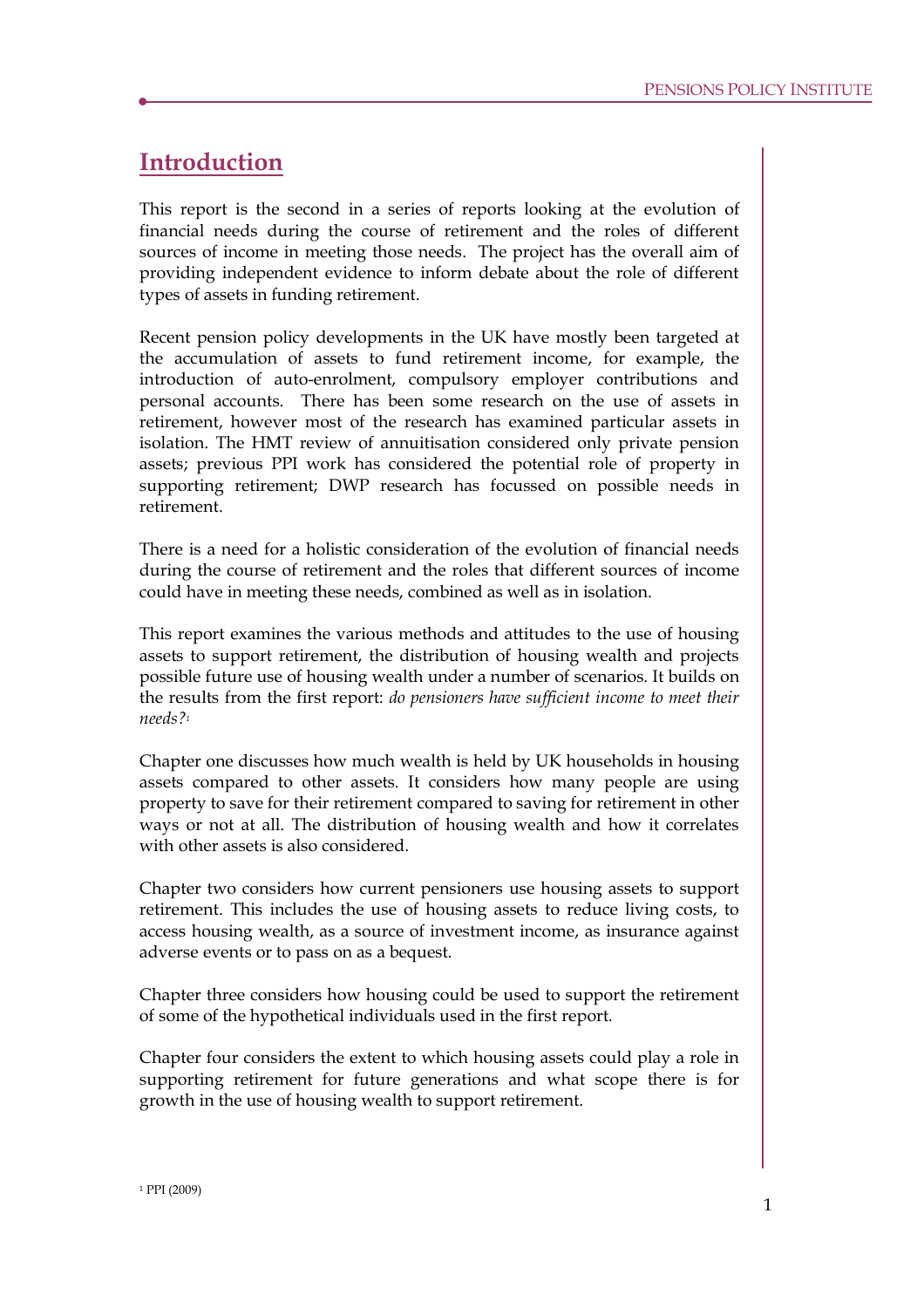# **Summary of Conclusions**

Housing wealth is the largest single asset held by UK households, but not everyone has housing wealth and those who do have housing wealth do not always view it as a way to save for retirement.

- · **Around 40% of UK households' £6,875bn net wealth is held as housing wealth**, compared to around 30% held in pensions wealth.
- · **UK housing wealth is unequally distributed**: the top 10% of homeowners aged over 50 with the most housing wealth, own around 30% of UK housing wealth held by people over 50, and the top 20% own nearly a half. More than 20% of individuals aged 50 or older in England have no housing wealth at all, so cannot rely on any housing to support them in retirement.
- · **Although housing wealth is more evenly distributed than other forms of wealth, housing wealth is still highly correlated with other wealth**. For example, 50% of the working population are members of a pension scheme and own a house, 22% of the working population own a house but are not members of a pension scheme. As a result, for most people **housing is likely to be a complement to, rather than a substitute for, other forms of retirement saving.**

Housing wealth can be an important insurance against poverty in older age, and can be used to support retirement in a number of different ways:

- · **The main way that housing will support retirement for most homeowners is to reduce living costs in retirement.** Owning your own home in retirement can reduce living costs relative to paying rent (not having any housing wealth) by around 30% for a single person and by around 40% for a married couple.
- · **Some – but not all – of the equity available within a home can be released to support retirement**, for example by downsizing to a less expensive property, or by using specific equity release financial products. Of people who do own their home, 29% plan to downsize their property in order to provide retirement income.
- · **Currently relatively few UK households use commercial equity release products to release equity from their home**. At the end of 2005 there were 100,000 lifetime mortgages outstanding, worth around £5bn. This is around 1% of the net housing wealth held by UK pensioner households.
- · **Housing assets are also important in helping to meet the extra costs of disability or to help fund long term care**, by providing the funds to pay for residential care or providing the means to have care at home. Of those who own their own home, 5% intend to use equity release to fund any care they require as they get older.
- · **Retirement income can be improved by renting out rooms or investing in a second property.** In 2006, there were around 16,000 boarders and lodgers living in pensioner households, and around 2% or 200,000 retired adults reported receiving rental income from a second property. Although the number of pensioners with more than one property is small, recent trends suggest this may increase in the future.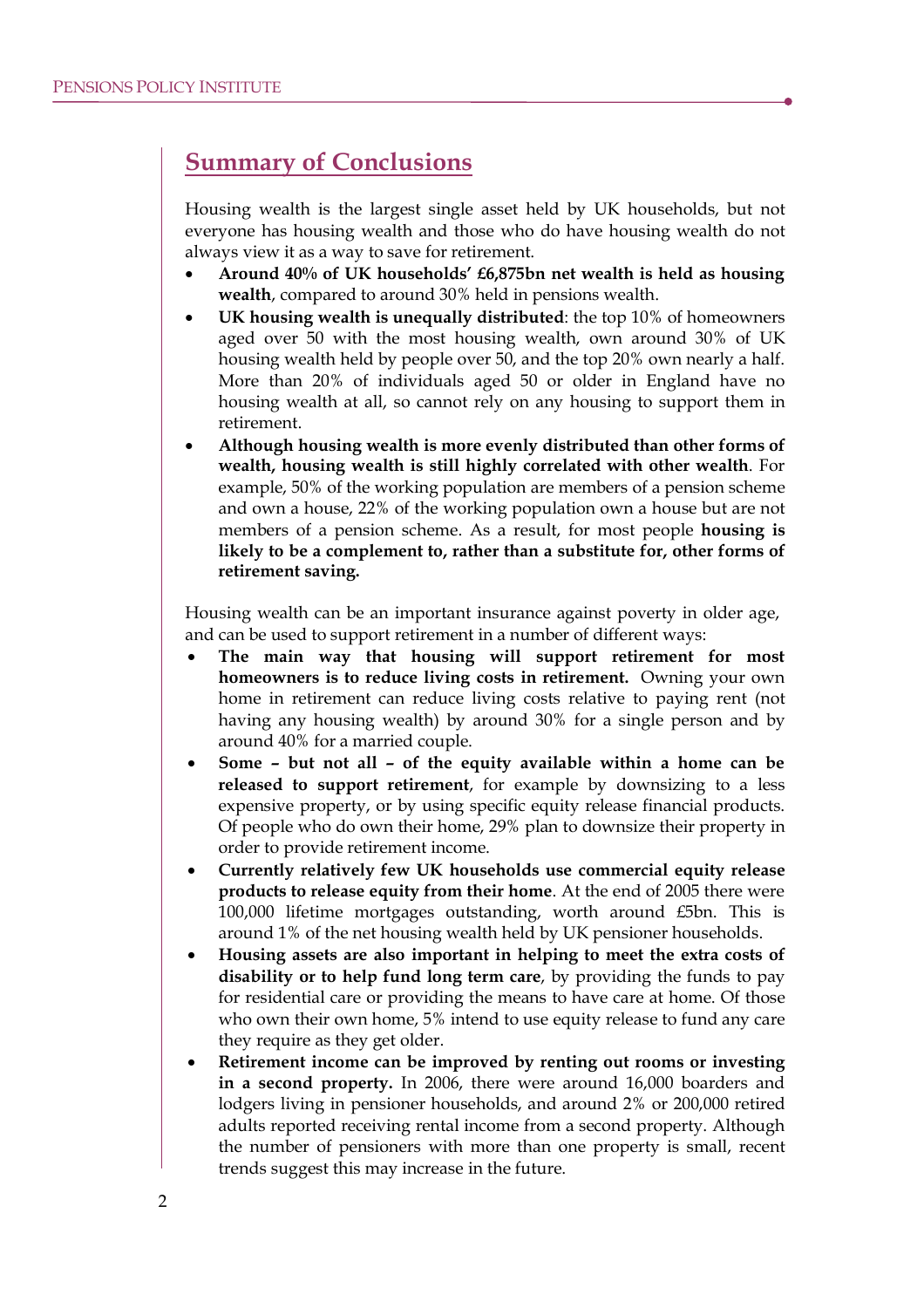In the future more people may be able to rely on housing wealth to support retirement:

- · **In future there may be greater scope for housing assets to support retirement**. Home ownership has increased amongst older people. If as expected this trend continues, eventually around 80% of people over State Pension Age could be owner-occupiers.
- · In the central scenario, **the value of housing wealth owned by people over State Pension Age could increase by around 40%** from £907bn in 2009 to £1,274bn in 2030 (in 2009 earnings terms), based on reasonable assumptions about house price growth.
- · **Not all housing wealth can be released to support retirement**: many pensioners may have low value homes which may limit the amount of wealth that can be released and the ways in which housing wealth can be accessed.
- · **The number of households where the head is over SPA with medium or high value houses who could release their housing wealth in order to support their retirement could increase by a third**, from 3.9 million households in 2009 to 5.2 million households in 2030.
- · **There could be a 40% increase in the value of housing wealth that pensioners could release to support retirement** from £251bn of housing wealth in 2009, rising to £359bn in 2030 (in 2009 earnings terms).
- · **Much of the growth in housing wealth is among pensioners who are over age 75.** There could be a 70% increase in the value of housing that could be released in households where the head is aged over 75, from £124bn in 2009 to £211bn in 2030 (in 2009 earnings terms).

However, there are a number of barriers to the growth in the use of housing assets to support retirement:

- · **Emotional issues can dissuade people from downsizing their house**. People have ties to both their home and their area and may be reluctant to move if it means moving away from friends, families and their local amenities.
- · **People may wish to pass on their house as a bequest**, they may be reluctant to spend what they see as their children's inheritance
- · **Releasing equity can in some cases reduce entitlement to means tested benefits**. Wealth that is held within property does not affect Pension Credit or Council Tax Benefit, however releasing income from housing wealth can reduce entitlement to those benefits.
- · **Equity release products still have an image problem after mis-selling and bad product design in the late 1980s** that left pensioners in debt although this may be helped by FSA regulation and the no negative equity guarantee in SHIP compliant products.
- · **The interest rates charged by equity release providers often appear high, relative to other mortgage products**, although this may be due to the different risks faced by the providers of equity release products.
- · **There are currently no major banks offering equity release products.** This may reduce the awareness and attractiveness of the product. However there are large insurance companies in the market such as Prudential and Aviva.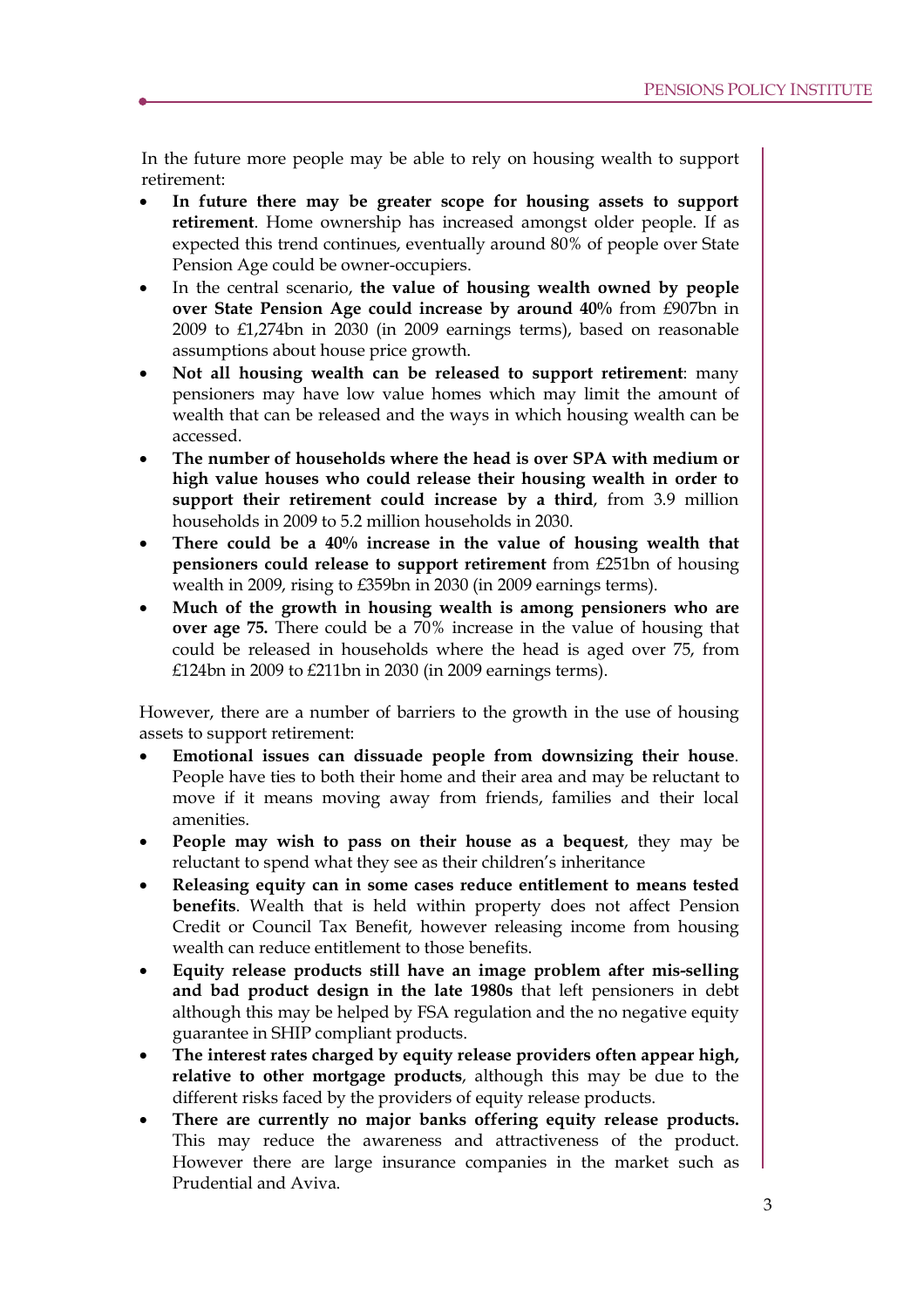# **Chapter one: how much is saved in housing and other assets by UK households?**

Chapter one discusses how much wealth is held in housing compared to other assets. It considers how many people are planning to use property to support their retirement compared to saving for retirement in other ways or not at all. The distribution of housing wealth and how it correlates with other assets is also considered.

#### **Introduction**

The first report in this series *Retirement income and assets: do pensioners have sufficient income to meet their needs?<sup>2</sup>* concluded that many people could find it difficult to meet all of their spending needs throughout retirement using only state pensions, state benefits and private pension provision. There is scope for other assets to be used to support retirement. Housing wealth is one potential source of support in retirement.

Housing is the largest single asset held by UK households. However not everyone views housing as a way to save for retirement, and many people who have housing assets also have other forms of retirement saving. Differences in housing wealth by region and concentrations of large amounts of housing wealth among a small number of individuals mean that not everyone will be able to use housing to provide support in retirement.

#### **Housing wealth is the largest single asset held by UK households**

People in the UK hold a variety of assets, including those traditionally thought of as savings such as assets in a pension scheme, ISAs and stocks and shares. But the largest asset class held by UK households is housing. Total net household wealth in the UK in 2007 was around £6,875bn.<sup>3</sup> More than 40% of this was net housing wealth in residential property (Chart 1). Around 30% was held in pension assets, with most of the remainder in other financial assets. There is therefore considerable potential for housing wealth to be used to support retirement.

<sup>2</sup> PPI (2009) <sup>3</sup> ONS (2008 BB) and ABI (2008a)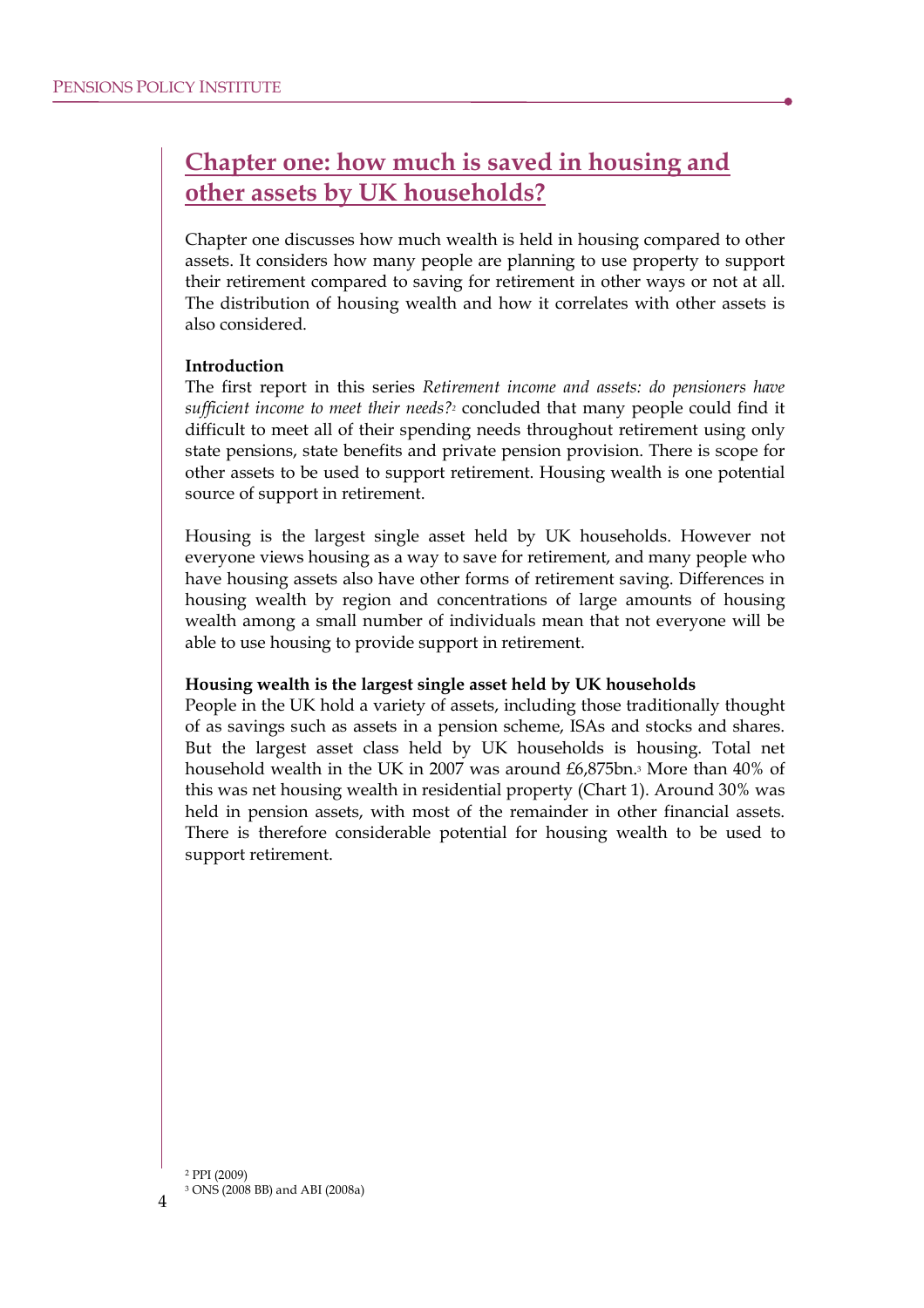

# **People with housing wealth don't necessarily view it as an investment for retirement**

Although housing wealth is the largest single type of asset held by UK households, many people do not consider housing wealth as a way of saving for retirement.





<sup>4</sup> PPI calculations based on ONS(2008 BB) and ABI (2008a) <sup>5</sup> ABI (2008b)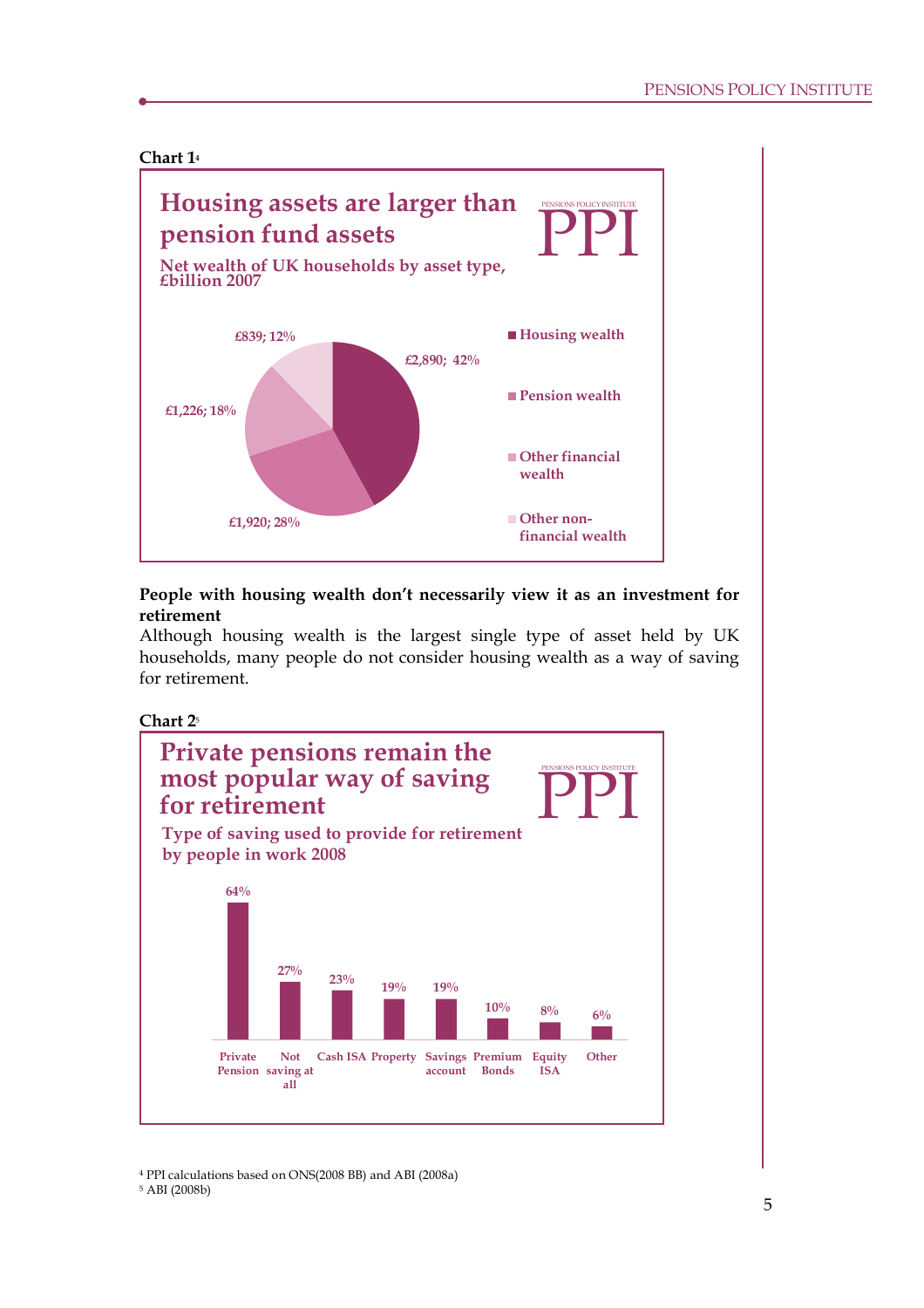Chart 2 shows that:

- The most popular way to save for retirement is through a private pension  $(64\%)$ .
- · A large number of people are not saving at all for retirement (27%). This has increased from 21% in 2003.
- Saving in cash ISAs for retirement is a more popular way of saving for retirement than property.
- In 2008 19% of people in work said that they were investing in property for their retirement, compared with 32% of working people in 2003.6

Of working people who do own their home, 29% plan to downsize their property in order to provide retirement income while 5% intend to use equity release to fund any care they require as they get older.**<sup>7</sup>** Most people saving in property see it as an additional, rather than main, source of retirement income. But one-in-ten of all working people expect property to be a main source of retirement income.<sup>8</sup>

However, people often do not think of their home in terms of how it can support them in retirement. Some of the issues in retirement which the use of housing wealth could help address may not be anticipated in advance, such as having a lower than expected pension income or the need for residential care. People who do eventually use property to support their retirement may not have considered themselves to be saving in property with the aim of supporting retirement at the time when they were working.

Among working adults, property is regarded as the best long term investment. 42% of working adults in 2008 thought of property as the best long term investment, although this has dropped from 65% in 2007.<sup>9</sup> This fall in confidence may be as a result of the current financial crisis in which people have experienced falling house prices.

#### **Housing wealth is not equally distributed**

Housing wealth is unequally spread across the population. Although housing assets are the largest single asset held by many people in the UK, more than 20% of people over State Pension Age (SPA) have no housing wealth. The distribution of housing assets by region, age and other asset wealth show that certain groups are more likely to have housing assets than others.

 ABI (2003), ABI (2008b) ABI (2008b) ABI (2008b) ABI (2008b)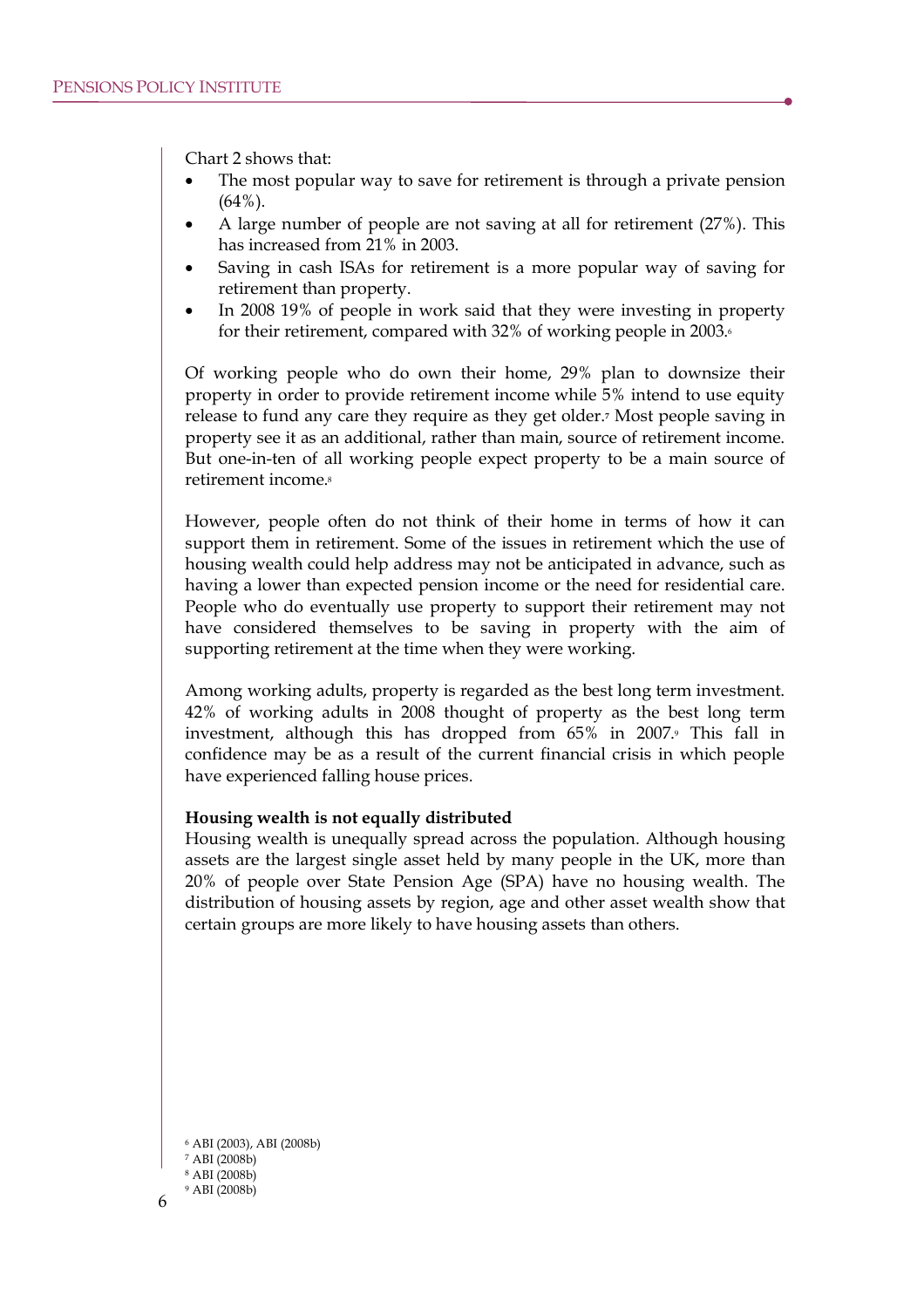# **Regional differences in house values can affect the level of support in retirement**

Housing wealth is not uniformly distributed across the country (Table 1). The average house price in London is just under £300,000, in the North East the average house price is £112,000. Annual changes in house prices also vary in different regions. As a result of the financial crisis, in the year to March 2009 house prices fell throughout England and Wales. The largest decline was in the South East where, on average, house prices fell by 17.6%.

| ־ר<br>Region          | - 77<br>Average house price | Annual change |
|-----------------------|-----------------------------|---------------|
| London                | £299,613                    | $-15.4%$      |
| South East            | £187,357                    | $-17.6%$      |
| South West            | £163,167                    | $-15.5%$      |
| East Anglia           | £159,317                    | $-16.5%$      |
| West Midlands         | £126,820                    | $-17.2%$      |
| Yorkshire and Humber  | £121,919                    | $-15.5%$      |
| East Midlands         | £120,301                    | $-16.4%$      |
| Wales                 | £117,266                    | $-15.3%$      |
| North West            | £115,258                    | $-15.9%$      |
| North East            | £112,258                    | $-13.2%$      |
| All England and Wales | £152,895                    | $-16.2%$      |

**Table 1: Average house price by region (March 2009)<sup>10</sup>**

House values can impact on how much equity can be released to support retirement. If equity is to be released then the amount available will depend on the value of the house. However, while there are regional variations in house prices there are also regional variations in the costs of living.<sup>11</sup> So, while people in the North East may have less housing wealth to unlock, they may also need less income.

Although house prices have fallen, the amount of the fall is less than the decline in the value of the stock markets. For example an investment in the components of the FTSE All-Share would have made a loss of 29% over the year from March 2008 to March 2009<sup>12</sup> compared to a 16% decline in housing wealth across England and Wales. However, both housing and shares are long term investments, the returns of which should be considered over a longer timescale than one year.

#### **There is significant housing inequality at older ages**

Housing wealth is not evenly distributed among older people. More than 20% of individuals aged 50 or older in England have no housing wealth (Chart 3).

<sup>11</sup> Wingfield et al (2005)

<sup>12</sup> FT.com FTSE All Share total return index 3550.2 on 31 March 2008, 2508.94 on 31 March 2009 a fall of 29.3%.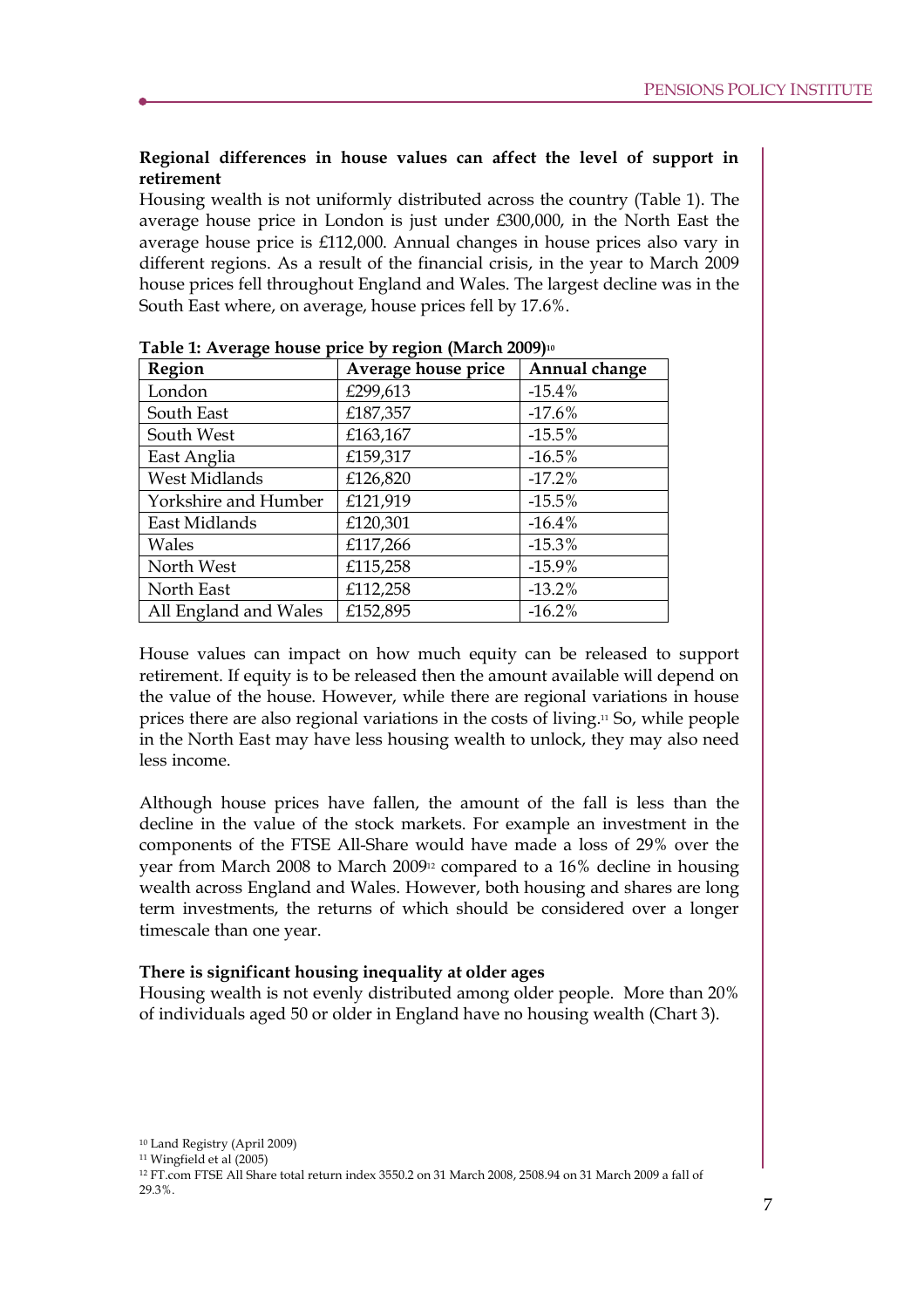

Housing wealth is concentrated among a small number of people:

- The top 10% of homeowners over age 50 own almost a third (31%) of all the housing wealth held by people over age 50 in England.
- The top 20% of homeowners over age 50 own nearly half (48%) of all the housing wealth held by people over age 50 in England.
- The 50% of people over age 50 with the least housing wealth own only 17% of all housing wealth held by people over age 50.<sup>14</sup>

There are therefore a large number of people who have little or no housing wealth to support their retirement, while a relatively small number of people have very large levels of housing wealth which could potentially be used to support their retirement.

#### **Housing wealth varies by age**

Housing wealth also varies by age. Net housing wealth is higher for individuals aged 55 to 69 than for those aged 70 or older (Chart 4). So the next generations of pensioners may have more housing wealth than previous generations.<sup>15</sup> This may mean that housing wealth plays a greater role in supporting retirement in the future.

<sup>13</sup> PPI analysis of wave 3 of the English Longitudinal Study of Ageing (ELSA), 2006

<sup>14</sup> PPI analysis of wave 3 of the English Longitudinal Study of Ageing (ELSA), 2006

<sup>&</sup>lt;sup>15</sup> The technical name for this is a "cohort effect". It occurs where there are differences between generations.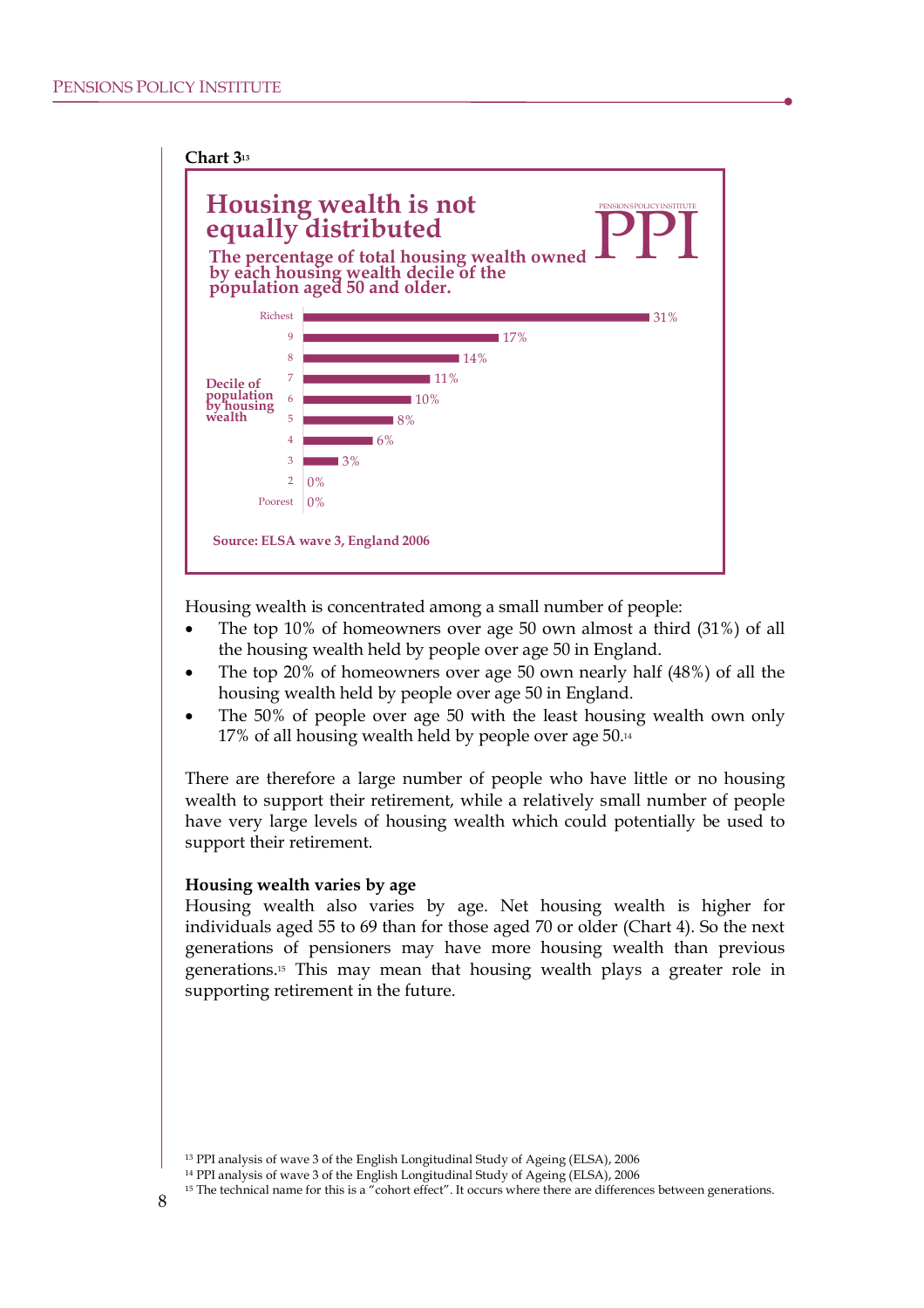

# **Housing wealth is correlated with other wealth**

Chart 3 highlighted the unequal distribution of housing assets. Other types of assets (for example, pension assets and non-pension financial assets) are also unevenly distributed.17 But holdings of these types of assets are positively correlated: individuals with high levels of housing wealth are more likely to have high levels of pensions and other financial wealth (Chart 5).





<sup>16</sup> PPI analysis of wave 3 of the English Longitudinal Study of Ageing (ELSA), 2006

<sup>17</sup> Marmot et al (2005)

<sup>18</sup> PPI calculations based on ABI (2008b)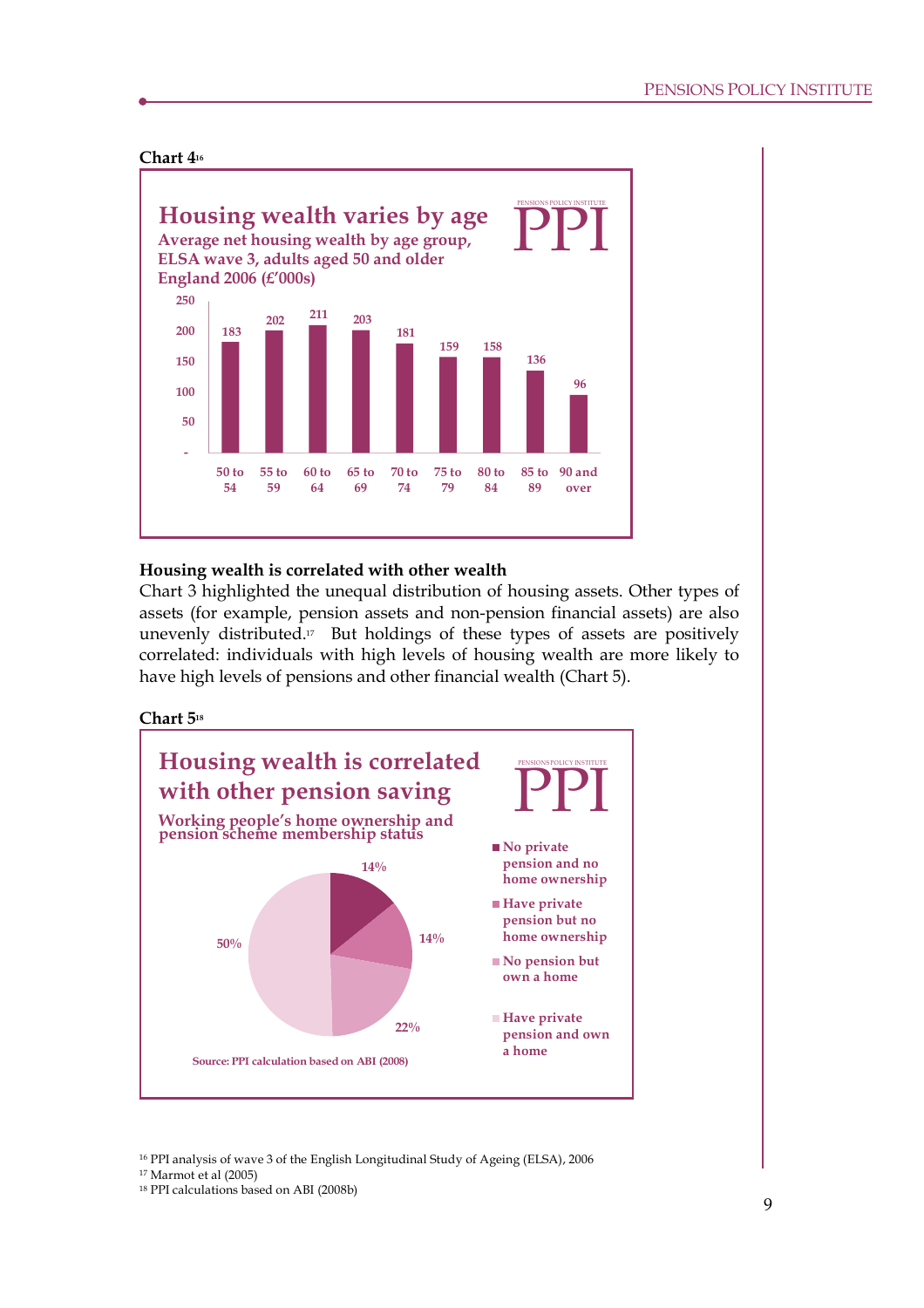Chart 5 shows that:

- · 50% of working people are members of a pension scheme and also own a house.
- · 22% of working people own a house but are not members of a pension scheme.

The high correlation between home ownership and private pension scheme membership means that those people who have housing wealth in retirement are more likely to have other sources of support in retirement, so support gained from housing wealth is likely to complement rather than replace other retirement income.

While housing wealth is not evenly distributed, it may be more evenly distributed than other types of wealth. Research suggests that for people between age 50 and SPA, a person at the 80<sup>th</sup> percentile, by total wealth, had 11 times as much housing wealth as one at the 20<sup>th</sup> percentile, compared with 38 times as much private pension wealth and 650 times as much financial wealth.<sup>19</sup>

#### **Conclusions**

Housing wealth is the largest single asset held by UK households, but not everyone has housing wealth and those who do have housing wealth do not always view it as a way to save for retirement.

- · **Around 40% of UK households' £6,875bn net wealth is held as housing wealth**, compared to around 30% held in pensions wealth.
- · **UK housing wealth is unequally distributed**: the top 10% of homeowners aged over 50 with the most housing wealth, own around 30% of UK housing wealth held by people over 50, and the top 20% own nearly a half. More than 20% of individuals aged 50 or older in England have no housing wealth at all, so cannot rely on any housing to support them in retirement.
- · **Although housing wealth is more evenly distributed than other forms of wealth, housing wealth is still highly correlated with other wealth**. For example, 50% of the working population are members of a pension scheme and own a house, 22% of the working population own a house but are not members of a pension scheme. As a result for most people **housing is likely to be a complement to, rather than a substitute for, other forms of retirement saving.**

<sup>19</sup> Banks et al (2005)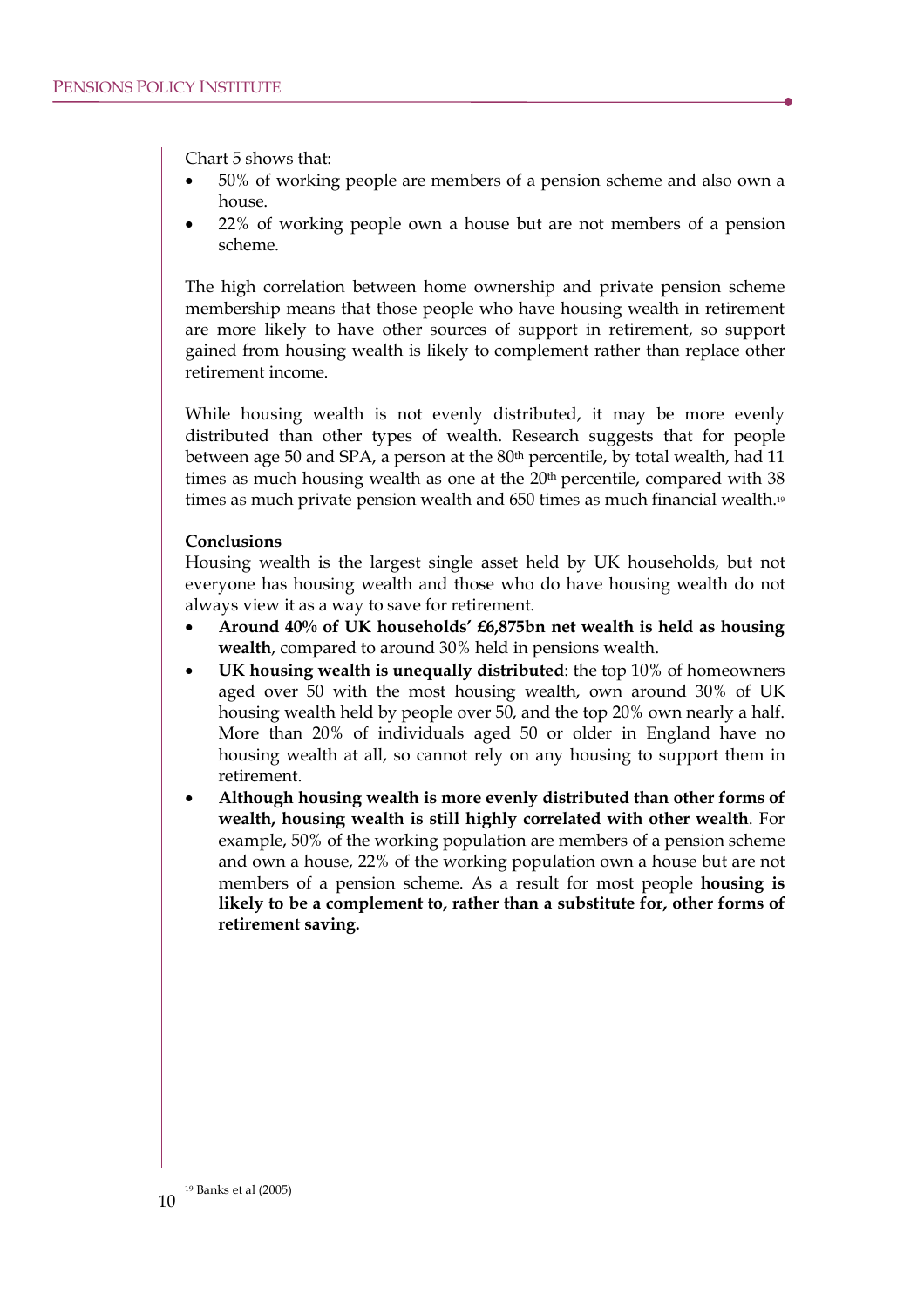# **Chapter two: to what extent are current pensioners using housing assets to support retirement?**

Chapter two considers how current pensioners use housing assets to support retirement. Property can be used to support retirement by reducing living costs, allowing access to housing wealth, as a source of investment income, or as insurance against adverse events or a bequest.

# **Housing wealth is an important protection against poverty at older ages**

Housing wealth can help to prevent poverty in a number of ways:

- · Owning your own home can reduce day-to-day living costs in retirement compared to the costs faced by tenants.
- Equity can be released by homeowners to provide extra income or a lump sum when required.
- Property can be used as part of an investment portfolio, and individuals can generate retirement income through owning a second home or through a buy-to-let arrangement.

# **Housing can reduce living costs**

Even though owner occupation brings some increased costs, such as buildings insurance and maintenance, a large saving is made through not having to pay rent. This means that owner-occupiers may need a lower retirement income to provide a similar standard of living to the one they would experience as tenants. Rather than increasing retirement income, owning property can improve a household's standard of living by reducing costs in retirement.

After allowing for the increase in housing related costs, owning your own home in retirement reduces living costs relative to paying rent (not having any housing wealth) by up to 30% for a single person and by up to 40% for a married couple (Chart 6).

This difference may not arise for low income pensioners, where any rent is likely to be paid for by Housing Benefit (HB). In such cases the maintenance and insurance costs of home ownership may mean that disposable income is lower for low income homeowners.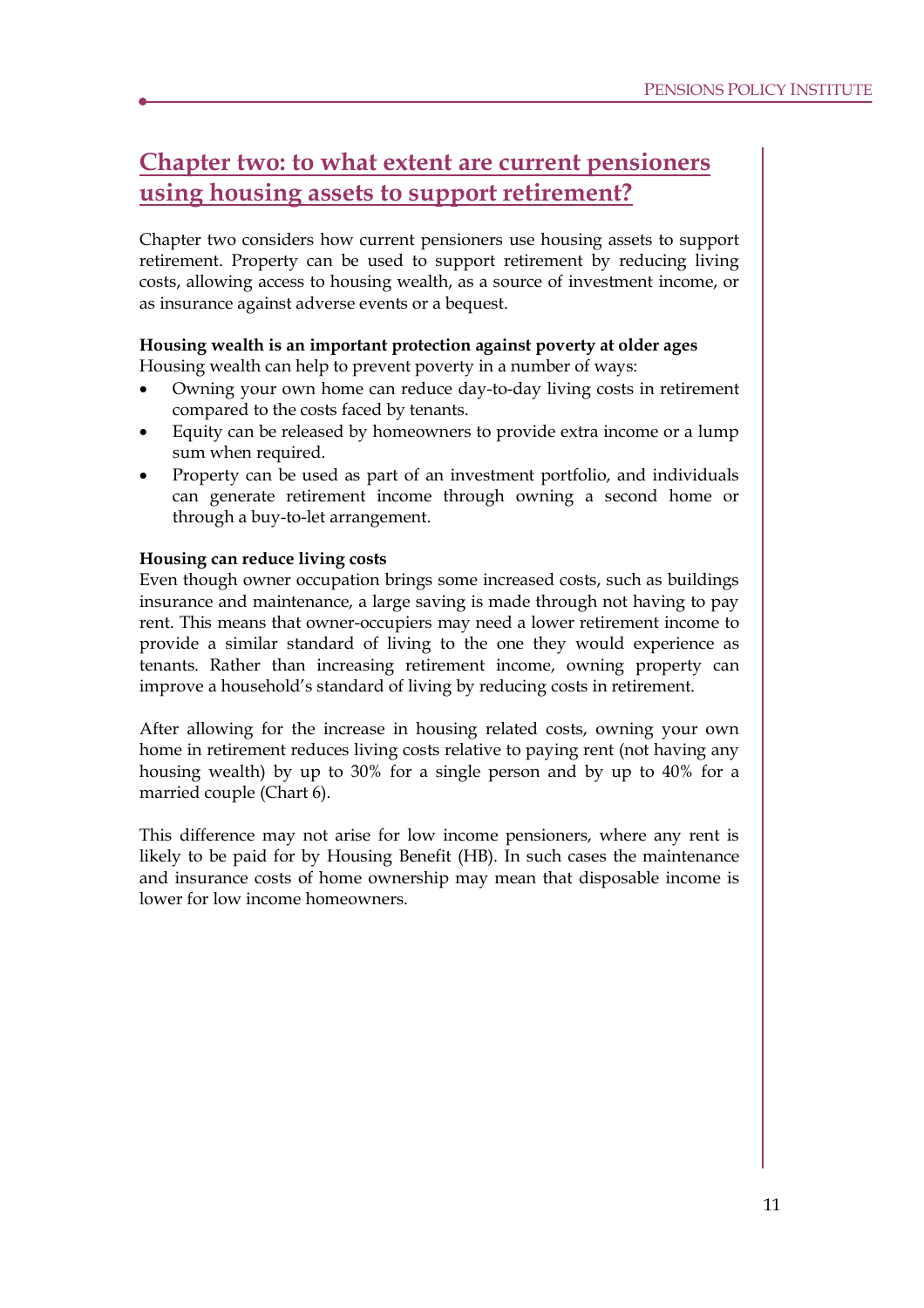

Having housing wealth does not automatically affect entitlement to Council Tax Benefit and Pension Credit. Other forms of wealth (e.g. savings in an ISA or bank account) are often taken into account when calculating eligibility for means-tested benefits and may reduce the amount of benefit paid. Keeping wealth in property may therefore be preferred over other methods of storing wealth, while still receiving means tested benefits. Housing wealth is, however, often taken into account when calculating eligibility for Local Authority support for long term care.

Homeowners may face large one-off expenditures, for maintenance or improvements to maintain the quality of their housing, on top of a low level of ongoing maintenance such as repairs to the property. This may result in a need to set aside a lump-sum, or save throughout retirement in order to meet these costs. An alternative is to use an equity release product to provide funds to meet costs as they occur.

#### **Accessing housing wealth**

If older people want to access the housing wealth from their home, there are a number of different ways of doing so.

People can access some of the wealth in their homes by downsizing. That is, by selling the house then purchasing another at a lower cost, or moving to rented accommodation. Of working people who do own their own home, 29% plan to downsize their property in order to provide retirement income.<sup>21</sup>

12 <sup>20</sup> Parker (2006) <sup>21</sup> ABI (2008b)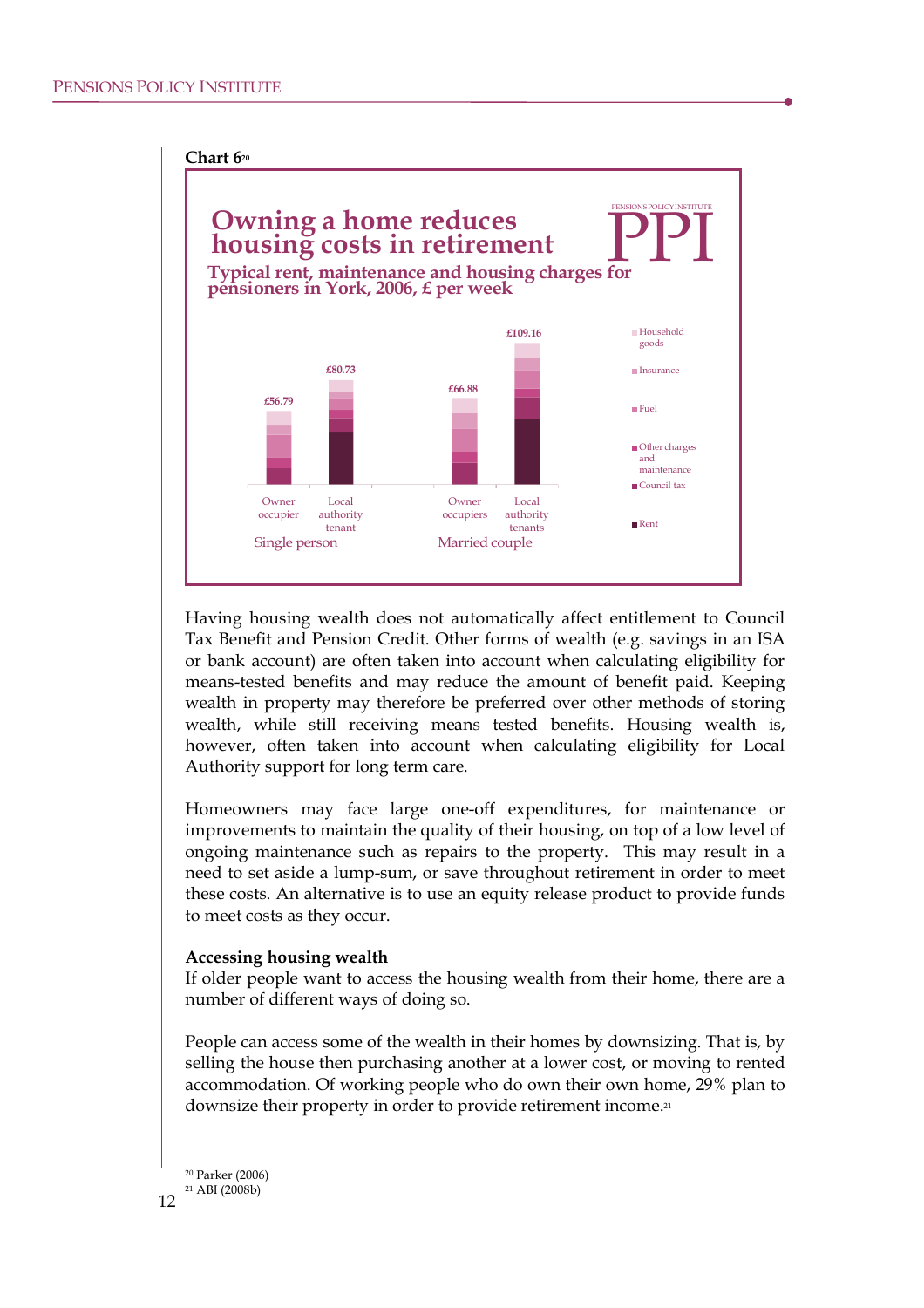However there are a number of reasons why pensioners may choose not to downsize:

- · Transactional costs such as stamp duty and legal fees associated with a house move can be high and will reduce the amount of housing wealth accessed (see Box 1).
- There are further costs associated with adapting a new house into a home, such as furnishing and decorating.
- Many pensioners have an emotional attachment to their home, and are reluctant to sell it in order to 'trade-down' to a smaller property.
- · Downsizing may be more difficult in a falling housing market. With lower house prices smaller amounts of housing wealth can be accessed.
- There also has to be somewhere to trade down to this must fit the wants and needs of the pensioner. Significant levels of housing wealth may only be accessible by moving to a smaller property, or to a less expensive area.
- · Downsizing is usually suitable for releasing a large lump sum rather than periodic withdrawals and there are extra costs associated with converting the lump sum into an income stream.
- The home is still often considered to be a family asset that will be passed down to children or grandchildren. Some pensioners are reluctant to spend what they see as their children's inheritance.<sup>22</sup>
- People may have ties to their local area such as proximity to family and friends and the familiarity with local amenities which could discourage them from moving away.
- People without support may find the physical upheaval and effort of moving house an obstacle.

#### **Box 1: Illustrative costs associated with downsizing**

Downsizing allows equity to be released from a property however there are costs associated. For example, consider an elderly couple downsizing from a detached house worth  $£350,000$  to a bungalow worth  $£230,000$ <sup>23</sup> to release £120,000.

| Buying and selling expenses <sup>24</sup>                    |                       |
|--------------------------------------------------------------|-----------------------|
| Stamp duty on bungalow                                       | £ 2,300 <sup>25</sup> |
| Survey on bungalow                                           | 500                   |
| Preparation of Home Information Pack                         | 300                   |
| Estate agent fees (2% of selling price + VAT <sup>26</sup> ) | £ $8,000$             |
| Legal fees                                                   | £ $1,000$             |
| Removal costs                                                | £ $1,000$             |
| Total                                                        | £13,100               |
| As a percentage of equity released                           | 10.9%                 |

<sup>22</sup> Gay (2004)

- <sup>23</sup> House prices used are average UK prices for detached house and bungalow from CLG (2009)
- <sup>24</sup> Typical costs from Channel 4 website. http://www.channel4.com/4homes/buying-selling/movinghouse/
- <sup>25</sup> Stamp duty is 1% of price on properties bought for between £120,000 and £250,000. Stamp duty is not paid on properties priced below £120,000 and is higher for houses bought for more than £250,000.

<sup>26</sup> Assuming VAT of 15%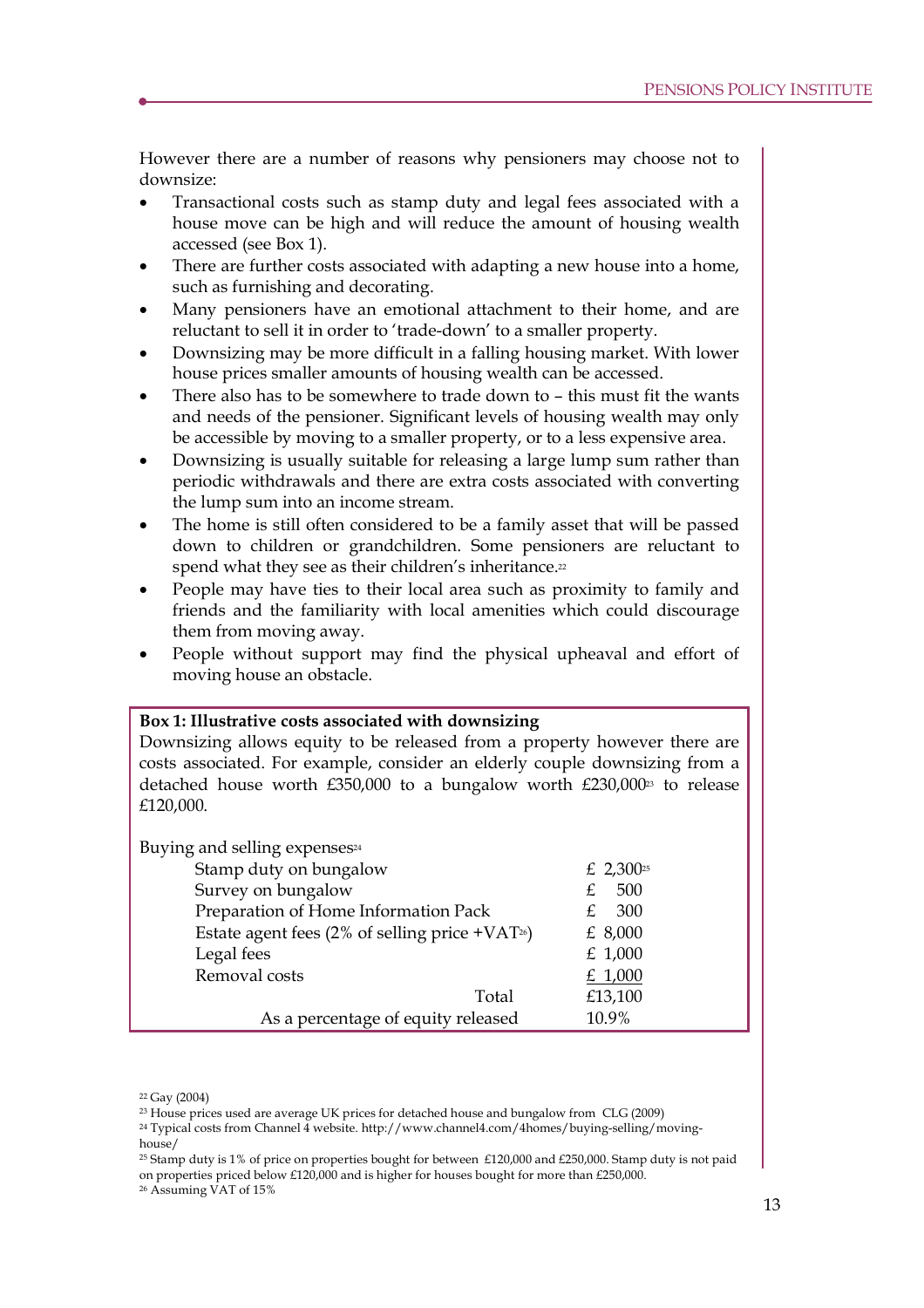#### **Equity can be released using commercial products**

Equity can also be released using commercial financial products, commonly called equity release products. There are currently three main types of equity release product (see Box 2):<sup>27</sup>

- Lifetime mortgages
- Home reversion schemes
- Sale and rent back agreements (SARBs)

# **Box 2: Commercial equity release products**

#### **Lifetime mortgages**

This is a loan which is secured against the property, which can be taken either as a lump sum or withdrawn over time using a drawdown facility. The loan is normally repaid when the house is sold, or on the death of the pensioner. The interest accruing can be repaid on a monthly basis, or rolled-up and added to the original amount borrowed, and repaid at the end of the loan period. Lifetime mortgages are regulated by the Financial Services Authority.

Using a drawdown facility can provide a way of obtaining cash when required, and can reduce the interest costs of equity release because interest is only paid on the equity released. Drawdown does not offer complete freedom however, as the amount available to be drawn down on each occasion money is released will be subject to a minimum amount and a maximum amount related to the homeowner's age and the value of their house.

#### **Home reversion schemes**

Under a home reversion scheme, all or part, of the property is sold to a reversion company, who then own that proportion of the property. The pensioner lives rent-free in the property, until death. Home reversion schemes are also regulated by the Financial Services Authority.

#### **Sale and rent back agreements (SARBs)**

Under a sale and rent back agreement the property is sold to a third party who then rents the property back to the customer at a lower level than their mortgage payments. This type of agreement is not fully regulated by the Financial Services Authority, however interim regulations were put in place from July 2009 with full regulation anticipated in 2010.<sup>28</sup>

Safe Home Income Plans (SHIP) are the UK industry body for equity release providers. Their members comprise over 90% of the equity release sector. They represent provision of only the regulated products, lifetime mortgages and home reversion schemes. SHIP provide some level of security to consumers by requiring members to sign up to a code of practice which includes a no negative equity clause which limits the amount of the loan to be paid back by the value of the house, meaning that there will never be a debt placed on the estate. The code of practice also requires members to provide fair and simple information on the product.

<sup>27</sup> FSA Money made clear - http://www.moneymadeclear.fsa.gov.uk/pdfs/equity\_release.pdf <sup>28</sup> FSA Press release 3 June 2009

http://www.fsa.gov.uk/pages/Library/Communication/PR/2009/071.shtml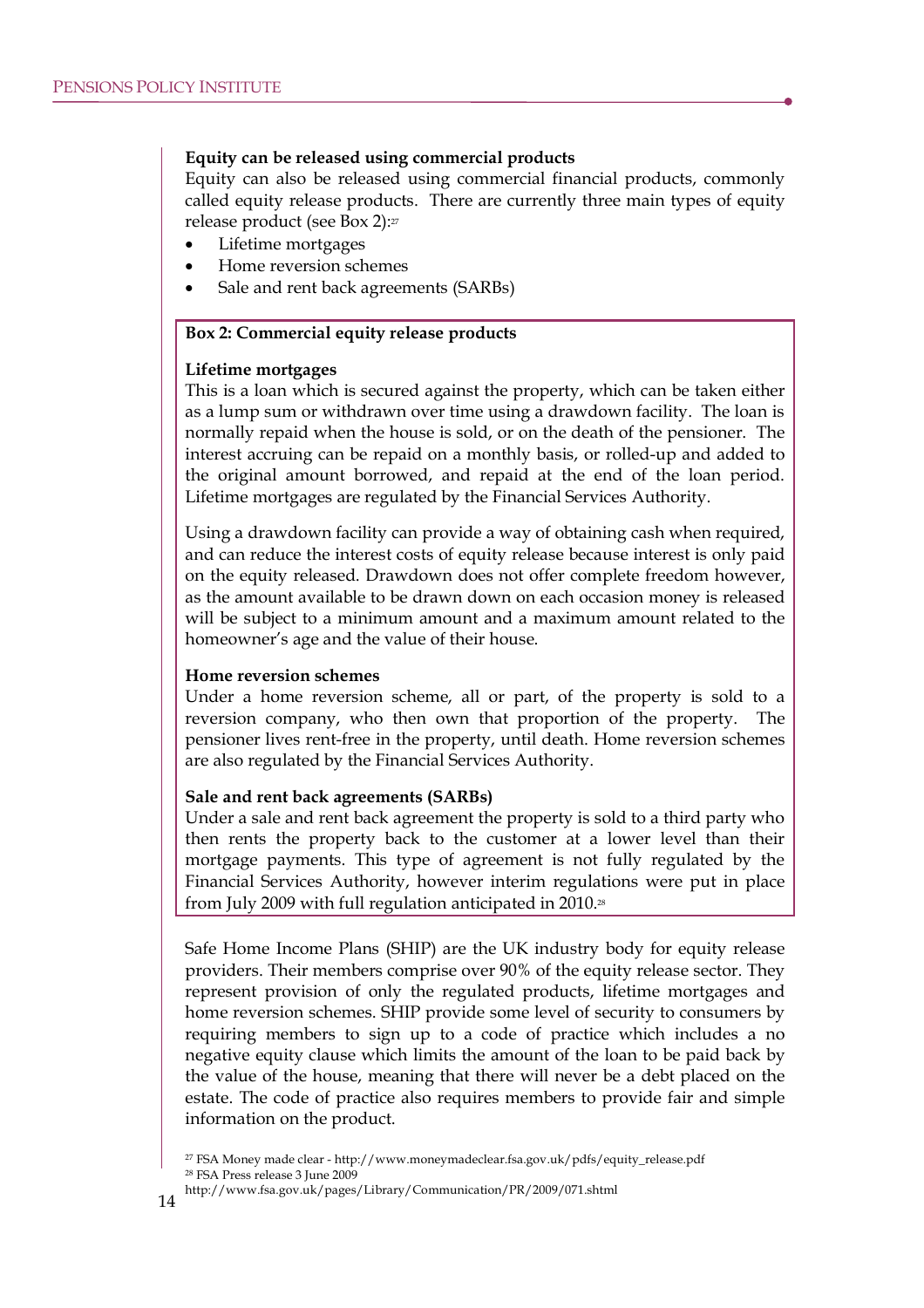# **Not all housing equity can be released using commercial products**

The maximum amount of equity that can be released under a lifetime mortgage is usually expressed as a percentage of the house value. Generally, older people can release a higher percentage of their house value than younger people as they have shorter life expectancies. The drawdown facility within lifetime mortgages allows homeowners to access their housing wealth as and when it is required. Income can be taken in regular instalments, or to meet specific needs as they fall due.

For example, at age 65, the maximum that can be withdrawn is around 20% of the value of the property. However, as the homeowners age this maximum increases up to 35% by age 80. So the amount taken out at each time can be planned to allow for the greater scope for drawing down in the future.<sup>29</sup>

When deciding how much to draw down, the homeowner may base their decision regarding how much income to release on how long they expect to live, in an attempt to ensure that they can continue to draw down from their home for as long as they require.

For example, the median net housing wealth for people aged over 50 was £165,000 in 2006.<sup>30</sup> If a 65 year old man who owns a house worth £165,000<sup>31</sup> uses drawdown within a lifetime mortgage where the maximum limit is 20% of the value of the house at age 65, increasing to 35% of the value of the house when he is aged 80 or above:

- If he decided to take the maximum available at age 65 he could release 20% of his house value, £33,000, then by age 85 he could release a further £24,750. If he chooses to do this then by age 85 he would have released in total £57,750 or 35% of his house value.
- Alternatively, if he wishes to provide himself a level income and assumes he will live till age 85, then he could use equity drawdown to boost his weekly income by £56. By age 85 he would have released £57,750 or 35% of the value of his house.

Table 2 shows the amount of income that could be released from a house worth £165,000 under a typical lifetime mortgage by pensioners who might expect to live to age 85.

<sup>29</sup> Percentages of house value that can be released are from the Increasing Cash Reserve product on the Prudential website

<sup>30</sup> PPI analysis of wave 3 of the English Longitudinal Study of Ageing (ELSA), 2006

<sup>31</sup> We assume that people over SPA have no outstanding mortgage, so net housing wealth is equal to the house price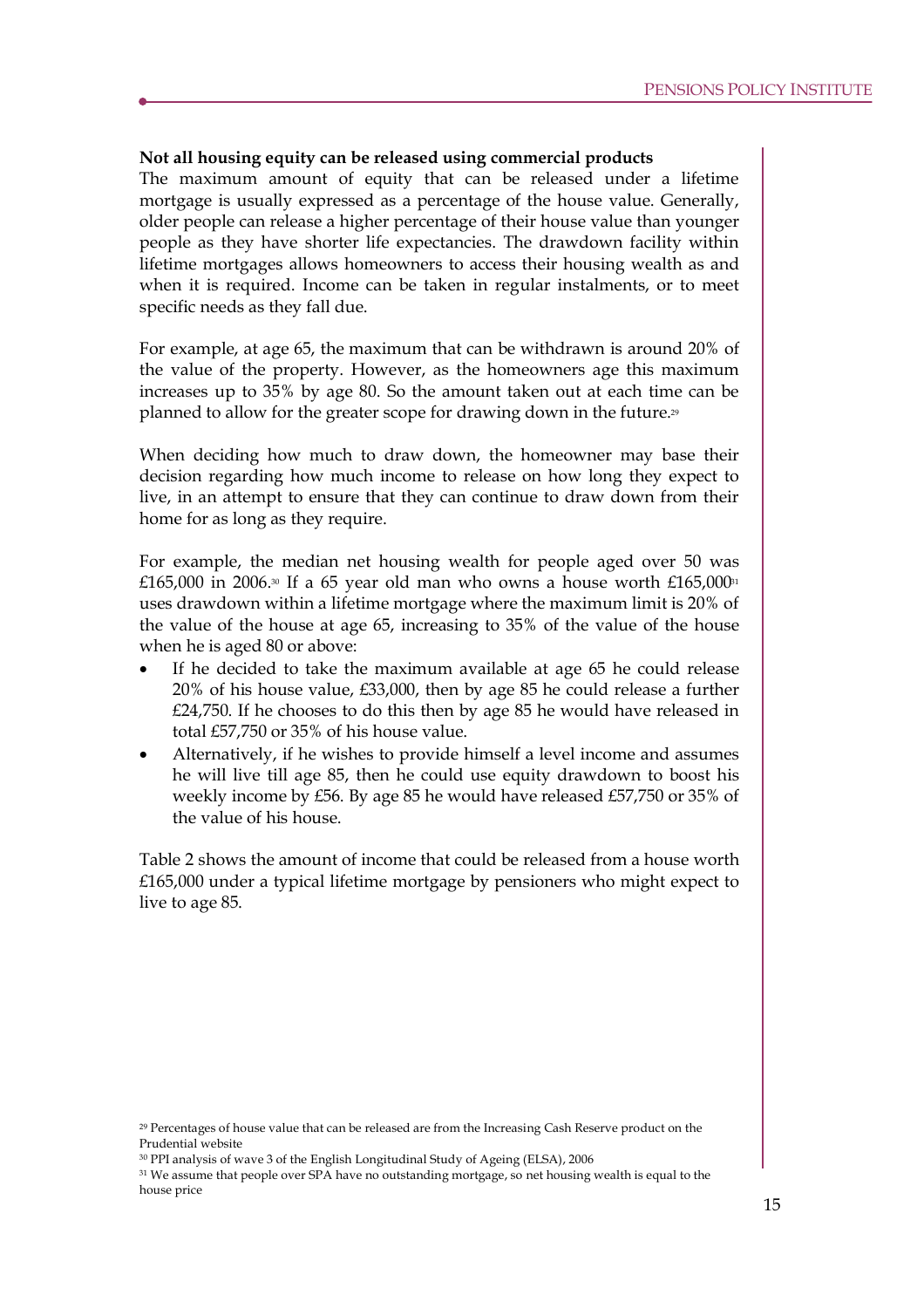| $\sigma$ $\sigma$<br>Age | <b>Assumed life</b><br>expectancy | <b>Amount released</b><br>per year $(E)$ | Income $(f, pw)$ |
|--------------------------|-----------------------------------|------------------------------------------|------------------|
| 65                       | 20                                | £2,888                                   | £56              |
| 70                       | 15                                | £3,850                                   | £74              |
| 75                       |                                   | £5,775                                   | £111             |

**Table 2: Amount of income available from using drawdown from a lifetime mortgage on a £165,000 home to provide an extra income up to age 85<sup>32</sup>**

If a homeowner lives longer than expected, they could reach a point where they have already drawn down the maximum available to them. At this point they may be able to ask their provider to revalue their house, if their house has increased in value since the start of the policy there may be scope to release further equity. Otherwise they would be unable to release any further instalments.

Chart 7 shows the extra income that could be obtained by pensioners who consider themselves to have either 10, 15 or 20 years to live when they take out a lifetime mortgage (and use the drawdown facility) for each of the decile points of housing wealth held by people over age 50 in England.

#### **Chart 7<sup>33</sup>**



<sup>32</sup> PPI calculation assuming 35% of house value may be drawn down in total by age 85, and that house is not requested to be revalued.

<sup>&</sup>lt;sup>33</sup> PPI calculation assuming that death occurs at an age where 35% of house value may be drawn down and that an income is taken such that at the time of death the maximum available equity has been drawn down. Housing wealth deciles calculated from ELSA wave 3 England 2006.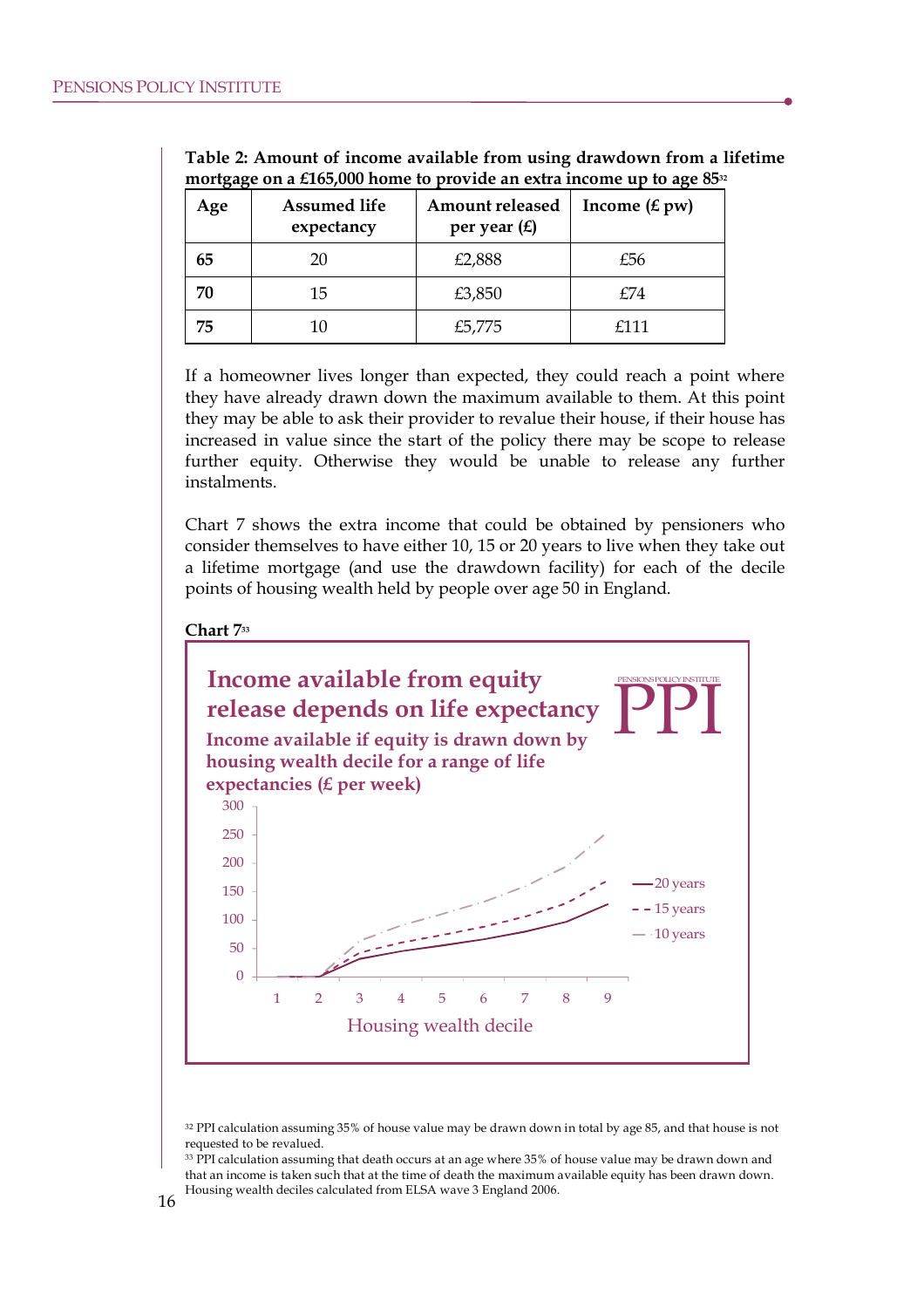Chart 7 shows that a 65 year old with housing wealth at the 80<sup>th</sup> percentile point could use a lifetime mortgage to provide an income of around £100 per week for 20 years. This suggests that very few people may have sufficient amounts of equity in their property to allow them to use income from equity release instead of private pension provision if they retire at SPA or earlier. The positive correlation between house ownership and private pension savings shown in Chart 5 suggests that home owners tend to have private pension provision as well as housing wealth, so may have less need to access housing wealth simply in order to have "enough" money to live on.

### **The current equity release market is relatively small**

Current estimates of the total size of the regulated equity release market are not publically available. However, at the end of 2005 there were over 100,000 lifetime mortgages outstanding, worth £5,307m.<sup>34</sup> There was £1,096m worth of equity released through SHIP members in 2008. Lifetime mortgages accounted for £1,038m of this; the remaining £57m were home reversions.<sup>35</sup> New business written has been relatively flat since 2003 (Table 3).

| ----------       |        |         |         |       |       |       |       |       |
|------------------|--------|---------|---------|-------|-------|-------|-------|-------|
|                  | 2001   | 2002    | 2003    | 2004  | 2005  | 2006  | 2007  | 2008  |
| Home             | $\ast$ | $\star$ | *       | 41    | 55    | 74    | 83    | 57    |
| <b>Reversion</b> |        |         |         |       |       |       |       |       |
| Lifetime         | $\ast$ | $\star$ | $\star$ | 1,152 | 1,049 | 1,081 | 1,128 | 1,038 |
| Mortgages        |        |         |         |       |       |       |       |       |
| Total            | 572    | 852     | 1,161   | 1,192 | .104  | .154  | 1,210 | 1,096 |

**Table 3: New business released by SHIP members (£million)<sup>36</sup>**

People with high property values are more likely than those with low property values to use equity release products to provide extra retirement income (Table 4). But Table 4 also illustrates that the funds released by equity release are not just used to provide extra income. Many people use the released funds to pay off debts, pay for home improvements and to fund a holiday.

**Table 4: How people who take out equity release products use the funds by property value (% of people who took out the product)<sup>37</sup>**

| ΞЕ.                         | Extra<br>monthly<br>income | Gift to<br>family | Home<br>improvement | Long<br>term<br>care | Immediate<br>healthcare | Essential<br>repairs | Holidays | Repay<br>mortgage/<br>debts |
|-----------------------------|----------------------------|-------------------|---------------------|----------------------|-------------------------|----------------------|----------|-----------------------------|
| Less<br>than<br>£200,000    | 0.3%                       | 13.2%             | 63.2%               | 0.1%                 | 0.3%                    | 0.2%                 | 40.0%    | 57.2%                       |
| Less<br>than<br>£500,000    | 1.0%                       | 14.8%             | 58.3%               | 0.3%                 | 0.4%                    | 0.1%                 | 38.3%    | 57.2%                       |
| Less<br>than<br>£750,000    | 6.3%                       | 14.6%             | 40.6%               | $0.0\%$              | 1.0%                    | $0.0\%$              | 25.0%    | 62.5%                       |
| Greater<br>than<br>£750.000 | 5.8%                       | 25.0%             | 48.1%               | $0.0\%$              | $0.0\%$                 | $0.0\%$              | 30.8%    | 51.9%                       |

<sup>34</sup> CML statistics. Figures refer to the end of 2005.

<sup>35</sup> SHIP Final year figures for 2008

<sup>36</sup> SHIP, Collation of final year figures results

<sup>\*</sup>data not available

<sup>37</sup> Key Retirement Solutions (2009)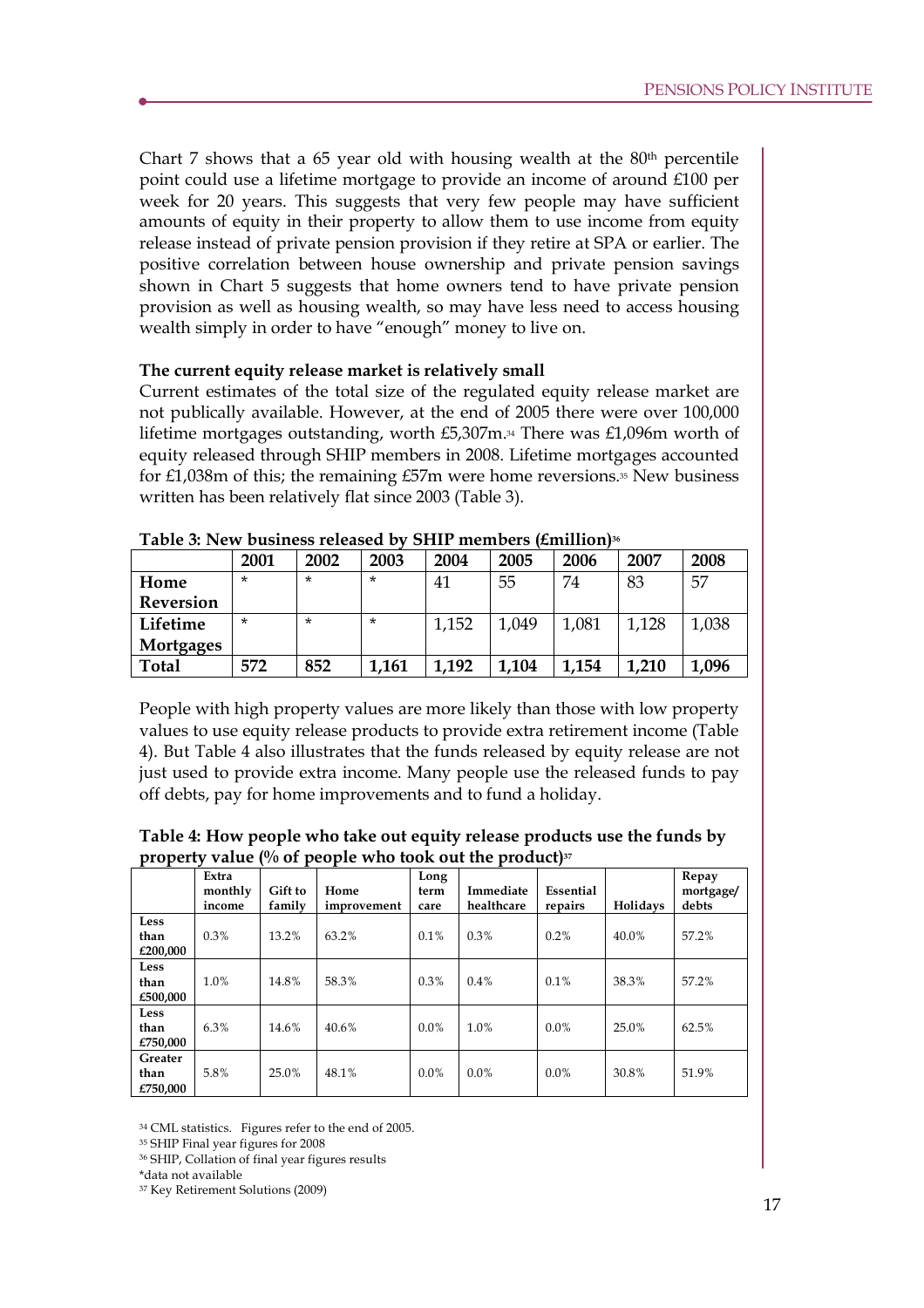The use of equity release for home improvement and repaying debts does not directly provide an income but can reduce expenditure, thus indirectly freeing up income from other sources. However, the debt being paid off may not be a debt owed by the person releasing the equity. Anecdotal evidence suggests that older people are accessing their housing wealth to help pay off the debt of family members, for example student debt of their younger relatives.

### **Retirement income may be improved by renting out rooms or investing in a second home**

Rental income may be obtained by either renting out a room in the home or investing in other properties.

Retired people who find that they have more room available in their own house than they require may rent out rooms. In 2006 there were around 16,000 boarders and lodgers living in pensioner households.<sup>38</sup> This may mean renting to a lodger, or opening a bed and breakfast or simply an informal arrangement with a family member.

As well as using their own home to provide retirement income, retired people can also obtain retirement income through investing in other properties. This could mean buying a holiday home, or one or more properties to rent out (also known as buy-to-let). During retirement, these properties can be sold in order to access housing wealth, or retained and rented out to provide an income stream. Providing retirement income is often reported as a major motivation of part-time buy-to-let landlords,<sup>39</sup> and 15% of all people in work say they plan to use income from properties *other than their home* as retirement income.<sup>40</sup>

These plans may be beginning to be transformed into action. The number of mortgages advanced for buy-to-let increased rapidly, from 28,700 advanced in 1998 to around 350,000 advanced in 2007, however, this dropped back in 2008 with around 225,000 new mortgages advanced. There are now more than a million buy-to-let mortgages outstanding.<sup>41</sup> However, buy-to-let is not currently widespread; in 2006 around 2% of retired adults (around 200,000 people) reported receiving rental income from a second property.<sup>42</sup> This may increase in the future; just under 3% of 40 to 55 year olds (around 370,000 people) say they receive an income from a second property while over 3% of people between 55 and State Pension Age (around 160,000 people) report receiving rental income from a second property.

The current economic climate is having an effect on the buy-to-let market. As noted above, the number of new buy-to-let mortgages taken out fell in 2008 compared with 2007, and fell further in the first quarter of 2009. 22,400 new buy to let mortgages were taken out in the first quarter of 2009 compared with 72,400 over the same period in 2008.<sup>43</sup>

<sup>38</sup> PPI analysis of the Family Resources Survey 2006/07

<sup>39</sup> Bevan and Rhodes (2003)

<sup>40</sup> NOP (2003)

<sup>41</sup> Council of Mortgage Lenders statistics

<sup>42</sup> PPI analysis of the Family Resources Survey 2006/07

<sup>43</sup> Council of Mortgage Lenders statistics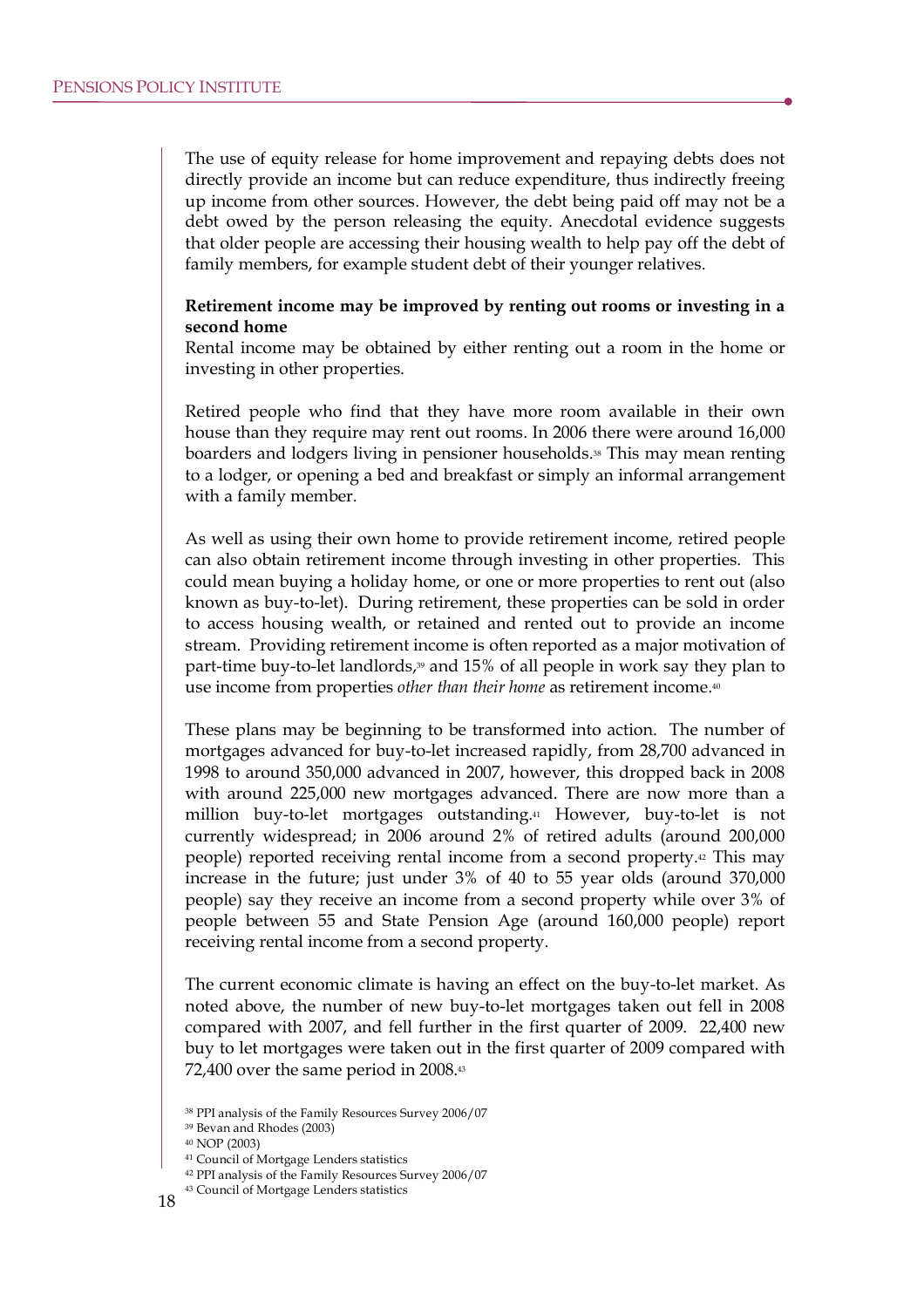While property can be used as a source of investment income in retirement by those who do own a second home it may be that only a minority of people actually own more than one home in retirement. Therefore, using a second home as a source of retirement income may not be possible for most pensioners.

### **Housing can be used as insurance against adverse events**

Housing assets can provide insurance for times of unanticipated need in retirement. An example of this is in the case of supporting the additional costs as a result of acquiring a disability. Around 70% of people over age 80 have a disability of some sort.<sup>44</sup>

For certain types of disability, owning a house may enable the home to be adapted to the needs of the individual. Accessing housing wealth may be a way for people to fund the necessary adaptations.

### **Housing assets may be used to fund long term care**

Many older people will need long term care at some point in their life. In such circumstances the local authority will assess the needs and circumstances of the person, their eligibility for care provision and consider their financial circumstances.

The local authority will determine how much of a contribution a person should make to the cost of their care. Nursing and other NHS care is paid for by the NHS. Other costs, including the costs of residence at a care home, are paid for by the local authority and/or funded by the assets of the person needing care. Local authority provision is generally provided on a means tested basis. If someone has more than a certain level of assets which normally includes the value of housing assets, (in England this is currently £23,000) they will not receive any financial support from the local authority. A former home is not taken into account in some circumstances, for example, if it is still the home of a partner of the person requiring care.<sup>45</sup>

Where necessary the house may be sold in order to raise capital to pay for residential care. The local authority may enter into a deferred payment agreement with the person needing care. Under this arrangement the local authority agrees to fund the care as a loan which is to be repaid when the property is sold at a later date. This enables people who cannot, or do not wish to, sell their house immediately to get help with their fees. The authority has discretion to enter into deferred payment agreements but must consider each case on its merit.

Although basic residential care needs would be met even if there are no housing assets, housing wealth could increase the quality and choice of

<sup>44</sup> Kellard *et al* (2006)

<sup>45</sup> There are a number of situations where the value of the main home would not be taken into account in the means test. See Age Concern (2009a) and Age Concern (2009b) for further information on how the local authority awards means tested funding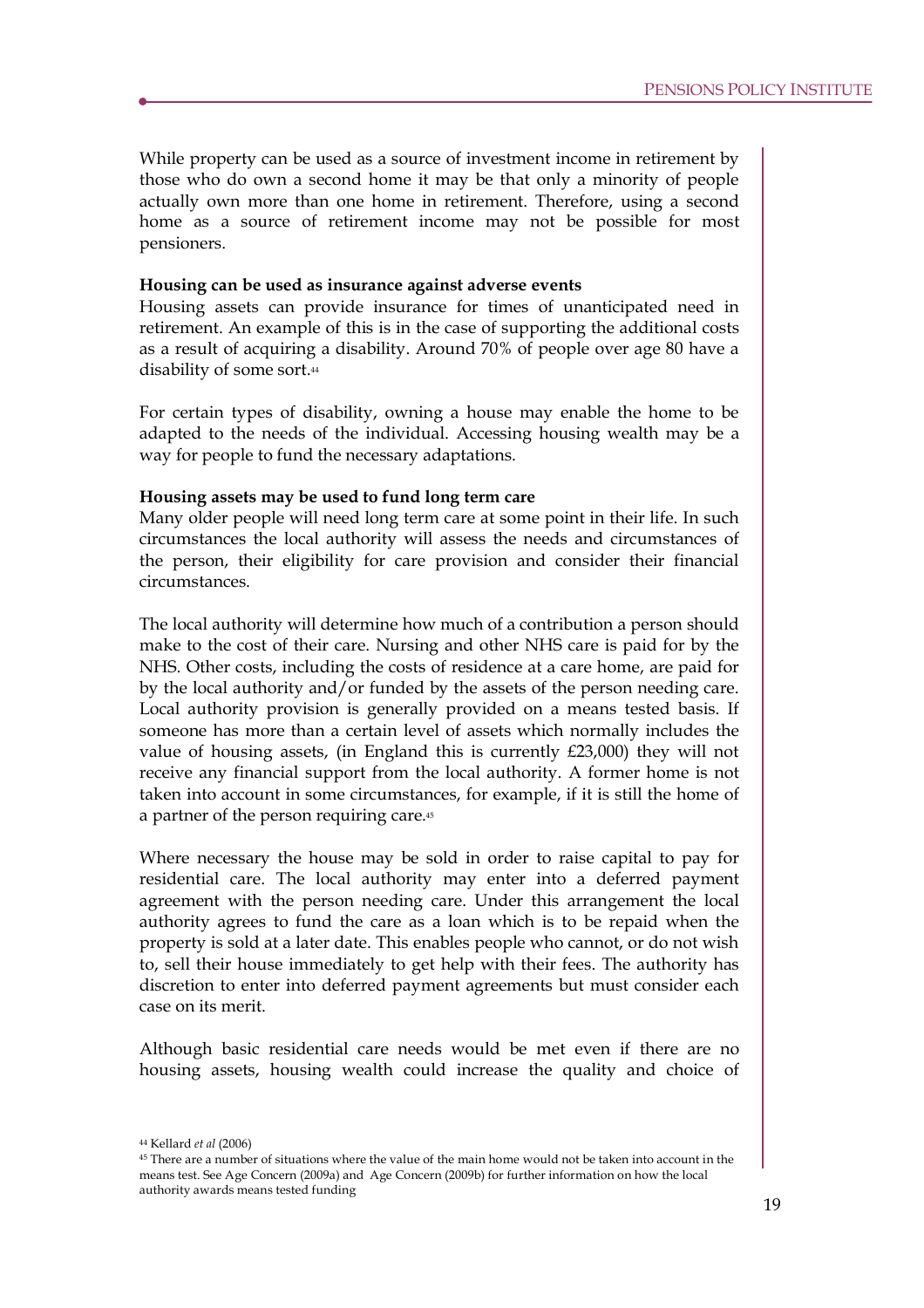residential care – for example choosing a care home which is close to the relatives of the patient.

#### **Housing may be used for bequest**

If housing assets are not used in retirement, then on death they will pass to the estate of the homeowner. This use of housing assets may be intentionally planned or it may simply be that death occurred before any other plans to use the housing assets were realised. 11% of people say they have received property or a share in a property as an inheritance.<sup>46</sup>

Attitudes toward leaving an inheritance are in some ways contradictory. When asked in general terms, 85% of people say they would like to be able to leave a bequest to their loved ones.<sup>47</sup> However this may just reflect the desire to be financially secure enough to have something left over when they die. Of those who think themselves likely to be in a financial position that would enable them to leave a bequest,<sup>48</sup> only 15% of people consider it 'very important', while a further 50% consider leaving an inheritance as 'fairly important'. 67% of those who believed themselves likely to be able to bequeath want to enjoy life rather than worry about bequests.

Inheritance tax is paid on bequests greater than the inheritance tax threshold  $(E325,000 \text{ in } 2009/10).$ <sup>49</sup> Tax is paid at 40% on the value of the estate above the threshold. A person's house is often their highest value asset and therefore may be the reason that the inheritance tax threshold is breached. Equity release can be used to enable people to reduce the inheritance tax paid by passing on housing wealth before they die. The value of the house can be released before death and gifted to the intended recipients without incurring inheritance tax. However, there is a seven year rule: any gifts within seven years prior to death may be subject to inheritance tax.

#### **Conclusions**

Housing wealth can be an important insurance against poverty in older age, and can be used to support retirement in a number of different ways:

- · **The main way that housing will support retirement for most homeowners is to reduce living costs in retirement.** Owning your own home in retirement can reduce living costs relative to paying rent (not having any housing wealth) by around 30% for a single person and by around 40% for a married couple.
- · **Some – but not all – of the equity available within a home can be released to support retirement**, for example by downsizing to a less expensive property, or by using specific equity release financial products. Of people who do own their home, 29% plan to downsize their property in order to provide retirement income.

<sup>46</sup> Rowlingson and McKay (2005) based on a survey of 2008 interviews representative of people over 18 in Great Britain.

<sup>47</sup> Rowlingson and McKay (2005)

<sup>&</sup>lt;sup>48</sup> Around 90% of those surveyed thought they would be in a position to leave something as a bequest when they die

<sup>49</sup> HMRC website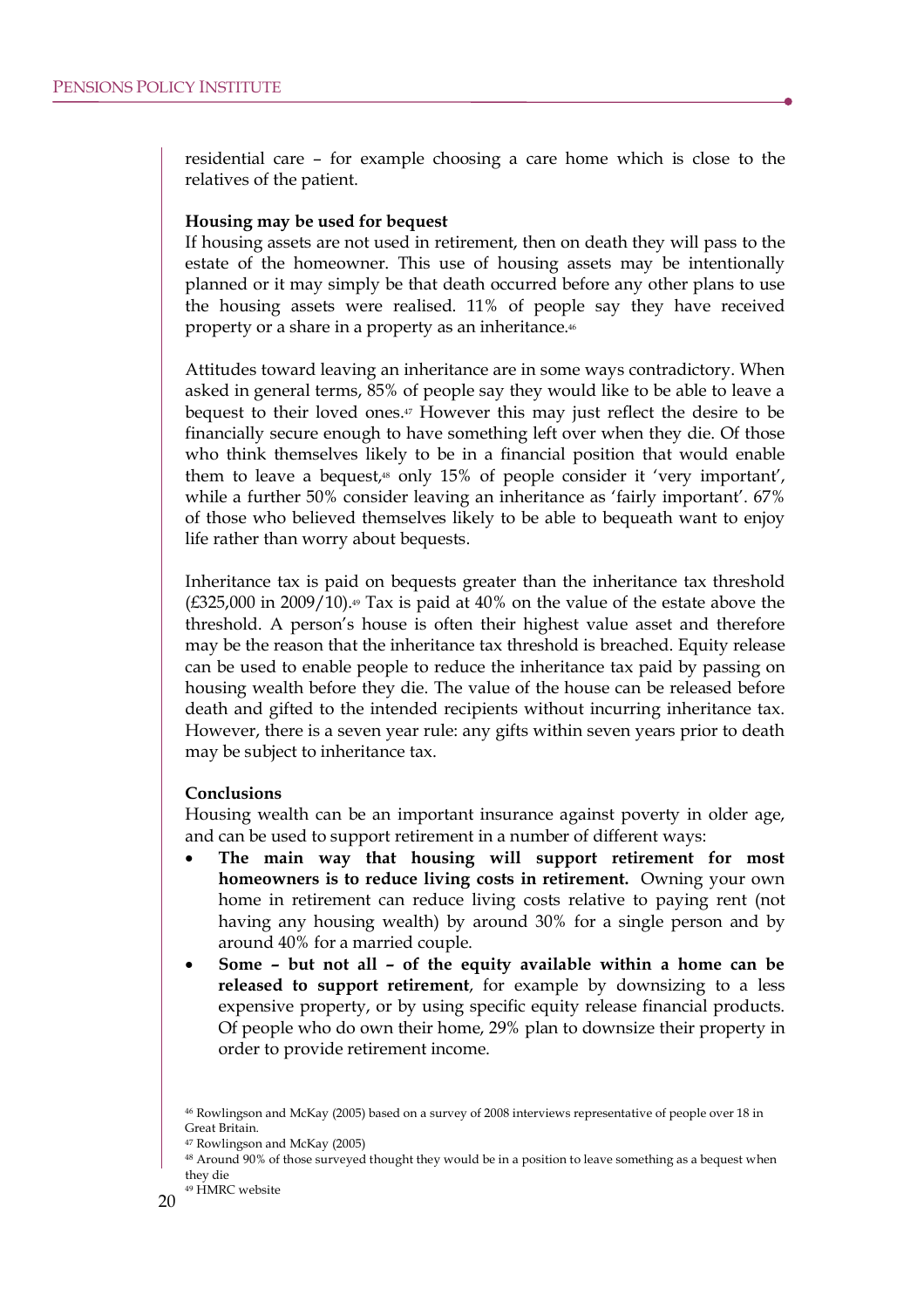- · **Currently relatively few UK households use commercial equity release products to release equity from their home**. At the end of 2005 there were 100,000 lifetime mortgages outstanding, worth around £5bn. This is around 1% of the net housing wealth held by UK pensioner households.
- · **Housing assets are also important in helping to support long term care**, by providing the funds to pay for residential care or providing the means to have care at home. Of those who own their own home, 5% intend to use equity release to fund any care they require as they get older.
- · **Retirement income can be improved by renting out rooms or investing in a second property.** In 2006, there were around 16,000 boarders and lodgers living in pensioner households, and around 2% or 200,000 retired adults reported receiving rental income from a second property. Although the number of pensioners with more than one property is small, recent trends suggest this may increase in the future.

However, there are a number of barriers to the use of housing assets to support retirement:

- · **Emotional issues can dissuade people from downsizing their house**. People have ties to both their home and their area and may be reluctant to move if it means moving away from friends, families and their local amenities.
- · **People may wish to pass on their house as a bequest**, they may be reluctant to spend what they see as their children's inheritance.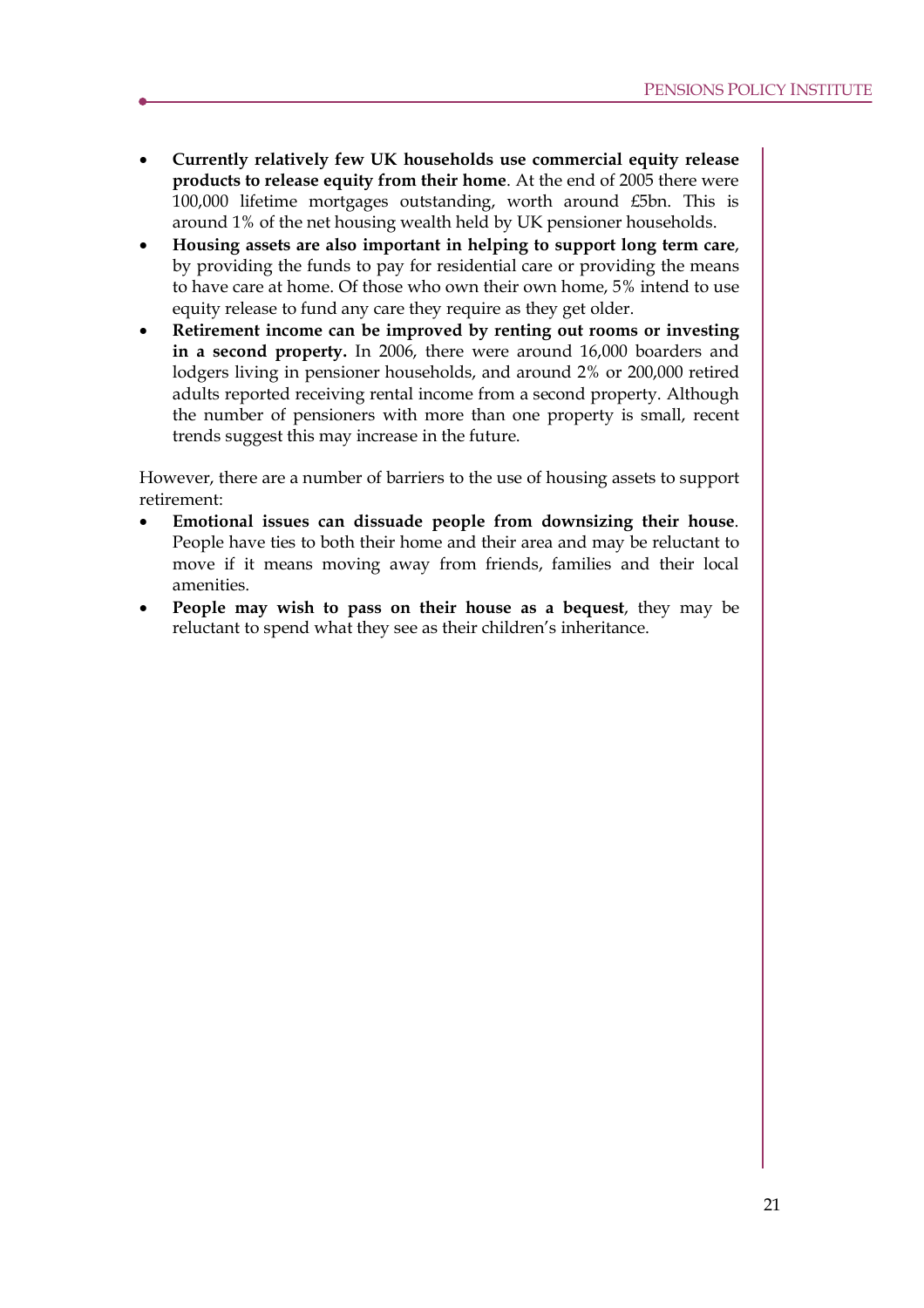# **Chapter three: how could housing support retirement for hypothetical pensioner households?**

The first report in the Retirement income and assets series<sup>50</sup> considered what determines pensioners' needs for income in retirement. In that report hypothetical individuals were used to consider whether they were likely to have sufficient income to meet their needs. This chapter considers how the hypothetical current pensioners of the first report might be able to use their housing wealth to address the shortfalls in their retirement income identified in the first report.

### **Accessing housing wealth can boost income or help meet additional needs**

The first report modelled the future income and the needs for four hypothetical pensioners. Of those considered two were homeowners, Amit and Grace; this report considers the difference that accessing housing wealth can make toward Grace and Amit meeting their needs and expectations for income in retirement. These examples are illustrative rather than representative (see Appendix).

Grace is a high earning woman with a defined benefit occupational pension and retires at age 60 in 2008. Amit is a median earning man with a defined contribution occupational pension scheme and retires aged 65 in 2008.

#### **Target income measures**

One measure of adequacy of retirement income used in the first report was a comparison with the income that is received immediately before retirement. The aim is to target a level of income which enables people to maintain a similar standard of living as the individual or household were accustomed to before retirement – this is often referred to as a replacement rate.

Pensioners may not need 100% replacement income in order to maintain similar pre-retirement consumption levels, as for many pensioners expenses are often lower in retirement than they were during working life, partly due to lower taxes and National Insurance. Retired people also tend to save less of their income (in pensions for example), and are less likely to be paying off mortgages, accumulating assets/investments or supporting dependents. Some pensioners also spend less on goods related to employment, like transportation.

In its analysis the Pension Commission used desired replacement rates<sup>51</sup> which vary depending on an individual's earning level. Table 5 sets out the corresponding replacement rates for Amit and Grace.

<sup>50</sup> PPI (2009) <sup>51</sup> Pension Commission (2004) p143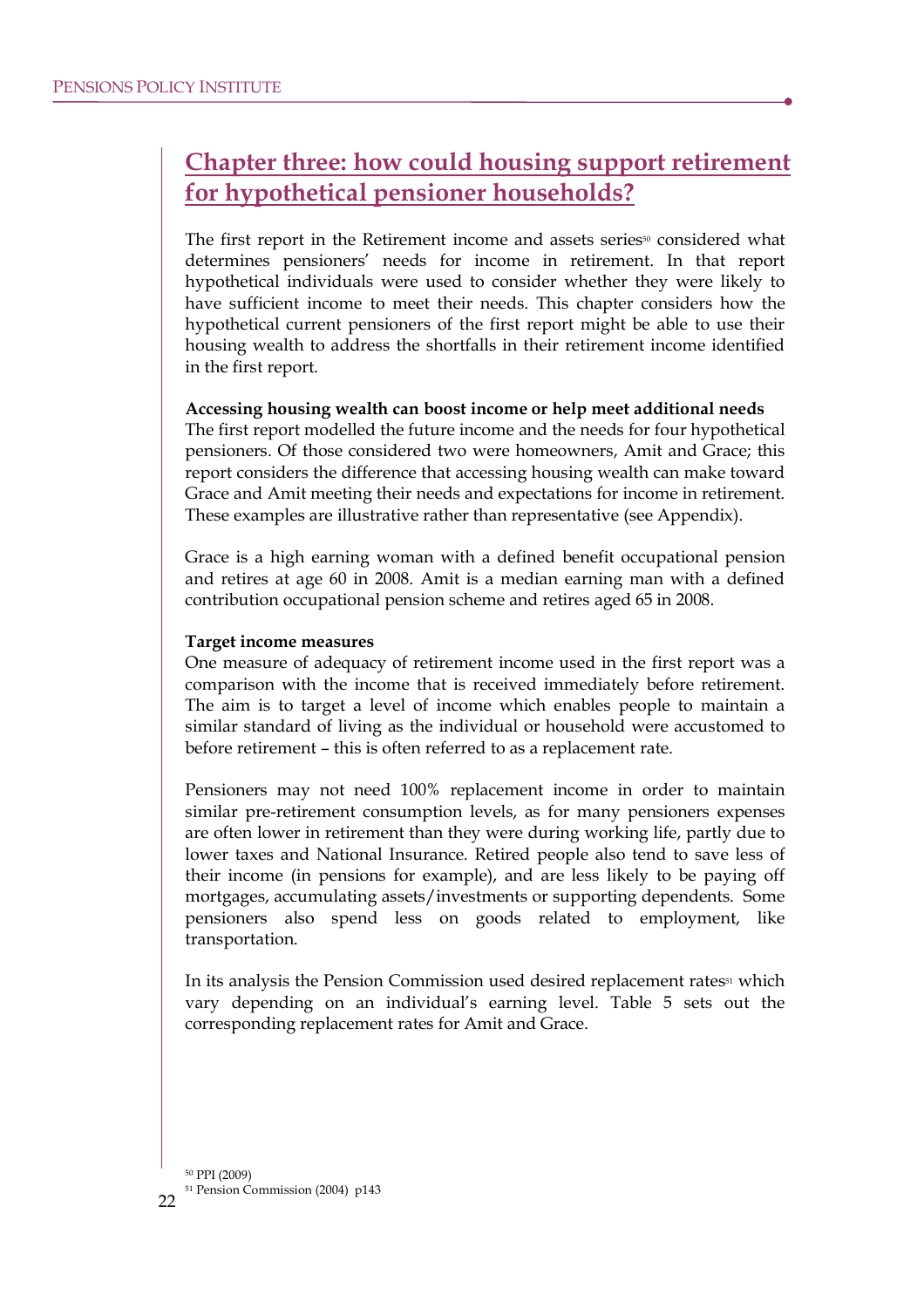| Individual | Income in<br>working<br>life per<br>week | Percentile<br>οf<br>earnings <sup>53</sup> | Required<br>Replacement<br>rate | <b>Target</b><br>Replacement<br>income per<br>week |
|------------|------------------------------------------|--------------------------------------------|---------------------------------|----------------------------------------------------|
| Amit       | £377                                     | 50 <sup>th</sup>                           | 70%                             | £264                                               |
| Grace      | £735                                     | 90 <sup>th</sup>                           | 60%                             | £441                                               |

**Table 5:<sup>52</sup> Desired replacement rates for hypothetical individuals** 

Amit would require an income of £264 a week to meet his target replacement rate ( $\text{\textsterling}377 \times 70\%$ ) and Grace would require an income of  $\text{\textsterling}441$  a week to meet her target replacement rate (£735 x 60%).

Modelling from the first report showed that Amit is expected to have an income of £252 per week at SPA (Table 6). He therefore faces a shortfall of £12 per week. (£264 - £252.) Grace is expected to have an income of £364 per week at SPA and faces a shortfall of £77 per week. (£441 - £364.)

| Table 6:54 Required level of equity to release in order to achieve Pension |
|----------------------------------------------------------------------------|
| Commission replacement rate at State Pension Age 60 (F), 65 (M)            |

| Individual                                           | Total<br>pension<br>income<br>at SPA | Required<br>replacement<br>rate | Shortfall | House<br>value in<br>2008              | Equity<br>required                      |
|------------------------------------------------------|--------------------------------------|---------------------------------|-----------|----------------------------------------|-----------------------------------------|
| Amit: a 65<br>year-old<br>median-<br>earning<br>man  | £252 pw                              | £264 pw                         | $£12$ pw  | Owner<br>occupier<br>worth<br>£200,000 | £10,600<br>$5\%$ of<br>house<br>value   |
| Grace: a 60<br>year-old<br>high-<br>earning<br>woman | £364 pw                              | £441 pw                         | £77 pw    | Owner<br>occupier<br>worth<br>£250,000 | £100,100<br>$40\%$ of<br>house<br>value |

Both Amit and Grace are homeowners and may be able to use the value of their home to help them to meet their shortfall in retirement income (Table 6).

Amit is able to fund his shortfall of £12 per week by drawing down a total of £10,600 during his retirement. This is 5% of the value of his property at retirement of £200,000.<sup>55</sup> This would be available under the terms of commercial equity release products.

<sup>52</sup> Pensions Commission (2004)

<sup>53</sup> Labour Force Survey July – September 2008 data

<sup>54</sup> Income figures in table rounded to nearest pound, for further details on each individual see PPI (2009)

<sup>55</sup> The first report presented results in 2008 earnings terms. The results in this report are in 2009 earnings terms. Amit and Grace had houses worth £200,000 and £250,000 respectively in 2008 terms. If it is assumed that they suffer the average house price fall for England and Wales of 16.2% as set out in table 1, then the value in 2009 would be £168,000 and £210,000 respectively in 2009 earnings terms. This fall occurs after they retire in 2008 so does not affect the amount they would be able to release at retirement.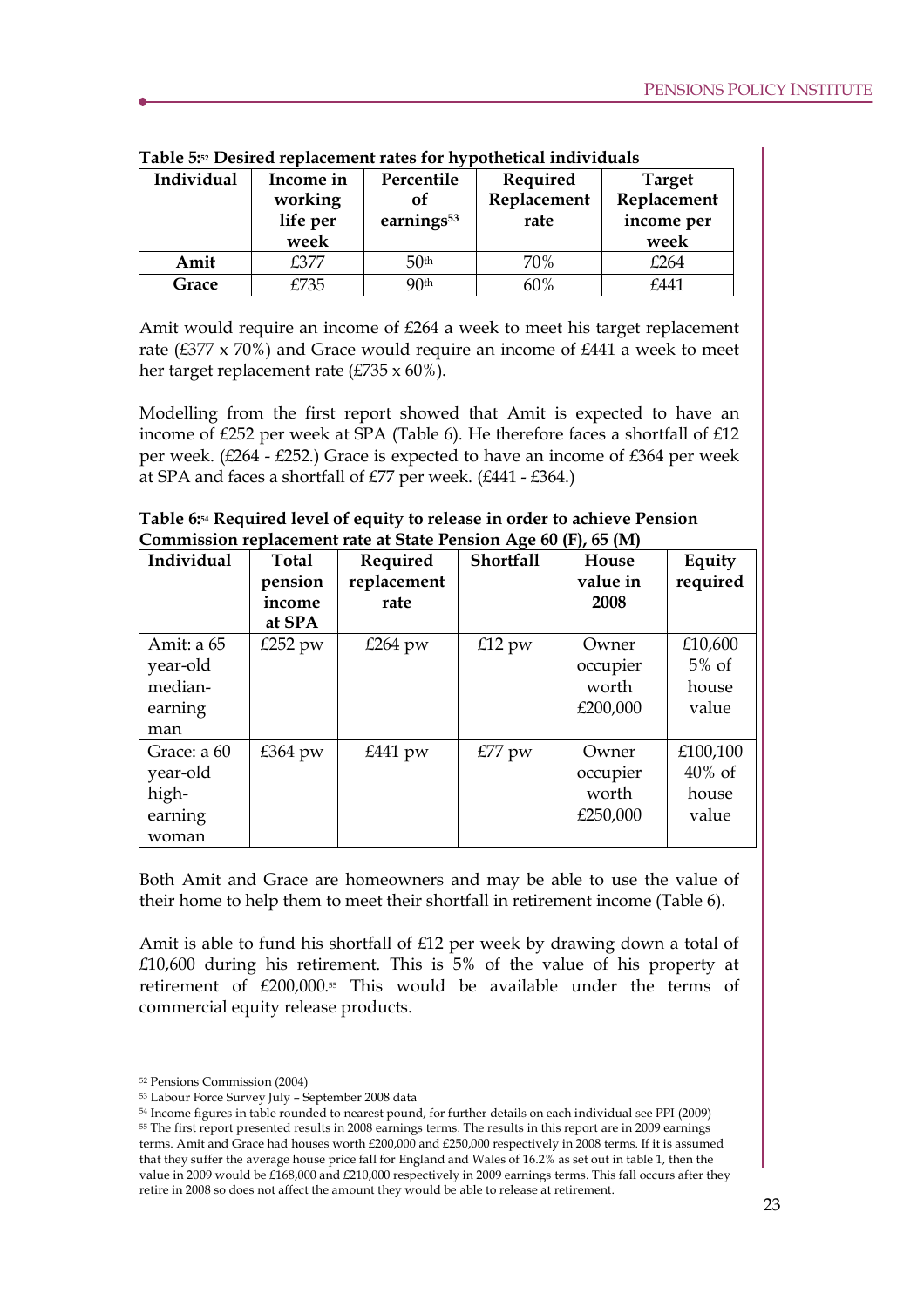If he were to draw down £10,600 over the course of his retirement then at the time of his death<sup>56</sup> in 2025 he would owe approximately  $£12,000$  on his mortgage in 2009 earnings terms which would reduce his house value to £156,000 in 2009 earnings terms and which could be used as a bequest.

As Amit does not release all his available equity he may be able to release more at a later point in his life, for example if he needs to pay for care.

Grace would need to draw down 40% of the value of her house during her retirement to make up her shortfall of £77 per week. She may not be able to do this using the drawdown facility in a lifetime mortgage. Providers may only allow her up to a maximum of 35% of the value of her home in total throughout her retirement.

If she did take the required £77 per week then she would have taken 35% of the value of her house by the time she was aged 82. At which point she could ask her equity release provider to revalue her house. If the house has increased in value sufficiently she may be able to draw down further equity.

Instead of using the drawdown facility in a lifetime mortgage, Grace could downsize her house to one which cost around £150k, including moving costs to release the £100k that she needs to meet her target replacement rate.

#### **Funding disability costs in retirement**

The first report in this series suggested that some pensioners may find it difficult to cover all of their needs from pension income and state benefits alone. This is especially the case for single pensioners and those who suffer from disabilities. For these people, using an alternative asset such as housing, to meet these additional needs or to boost income in retirement could be important.

In the first report the effects of disability costs were considered on Keisha, a 60 year old with a low earning employment record and no private pension provision. A scenario was considered where she retired at age 60 acquired a low severity disability at age 75 and a high severity disability when she reached age 90.<sup>57</sup>

<sup>56</sup> Under the life course scenario Amit dies at age 82, Grace at age 85; see PPI (2009)

<sup>57</sup> See Appendix for details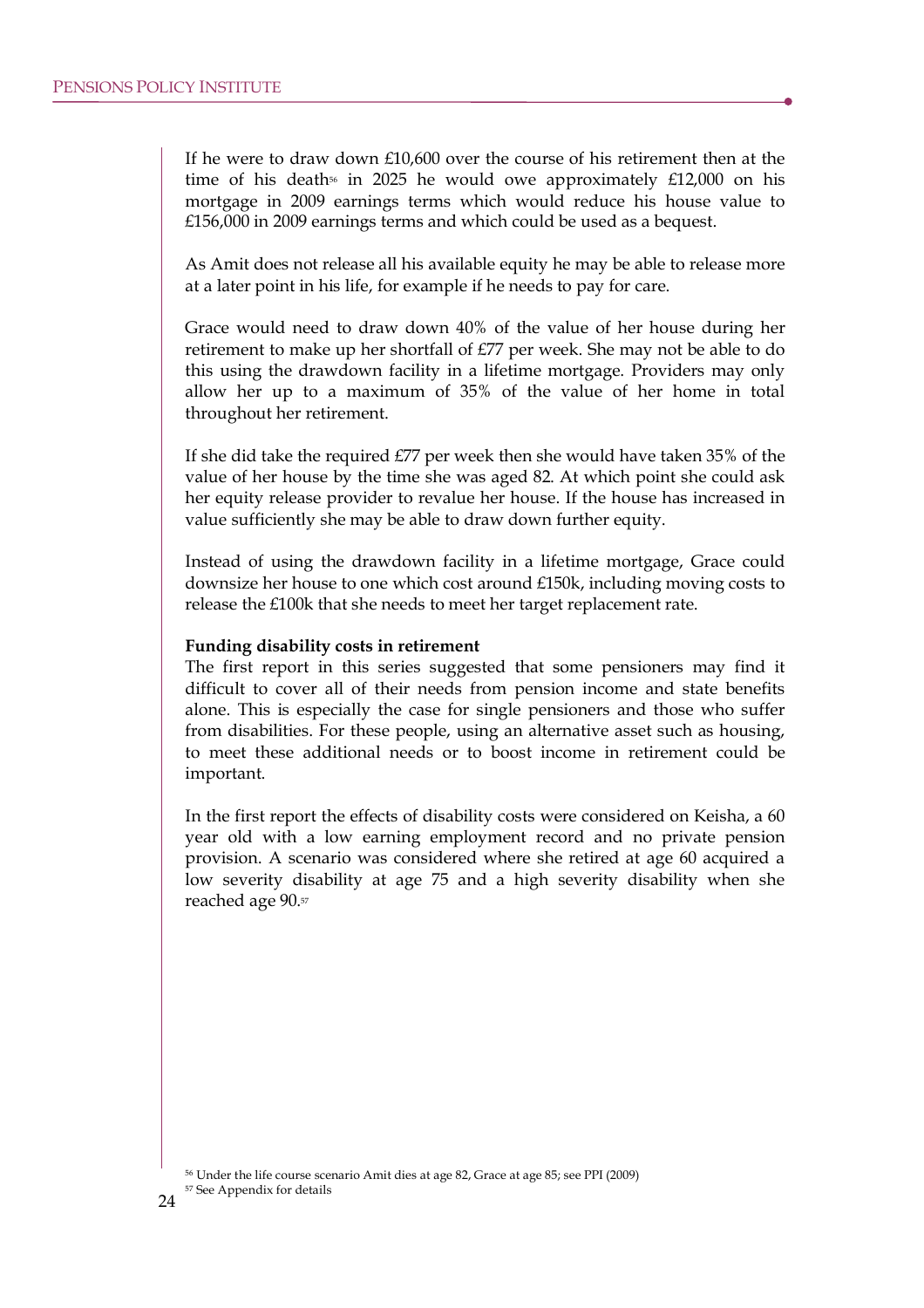

Chart 8 shows Keisha's income and before and after the costs associated with her disability. Keisha did not own a house in the original report, but for the purposes of this report it is assumed that she does own a house and can use it to support the extra costs incurred as a result of her disability.

When Keisha suffers her first disability at age 75 she receives attendance allowance which covers the cost of the disability. Her income net of disability costs is largely unaffected. However, her net income falls from £131 to £21 when she suffers a high severity disability at age 90 in 2038.

Keisha requires an extra source of income of £151 a week in 2009 earnings terms in order to maintain her income level  $59$ 

The cost of care is assumed to increase in line with inflation. In order to obtain an extra weekly income from age 90 of £151, which increases each year in line with inflation, Keisha would have to release equity of around £38,000 (in 2009 earnings terms) from her house during her retirement. This would require a house worth around £120,000 in 2009 earnings terms.

Keisha may be able to use her housing in other ways in order to support her disability. She may be able to adapt the house to reduce the extra costs of disability, covering the cost of the adaptations by accessing housing wealth.

<sup>58</sup> PPI (2009)

 $59$  This consists of £124 to cover the extra cost of the disability, plus £40 to replace Pension Credit and Council Tax Benefit forfeited, less £13 of additional Attendance Allowance. Equity drawn down is received tax free so she does not suffer an increase in tax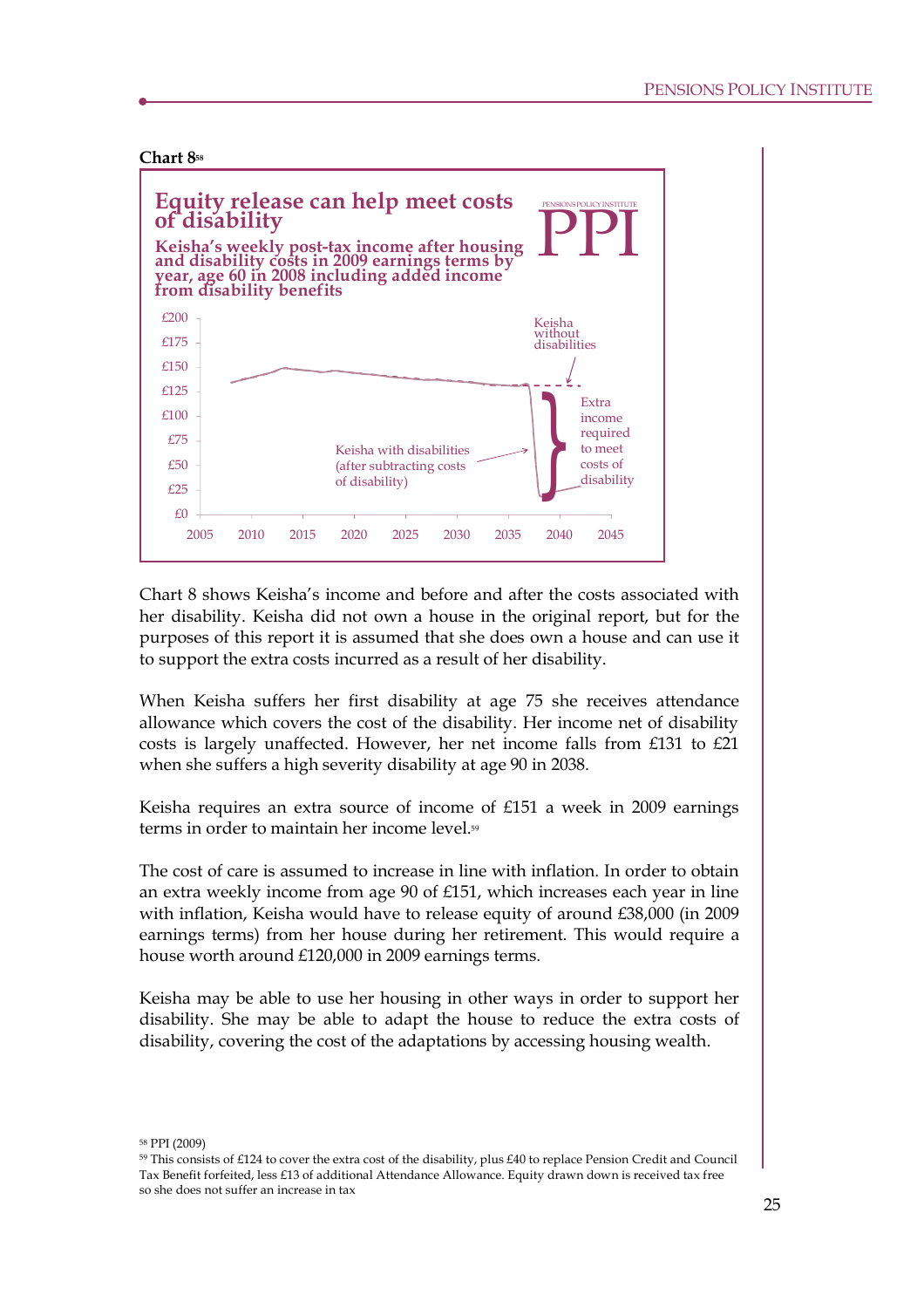These examples illustrate how accessing housing wealth can support the retirement income of current pensioners. The potential for future pensioners to use housing wealth to help support retirement will depend on:

- The number of older people with housing wealth in the future
- · The value of future housing wealth owned by the over 50s.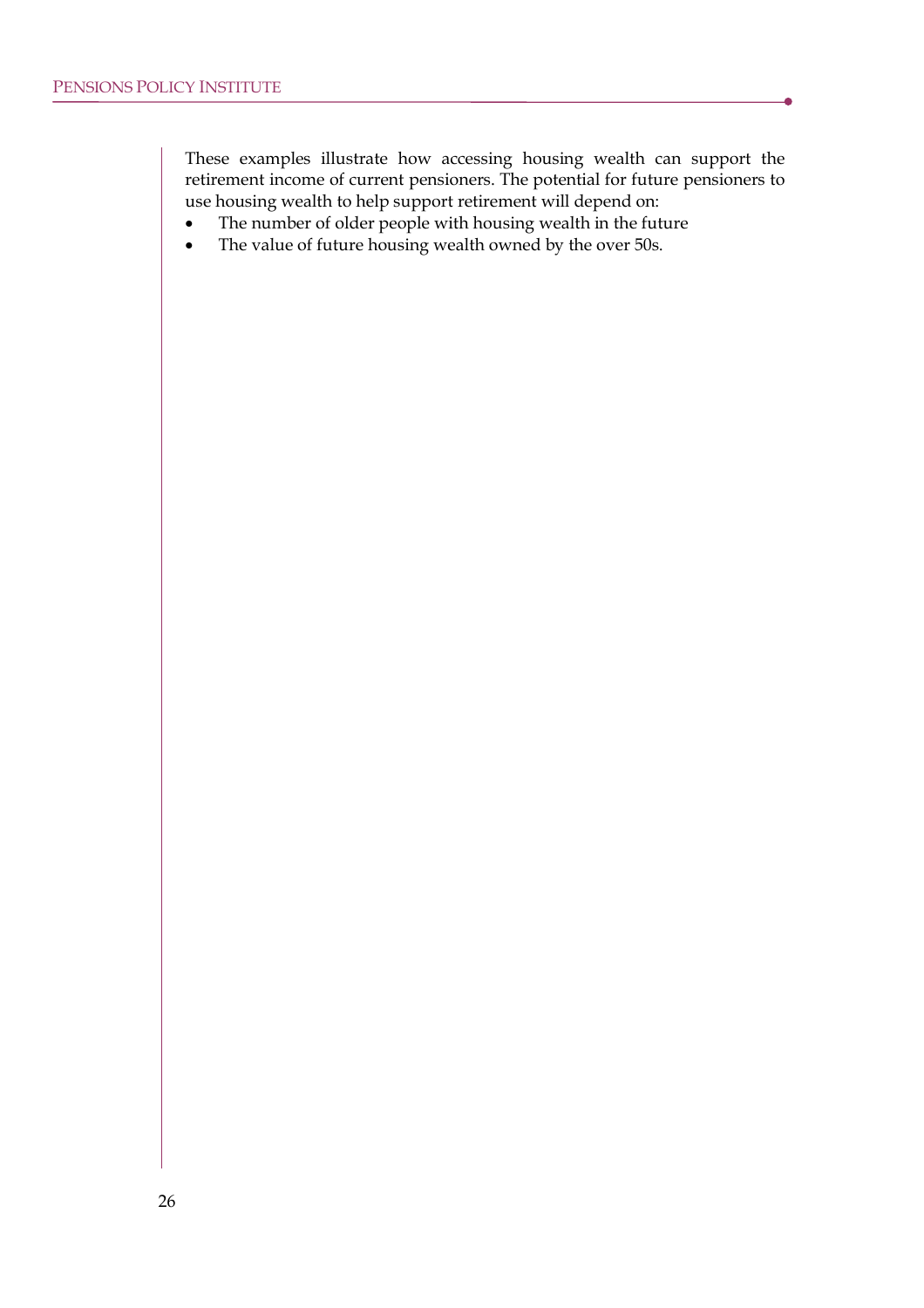# **Chapter four: how could housing support retirement in the future?**

Chapter four considers the extent to which housing assets could play a role in supporting retirement for future generations of older people. It examines how home ownership might change in the future and what scope there is for growth in the use of housing wealth to support retirement, for example through pensioner households accessing housing wealth or using housing as an investment or insurance.

The projections in this chapter are an indication of the order of magnitude of potential changes. They are not a detailed forecast, but are useful to gauge future potential for the use of housing to support retirement.

In particular the estimates in this chapter are purely scenarios for estimating the potential housing wealth that could be used. This chapter does not consider how any of the barriers to the wider use of housing equity could be overcome or the potential implications of other developments in the wider housing market.

One potential development that could influence the future use of housing wealth in supporting retirement is Government policy on social and long term care. Although this chapter does not consider the impact of the proposals made in the recent Government green paper on social and long term care, $\omega$  this is likely to be covered in the final report of this project.<sup>61</sup>

# **There is scope for growth in the use of housing wealth to support retirement**

The use of housing wealth to support retirement may be expected to increase in significance in the future, as the number of older households and the proportion of pensioners with housing equity increases (Chart 9).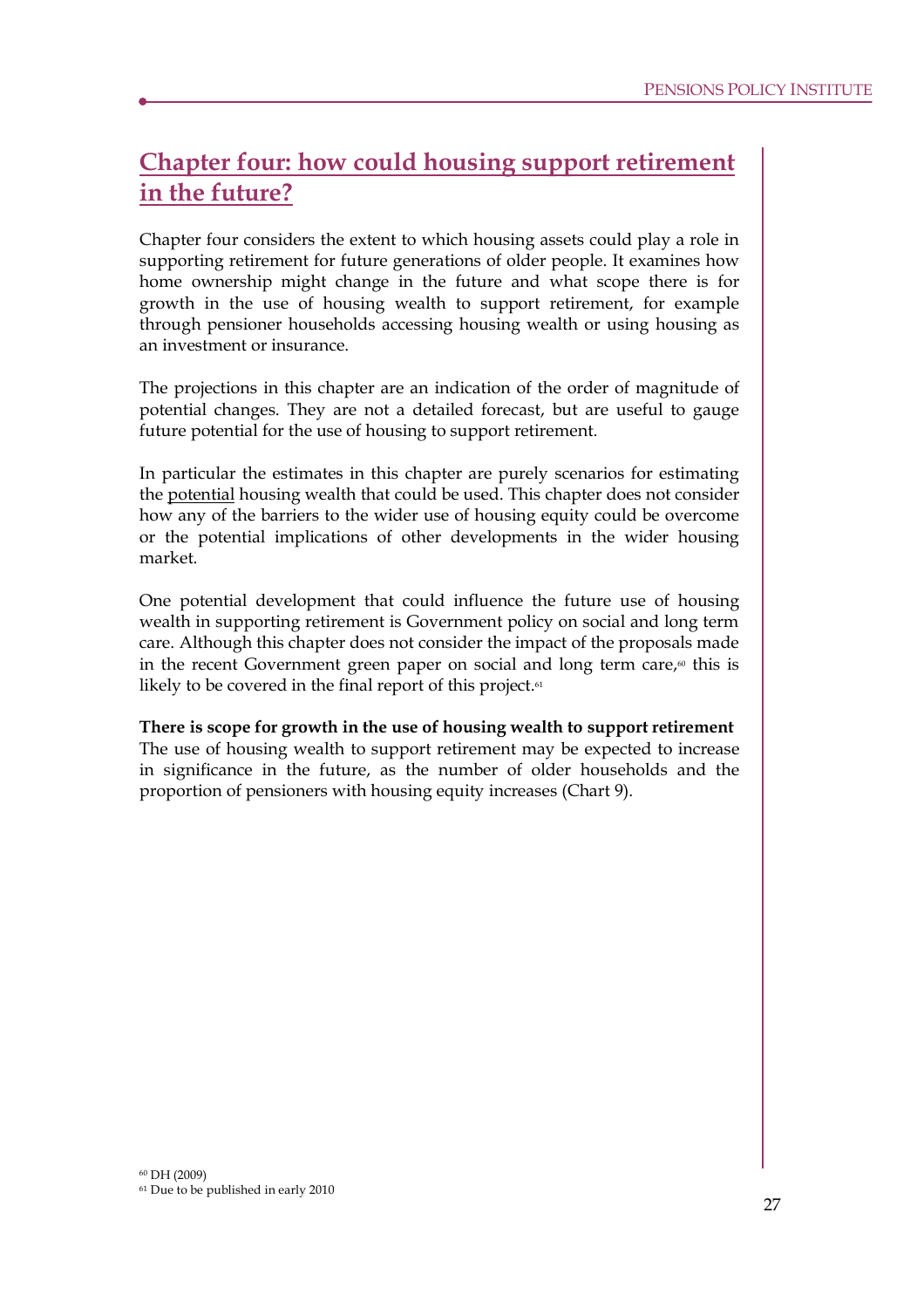

Chart 9 shows that the number of people over age 85 who own housing has grown from just over 50% in 1998/99 to just under 70% in 2007/08. There may be scope for further growth. Home ownership is currently highest amongst 55- 59 year olds. As this generation gets older there may be higher levels of home ownership amongst people in their 60s, 70s and 80s. If this trend continues there may be home ownership levels of 80% amongst people over SPA.

The trend in future levels of home ownership among older people is uncertain. There is a slight reduction in home ownership levels at ages below 55. This could reflect the growth in house prices making houses unaffordable for young first time buyers. As this younger generation get older the graph of home ownership may flatten out to a lower long term level.

In addition there has been an increase in the number of divorced people at older ages. In 1996 around 4% of people over 65 were divorced; this figure had risen to 7% in 2006.<sup>63</sup> Divorce often leads to a splitting of the assets, with only one partner receiving the house in some cases. The effect of divorce on home ownership levels at older ages is unclear because it will depend on what new household structures the divorced couple form.

# **In the future more people may be able to rely on housing wealth to support retirement**

The role that housing will be able to play in supporting the retirement of future generations of pensioners will depend on how much housing wealth is owned by pensioners in the future. The PPI has modelled how the housing wealth owned by pensioner households may change in the future based on

<sup>62</sup> Family Resources Survey 1998/99, 2002/03, 2007/08 in DWP(2000), DWP(2004) and DWP(2009) <sup>63</sup> ONS (2009)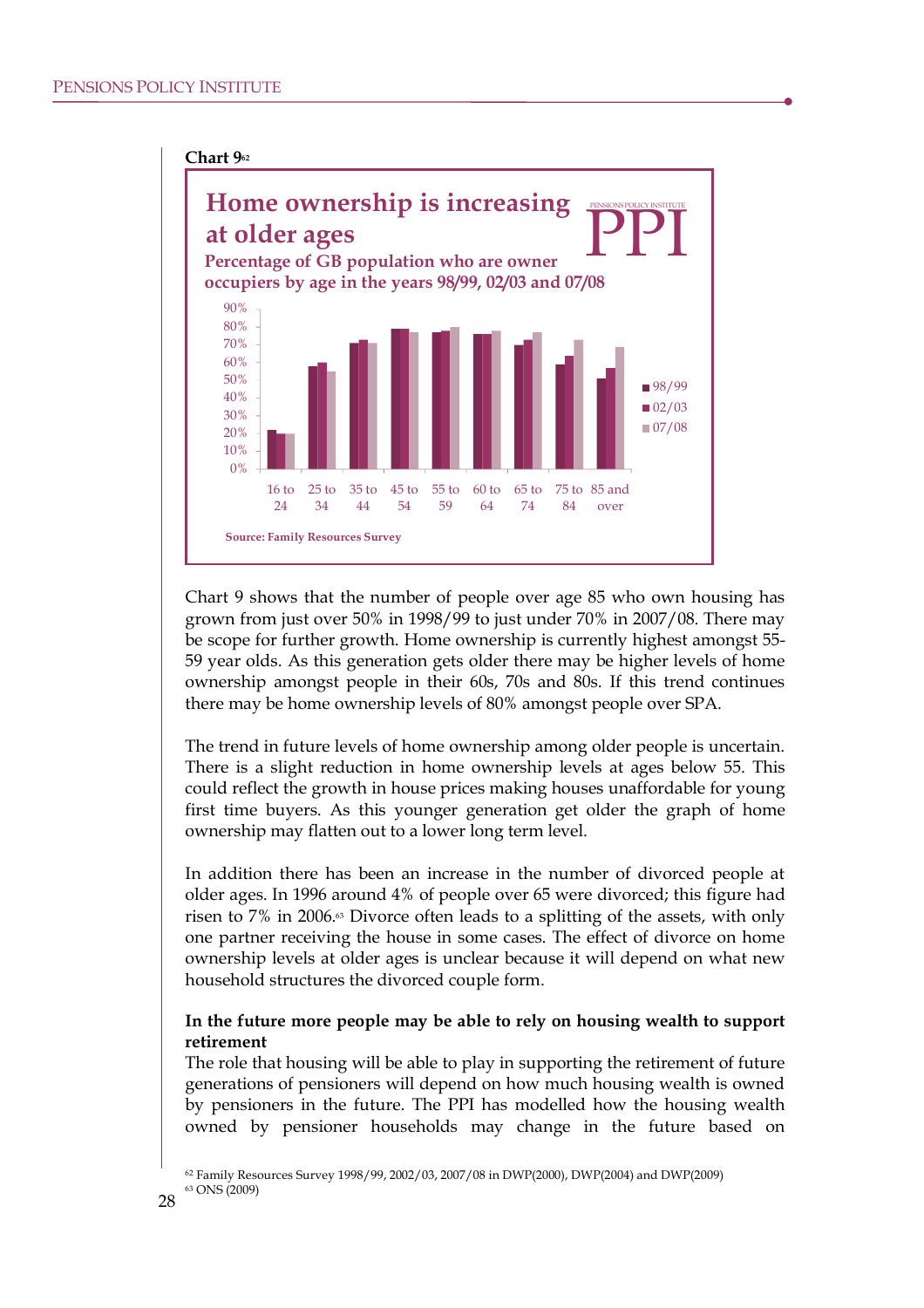assumptions about future levels of home ownership at older ages and future growth in house prices.

For the central scenario it is assumed that home ownership levels for people over State Pension Age tend toward 80% in the long term, following the analysis from Chart 9, and that property prices will, in the long term, increase in line with the general level of increases in earnings.

Chart 10 shows the growth in house prices against the increase in average earnings from 1970 to 2008. The average annual increase in house prices over the period is  $10\%$ ;<sup>64</sup> this compares to an average annual increase in earnings of 8%<sup>65</sup> over the same period.



Up until 1997 house price growth and the increase in average earnings was quite close. The accelerated growth in house prices in the late 1990s to 2007 lead to a divergence. Following the credit crunch of 2008 house prices have fallen. It is difficult to predict the future relationship between rates of earnings growth and average house price growth.

For the purposes of this report it is assumed in the central scenario that, over the long term, future house prices rise on average in line with the long term assumption for increases in earnings of 4.6%. A range is given, representing a house price growth rate of  $\frac{1}{2}\%$  less than, and  $\frac{1}{2}\%$  greater than earnings growth in order to show the sensitivity of the results to the assumptions.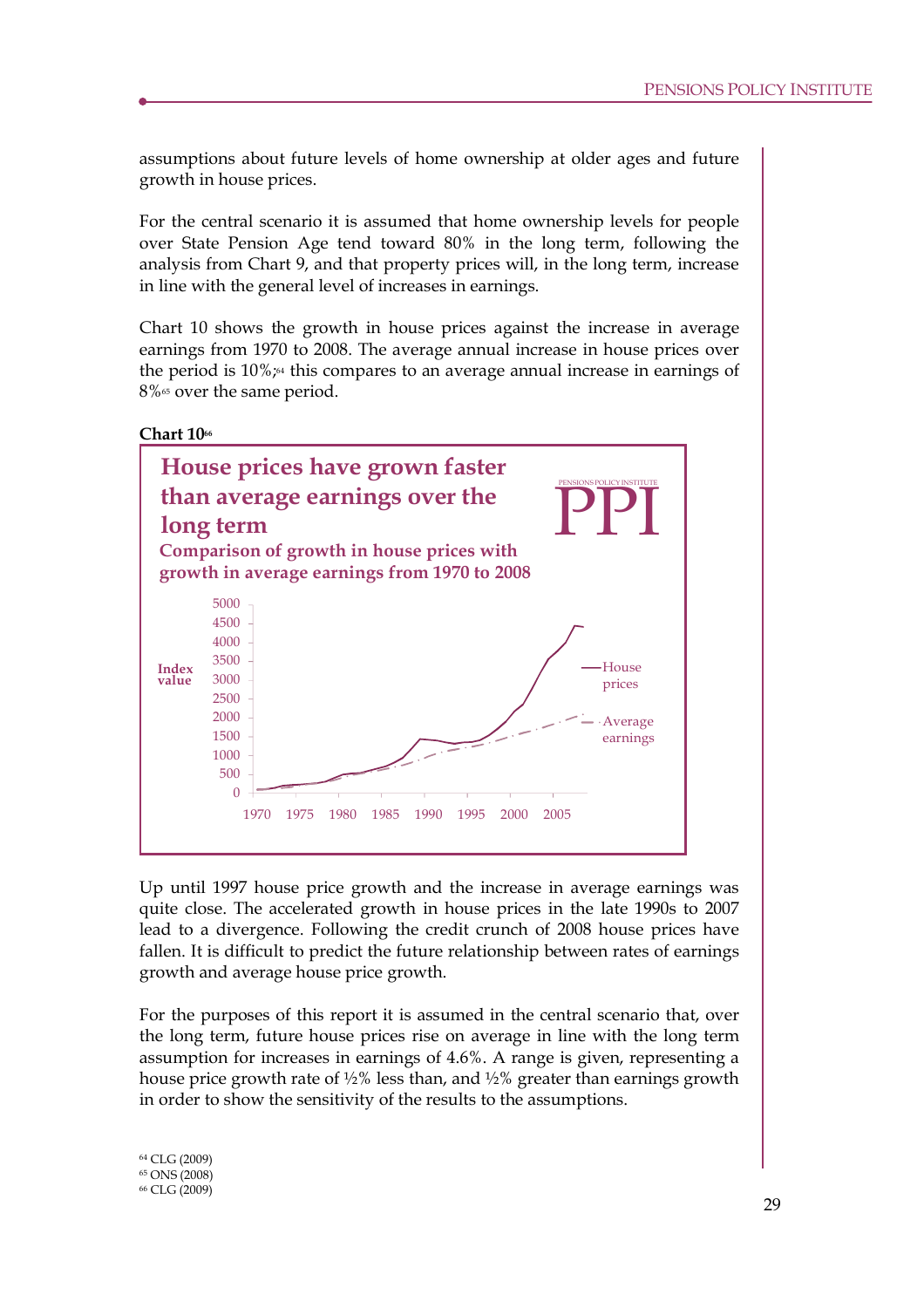Different levels of regional house price growth noted have been allowed for by considering historical regional variability around the average (see Appendix for further information).

#### **Projected future housing wealth**

Chart 11 shows the projected value of total housing wealth owned by people over SPA under this central scenario. In 2008 there was just over £1,105bn of housing wealth held by people over SPA in 2009 earnings terms. As a result of falls in the housing market this fell to around £907bn in 2009. Under PPI long term assumptions, pensioner housing wealth is projected to increases by around 40% to £1,274bn in 2030 (all figures in 2009 earnings terms). In the central scenario the increase in housing wealth will lead to an increase in the potential for use of housing to support retirement.





The general trend of an increase in housing wealth is because of both the increase in the size of the population of people over SPA and the increasing level of home ownership at older ages.<sup>68</sup>

The figures are sensitive to the assumptions. If future house price growth is not in line with growth in average earnings then future housing wealth could be very different. In order to illustrate this sensitivity Chart 11 also contains results based on house prices increasing at ½% per year greater than growth in earnings and ½% per year less than growth in earnings.

<sup>67</sup> PPI Modelling, see Appendix for information on modelling and assumptions

<sup>68</sup> There is a slight fall in 2024/25 this is due to the change in the State Pension Age from 65 to 66 leading to a smaller number of pensioners. There are similar effects from 2010 to 2020 which are due to the phased increase of the female State Pension Age from 60 to 65.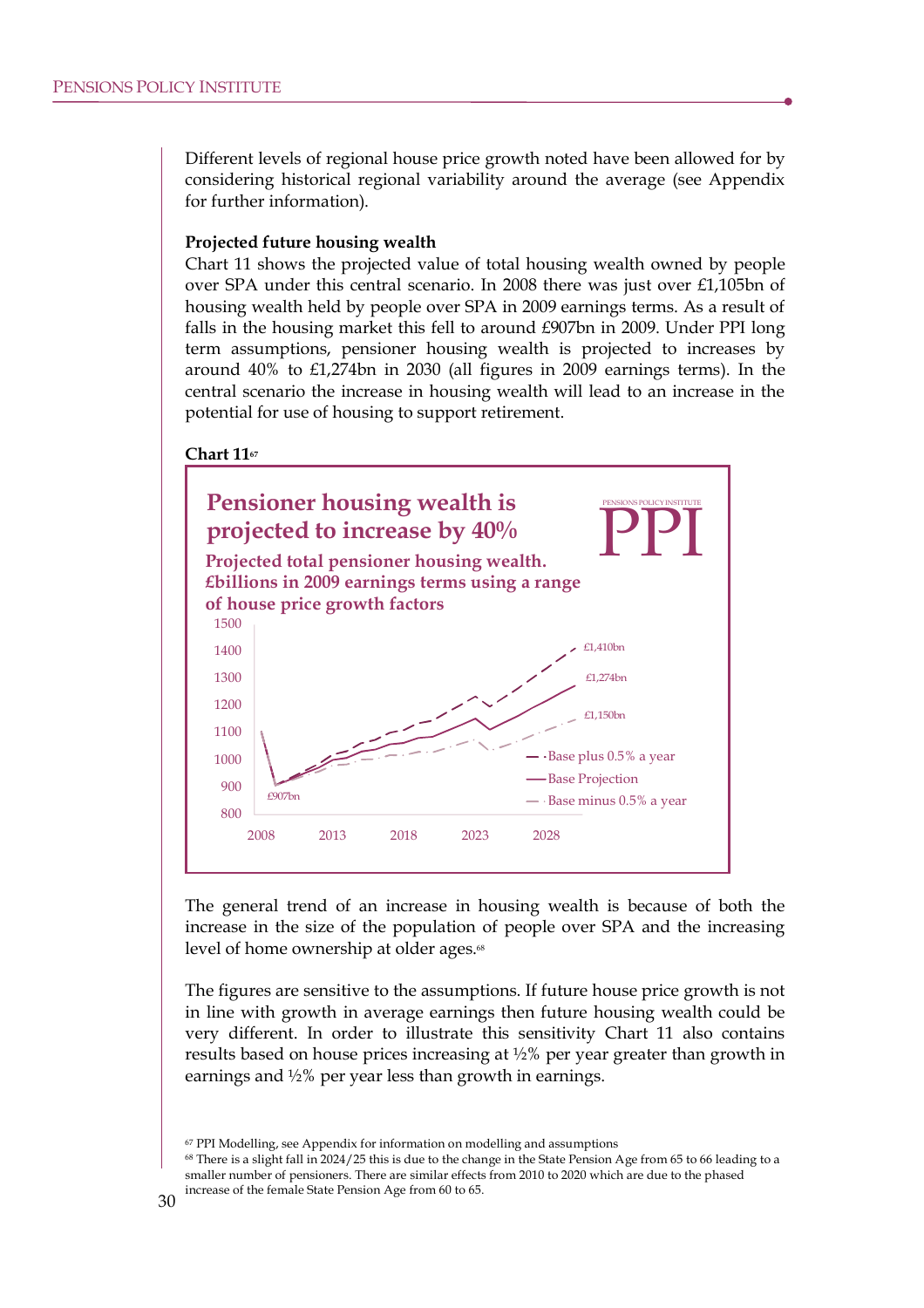If the average future growth in house prices were to be  $\frac{1}{2}\%$  a year more than earnings, then total pensioner housing wealth in 2030 would be around 10% higher than the central scenario at around £1,410bn (in 2009 earnings terms), an increase of 55% above 2009 levels.

Similarly if house prices grow at a rate  $\frac{1}{2}\%$  a year less than the growth in earnings then total pensioner housing wealth in 2030 would be around 10% lower than the central scenario at around £1,150bn (in 2009 earnings terms) an increase of 27% above 2009 levels.

### **How might housing wealth be distributed in the future?**

Although total housing wealth is projected to increase in the future, it is important to consider the distribution of the future housing wealth in order identify how that housing wealth may be used to support retirement. The distribution of projected housing wealth can be considered in terms of the income levels of people who are home owners and the amount of housing wealth that they have.

In order to construct groups of pensioners who may be expected to display similar behaviour, pensioner households have been categorised according to whether their income and property value are low, medium or high (Table 7).

|                                      | Definition                 |                            |                              |  |  |  |
|--------------------------------------|----------------------------|----------------------------|------------------------------|--|--|--|
|                                      | Low                        | Medium                     | High                         |  |  |  |
| Less than 30 <sup>th</sup><br>Income |                            | 30th to 70th               | Higher than 70 <sup>th</sup> |  |  |  |
|                                      | percentile of              | percentile of              |                              |  |  |  |
|                                      | pensioner income           | pensioner income           | pensioner income             |  |  |  |
|                                      | for the year <sup>70</sup> | for the year <sup>71</sup> | for the year                 |  |  |  |
| Property                             | Property worth             | Property between           | Property worth               |  |  |  |
| value <sup>72</sup>                  | less than £100,000         | £100,000 and               | more than                    |  |  |  |
|                                      | in 2009 earnings           | £500,000 in 2009           | £500,000 in 2009             |  |  |  |
|                                      | terms <sup>73</sup>        | earnings terms             | earnings terms               |  |  |  |

**Table 7: Definitions of property and income level used to group pensioner households in the analysis**<sup>69</sup>

Pensioners may use housing to support retirement in different ways depending on their situation. Using the definitions above it is possible to construct approximate groups of pensioners depending on how they could use housing wealth to support retirement.

**These groups are broad brush; individuals in any group may act in very different ways when they take account of all of their personal circumstances**.

<sup>70</sup> 30th percentile income for households is around £200 per week in 2009 (PPI modelling)

<sup>69</sup> In this analysis income comes from private pensions, state pensions, Pension Credit, earnings, investment income and other government benefits. People over SPA are assumed to have no outstanding mortgage

<sup>71</sup> 70th percentile income for households is around £425 per week in 2009 (PPI modelling)

 $72$  It is assumed that properties have no existing mortgages on them. i.e.that all mortgages are paid off before State Pension Age.

<sup>73</sup> Low property values includes households with no housing wealth.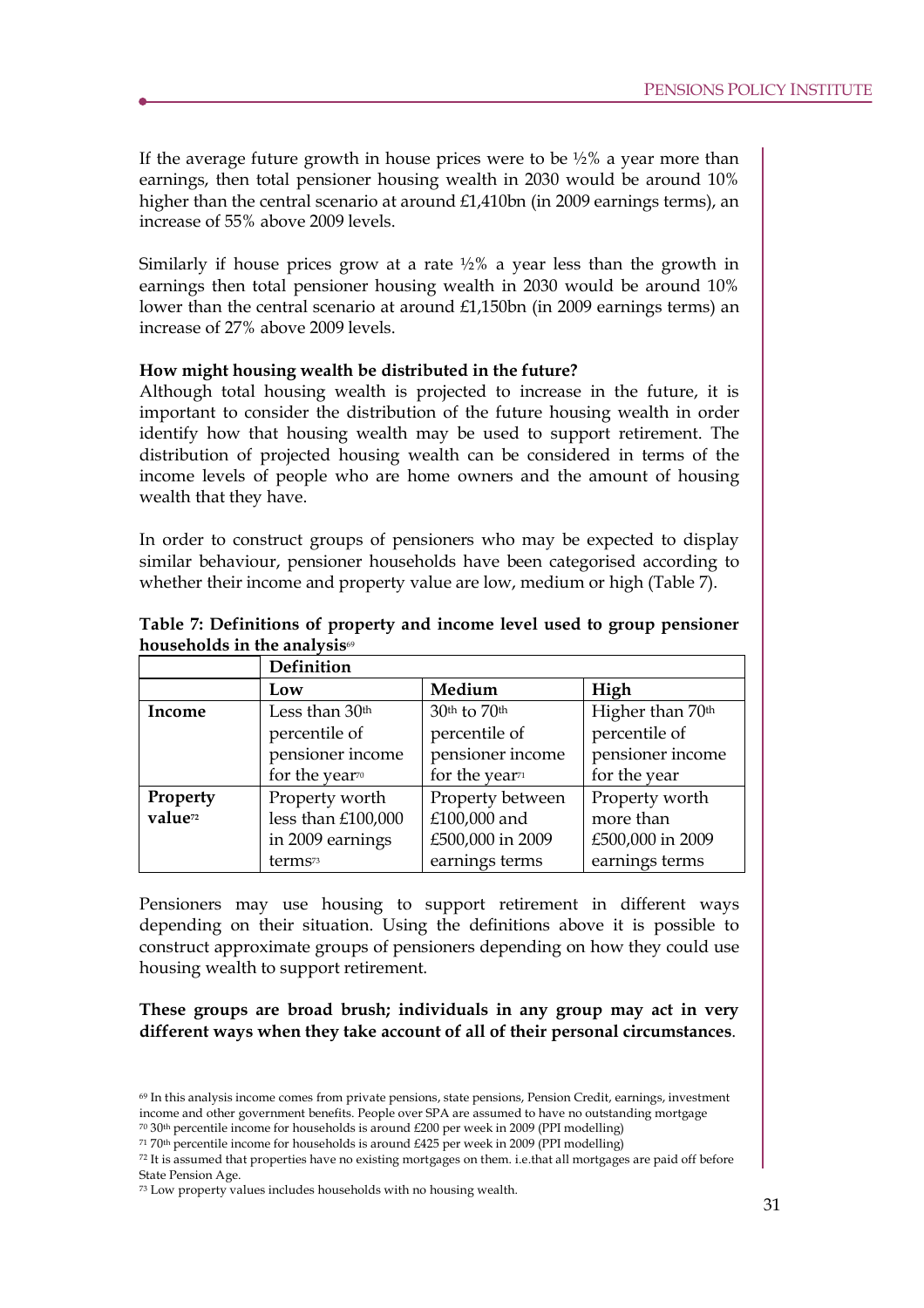**Unlikely to access housing wealth**: People with low value properties are assumed in this analysis to be unlikely to be able to access housing wealth from their property in order to support retirement. Nevertheless, home ownership may still play a role in supporting the retirement of these people, for example, by reducing living costs or providing rental income if rooms are rented out.

People with medium or high property values may use that property to support retirement in different ways depending on their income level.

**Potential to release income**: Low income pensioners with a medium to high value property may be most in need of income and therefore may prefer to access housing wealth in their property to use in order to boost income.

**Potential to release lump sum**: High income pensioners with a medium to high value property may have less need to use equity in order to boost their income. They may prefer to use it to pay for lump sum expenditures, such as paying for care, contributing to paying off a grandchild's university debts or financial planning to avoid inheritance tax.

**Potential to release income or lump sum**: Pensioners with medium income levels and medium to high value property may wish to release money for income, for a lump sum or both. The first report demonstrated that as pensioners grow older they may be less likely to be able to meet their needs, so people who start out with what they consider to be adequate income may wish to access housing wealth for additional income later in life.

**In 2030 nearly half of people over SPA will have low or no housing wealth.**  Chart 12 shows the projected number of people over SPA with housing wealth in 2030. In 2030 around half of pensioners have low or no housing wealth. This distribution is similar to the distribution in 2009. This is because the modelled growth in the level of home ownership is at all levels of the market, thus not greatly affecting the distribution.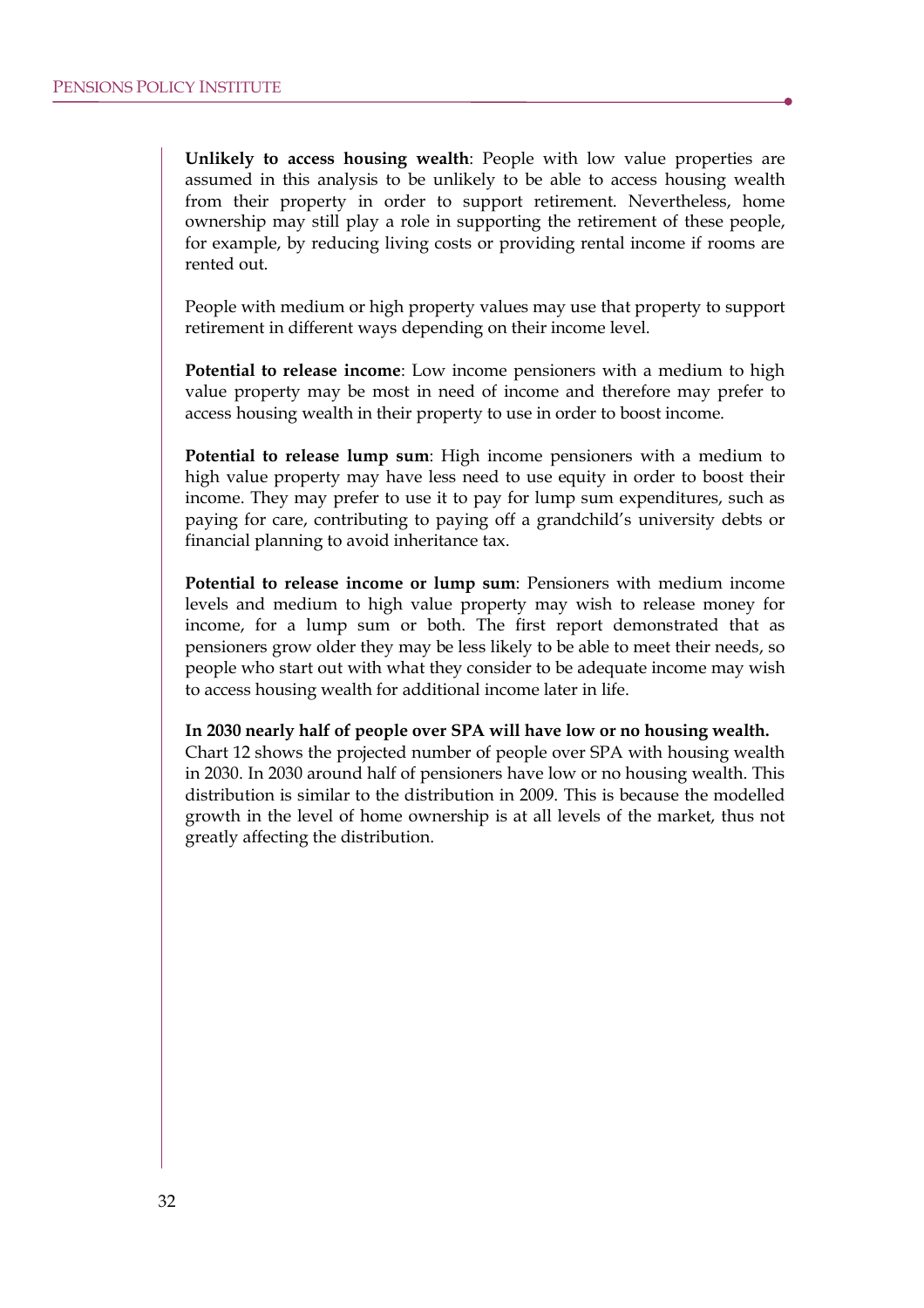### **Chart 12<sup>74</sup>**



# **More pensioners will have the potential to use housing wealth to support retirement in the future**

The number of households<sup>75</sup> where the head is over SPA, with medium or high value houses, who could release their housing wealth in order to support their retirement could increase by a third, from 3.9 million households in 2009 to 5.2 million households in 2030. (Table 8).

| Table 8: Number of households in each equity release group in 2009 and |  |  |  |  |
|------------------------------------------------------------------------|--|--|--|--|
| 2030 (million households) <sup>76</sup>                                |  |  |  |  |

| Access to housing wealth group      | 2009 | 2030 | $\%$ change |
|-------------------------------------|------|------|-------------|
| Unlikely to access housing wealth   | 3.6  | 5.0  | 39%         |
| Potential to release income         | 0.7  | 0.9  | 29%         |
| Potential to release income or lump | 1.4  | 1.8  | 29%         |
| sum                                 |      |      |             |
| Potential to release lump sum       | 1.8  | 24   | 39%         |
| Total with potential to access      | 3.9  | 5.2  | 33%         |
| housing wealth                      |      |      |             |

<sup>74</sup> PPI modelling

<sup>75</sup> One household may consist of two people if they are married pensioners or a single person in the case of an unmarried or widowed pensioner.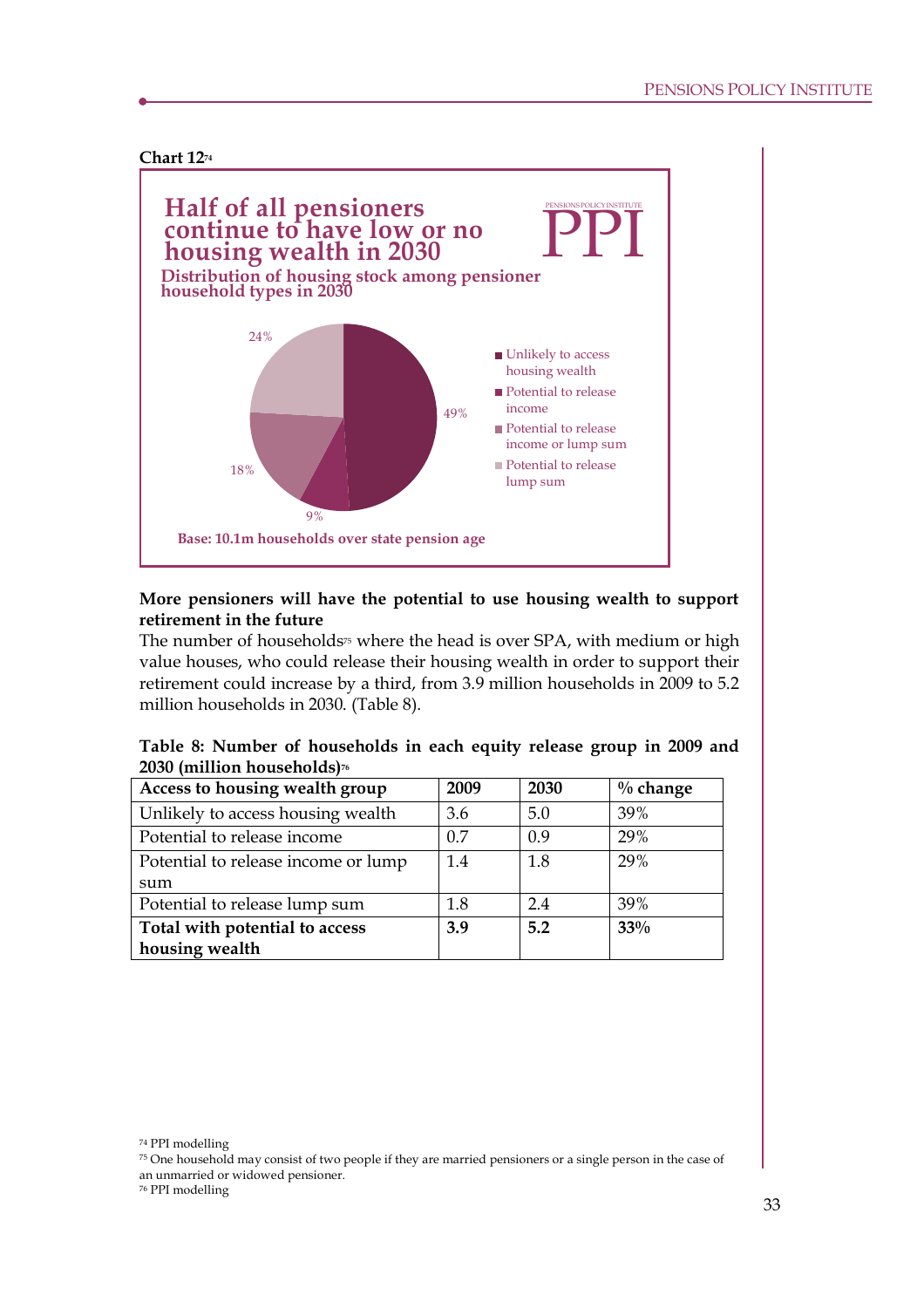Chart 13 shows the percentage increase in the number of pensioner households in each group between 2009 and 2030.

### **Chart 13<sup>77</sup>**



An important factor in the growth in the number of pensioner households with the potential to access housing wealth is the number of pensioner households aged over 75. There were 1.7m households where the head was aged over 75 in 2009, rising to 2.9m households in 2030.

This has occurred for two reasons. People are living longer so there are more people over 75, and, as Chart 9 demonstrated, those over 75 currently tend to have a lower proportion of home ownership than those aged between SPA and 75. This means that the projected increase in home ownership levels to 80% has a greater effect on people over age 75 than those under age 75.

Chapter two demonstrated that older pensioners can generally release more equity under the terms of commercial products than younger pensioners. The first report demonstrated that as pensioners age it can become more difficult to meet all of their needs in retirement.<sup>78</sup> Therefore, the impact of the higher proportion of over 75 year old pensioners may offer a greater scope in the future to make use of equity release.

#### **More housing wealth may be available to support retirement**

The total housing value in 2009 for people over SPA who may have potential to release housing wealth (i.e. people with housing worth more than  $£100,000$ ) is £803bn in 2009, increasing to £1,100bn in 2030, in 2009 earnings terms. However as described in Chapter two not all housing wealth can be released.

<sup>77</sup> PPI modelling <sup>78</sup> PPI (2009)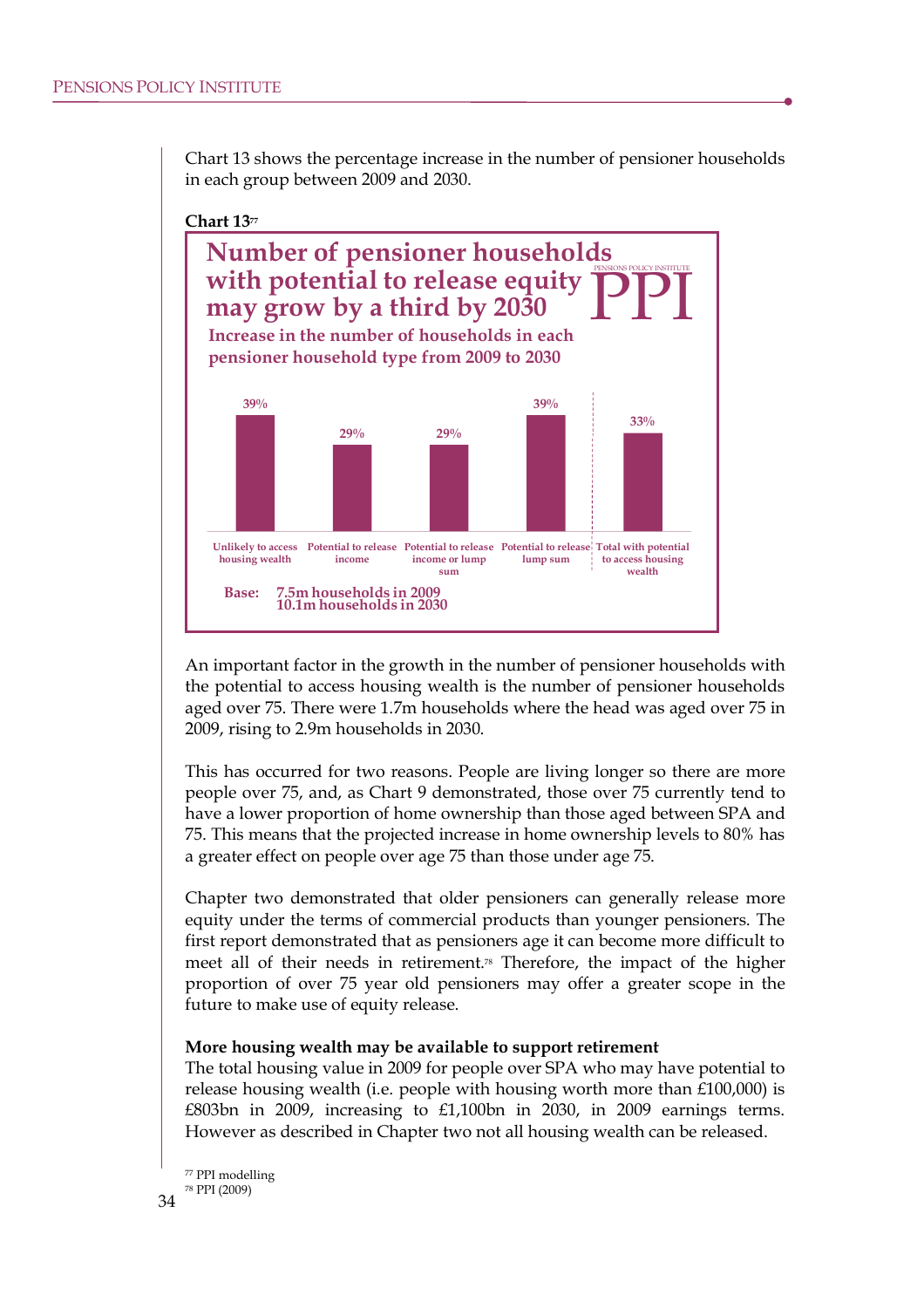Chart 14 gives broad estimates of the maximum amount of equity that could be released in 2030, based on the amount that could be released on the limits in current lifetime mortgage products. It allows for the different proportions of housing wealth that can be released according to the age of homeowners.



Pensioners who may have potential to access housing wealth could release up to £251bn of housing wealth in 2009, rising to £359bn in 2030, in 2009 earnings terms. This is an increase of 43% over the period (Table 9).

| Table 9: Amount of equity that could be released by each equity release |  |  |  |  |  |
|-------------------------------------------------------------------------|--|--|--|--|--|
| group in 2009 and 2030 (£billions) <sup>80</sup>                        |  |  |  |  |  |

| Access to housing wealth group         | 2009 | 2030 | $\%$ change |
|----------------------------------------|------|------|-------------|
| Unlikely to access housing wealth      | 32   | 57   | 75%         |
| Potential to release for income        | 40   | .57  | 41%         |
| Potential to release for income/lump   | 83   | 110  | 32%         |
| sum                                    |      |      |             |
| Potential to release for lump sum      | 128  | 192  | 50%         |
| Total with potential to access housing | 251  | 359  | 43%         |
| wealth                                 |      |      |             |

The largest growth among the groups who have potential to access housing wealth is amongst pensioner households with a medium/high value house and a high income, those who may wish to access housing wealth to provide a lump sum. Housing value that could be released as a lump sum under a commercial equity release product in this group has increased by 50% (Chart 15).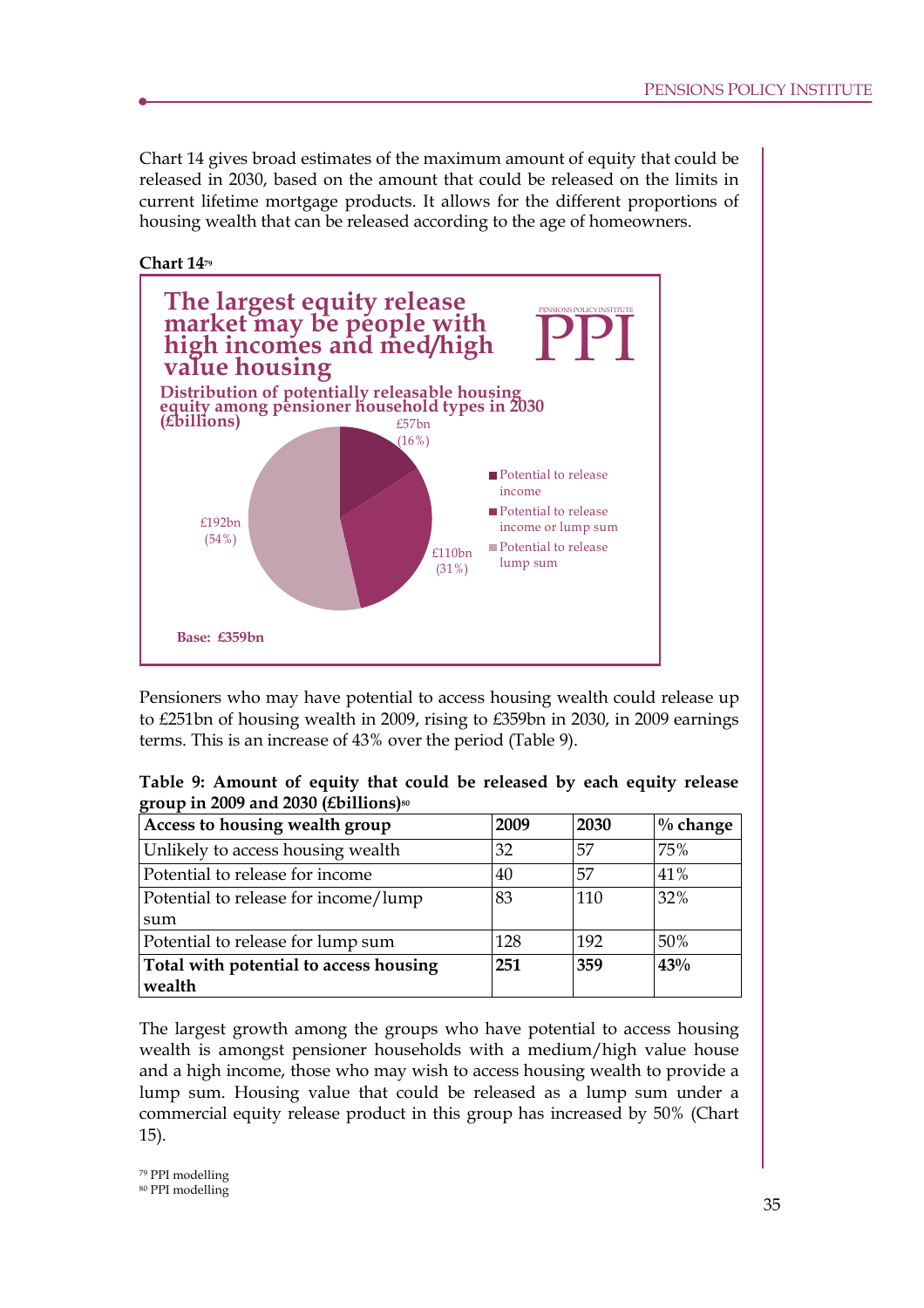

The amount of housing wealth that is currently accessed through equity release products is small compared to the potential amount of releasable housing wealth. The current size of the equity release market in 2009 is around  $£5-10$ bn,<sup>82</sup> in terms of loans outstanding, compared with the estimated  $£251$ bn of housing wealth that could potentially be released in 2009. Equity release products currently make up around 1% of the mortgage market.<sup>83</sup>

#### **There are barriers to the growth in equity release**

The modelling shows that there may be more housing wealth that could be accessed through equity release products in the future, however there are barriers to the use of equity release.

The growth of the equity release market is constrained, as not all of the equity in housing can be released. Most products will only release a portion of the equity, to ensure that the interest can be repaid by the value of the house when it is sold. The amount of equity that can be released depends on the age at which it is taken. Taking equity earlier reduces the amount that can be taken, as the interest is expected to accrue over a longer period of time. For example:

Lifetime mortgage lenders will typically offer equity release of between 15% and 20% of the value of the property to someone aged 65. By age 75, this often increases to 30%. The maximum that most lenders will offer is 50% of the property value, for those aged in their 90s.<sup>84</sup>

<sup>81</sup> PPI modelling

<sup>82</sup> PPI calculation based on SHIP statistics

<sup>83</sup> FSA (2008)

<sup>84</sup> PPI internet search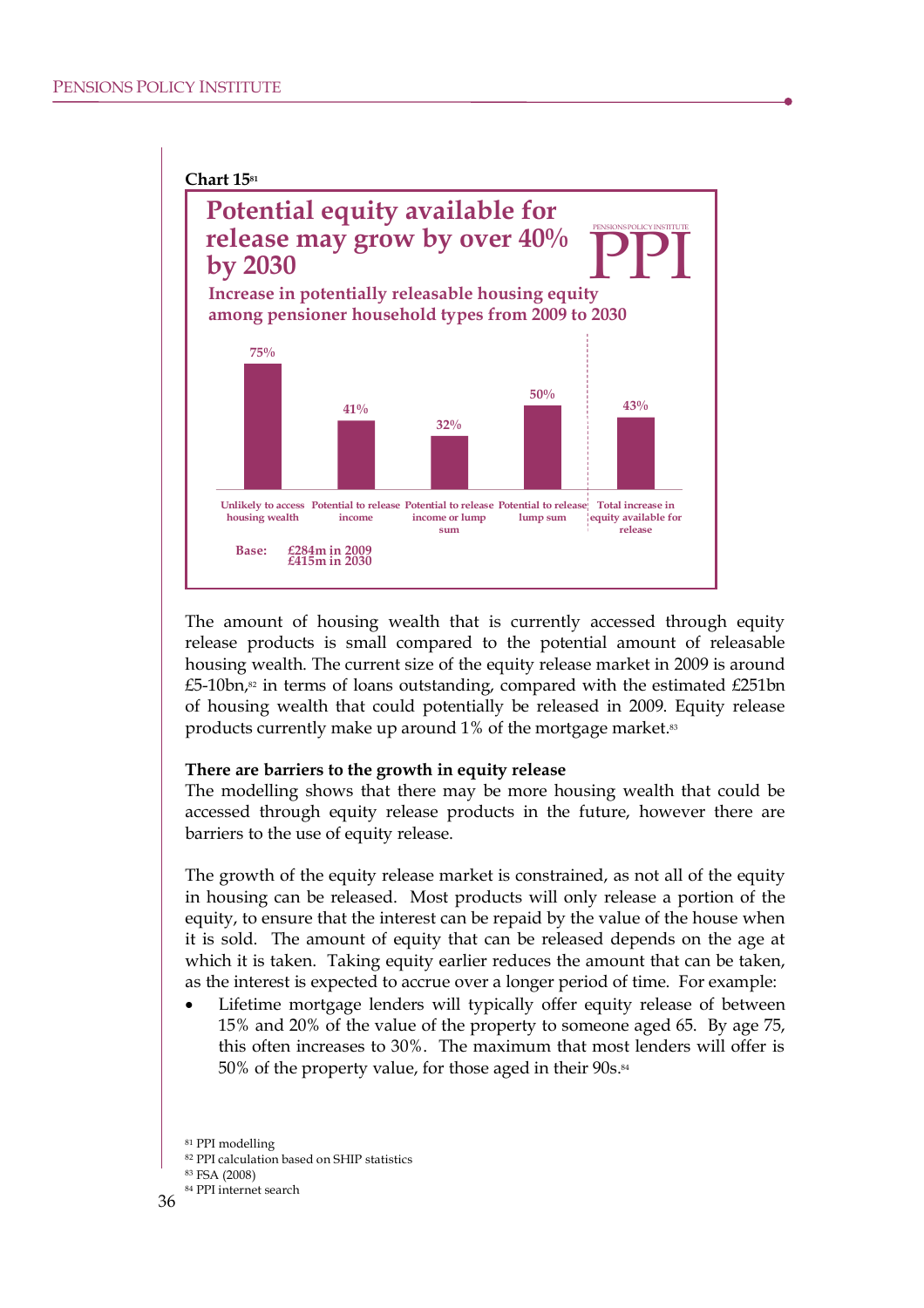Although home reversion schemes offer to buy all of a property, the amount received for the property is considerably lower than the full market value. At best, a 65-year-old could expect 35% of the market value, and the maximum amount paid to older pensioners is around 60% of the market value.<sup>85</sup>

Equity release products require providers to tie up capital in an investment with an unknown and possibly far off payback date. Under the current economic conditions providers may be unhappy in taking such a risk. This could reduce or constrain the supply of equity release products.

There are a number of reasons why pensioners may choose not to use equity release products:

- The interest rates charged by equity release providers often appear high, relative to other mortgage products. This is because providers have to cover both the longevity risk of a homeowner living for a long period of time, and the investment risk that the property will be worth less than the outstanding loan when the homeowner dies. Interest rates are set at higher levels to cover these uncertainties, and to compensate for the fact that the provider does not receive any payments for a long time after making the loan. These higher interest rates can make equity release products appear to be unattractive to consumers.
- · Equity release products still have an image problem after mis-selling and bad product design in the late 1980s that left many pensioners in debt. This may be helped by the regulation of lifetime mortgages and home reversion schemes by the FSA and the no negative equity guarantee offered in some products.
- Sale and rent back contracts are not currently fully regulated.<sup>86</sup> Any bad practice under these contracts may cast a shadow over the whole industry.
- There are currently no major banks offering equity release products. This may reduce the awareness and attractiveness of the product. However there are large insurance companies in the market such as Prudential and Aviva.
- It can be difficult to move house under equity release plans, if for example one partner in a couple dies and the remaining partner wishes to move to a new house of lower value, part of the loan may need to be repaid.
- · Money that is released from housing could reduce entitlement to Pension Credit (PC) and Council Tax Benefit (CTB) in some circumstances. If equity is released, it could increase the amount of income and/or capital taken account for benefits. It is not counted as capital or income if it is not released (see Box 3).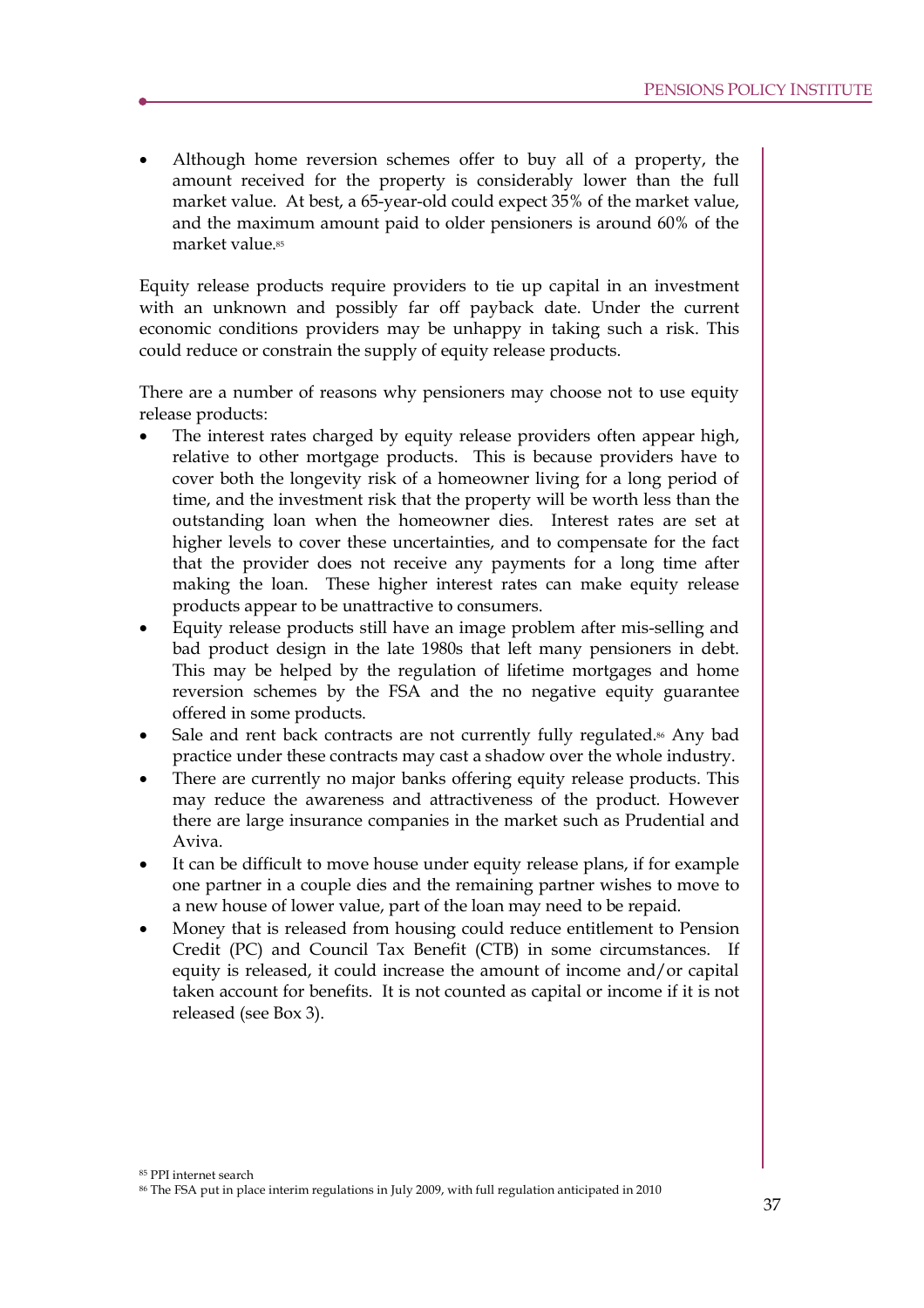#### **Box 3: Equity Release and means tested benefits<sup>87</sup>**

When Equity is released either as income or as capital it can affect entitlement to Pension Credit and Council Tax Benefit. A change in financial circumstances will lead to benefits being reassessed.

### **Pension Credit**

An increased income may reduce the amount of Pension Credit to which a person is entitled. An increase in capital will similarly reduce entitlement if their total capital is above the level of the capital disregard (currently £6,000 but increasing to £10,000 in November 2009), below that level there is no effect.

Many people who receive Pension Credit are subject to an Assessed Income Period ('AIP'), which means that they need not inform the Pension Service of any changes to their retirement provision (which includes income from an equity release scheme) until the end of that period (usually up to 5 years).<sup>88</sup> An increase in the level of regular income will reduce Pension Credit entitlement when the benefit is reassessed. However, if capital has been spent in a reasonable way before the end of the AIP it might not impact on the level of Pension Credit awarded. There are rules against deliberately setting out to spend capital in order to increase Pension Credit. If such deprivation of capital is judged to have taken place then the capital spent may be included in the calculations and lead to a reduction in Pension Credit.

#### **Council Tax Benefit**

Entitlement to Council Tax Benefit (CTB) is also subject to the level of income and capital savings. The capital disregard for CTB is £6,000 and is also due to increase to £10,000 in November 2009. If capital held is over £16,000 then CTB ceases, unless the Guarantee Credit part of the Pension Credit is payable.

There is no AIP for CTB, but the effect of the AIP may trickle through if the claimant is also receiving Pension Credit. Changes to Pension Credit that may change entitlement to Council Tax Benefits are not reported until the end of the Pension Credit AIP.

<sup>87</sup> For more information see Age Concern (2007)

<sup>88</sup> An AIP normally lasts for 5 years but since April 2009 people aged 75 and over will normally be given an indefinite AIP. This means a pensioner over age 75 will not have to report changes in retirement provisions such as increased income from equity release. AIP may be cut short under certain circumstances such as being widowed leading to the benefit being reassessed.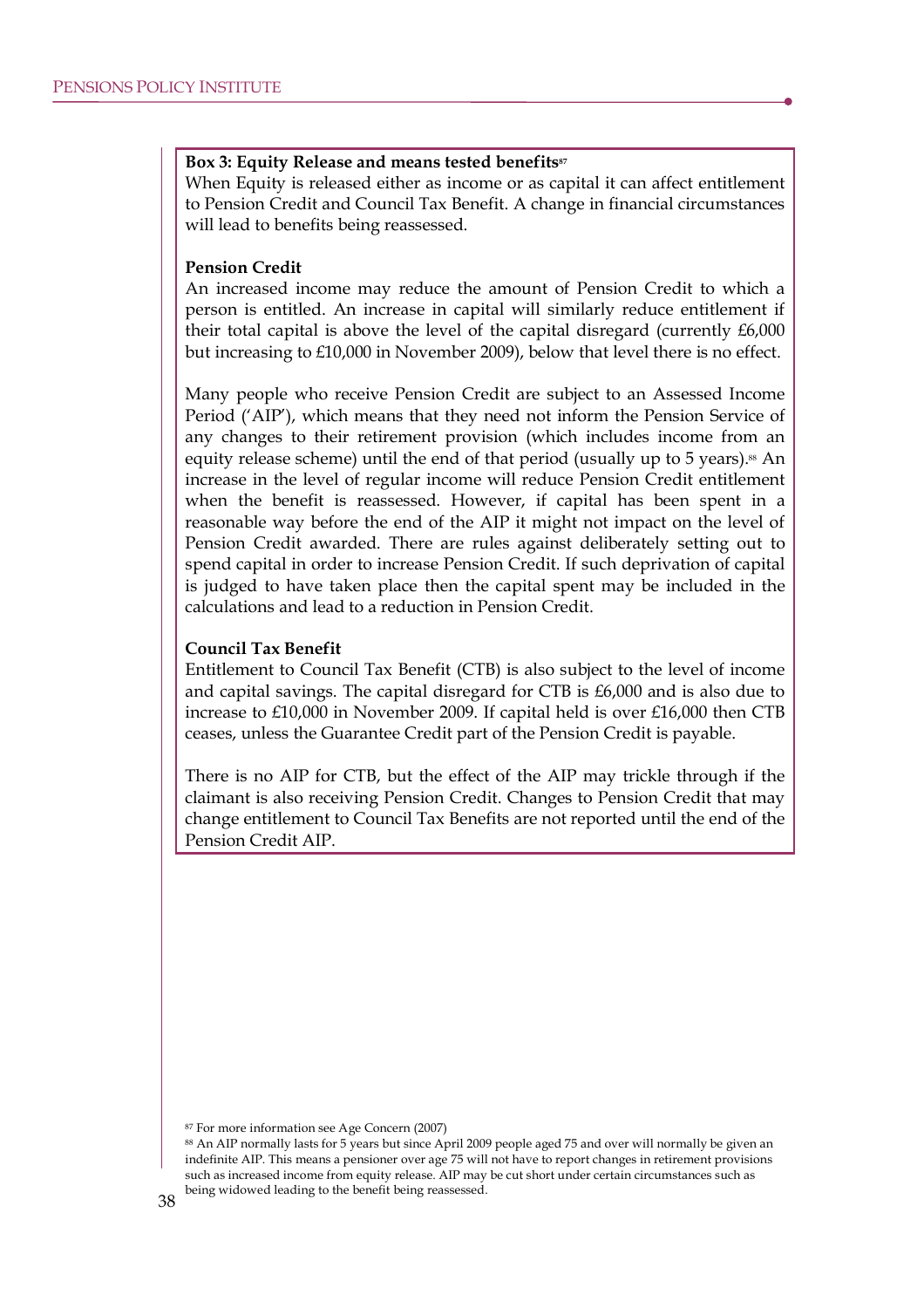# **Property as an Inheritance**

While a desire to preserve a family home as an asset to be passed on to future generations may limit the scope for equity release for the current generation of retired homeowners, it may increase the potential for equity release for future generations. But the impact of inherited housing wealth will depend on a number of different factors:

- · If inherited property is retained, the number of people with more than one property would increase.
- · If inherited property is sold, and the proceeds re-invested in a family house, there may be more equity in the new family home, but similar reasons to today not to release it.
- · If property is inherited by people who do not already own their own home, inheritance could become a more common way of getting on to the housing ladder. Recent trends suggest that increased prices have made it difficult for first-time buyers to enter the market, and the average age of first-time buyers has been increasing.

It is likely that there will be some combination of these different outcomes, leaving the overall impact uncertain.

#### **Conclusions**

In the future more people may be able to rely on housing wealth to support retirement:

- · **In future there may be greater scope for housing assets to support retirement**. Home ownership has increased amongst older people. If as expected this trend continues, eventually around 80% of people over State Pension Age could be owner-occupiers.
- · In the central scenario, **the value of housing wealth owned by people over State Pension Age could increase by around 40%** from £907bn in 2009 to £1,274bn in 2030 (in 2009 earnings terms), based on reasonable assumptions about house price growth.
- · **Not all housing wealth can be released to support retirement**: many pensioners may have low value homes which may limit the amount of wealth that can be released and the ways in which housing wealth can be accessed.
- · **The number of households where the head is over SPA with medium or high value houses who could release their housing wealth in order to support their retirement could increase by a third**, from 3.9 million households in 2009 to 5.2 million households in 2030.
- · **There could be a 40% increase in the value of housing wealth that pensioners could release to support retirement** from £251bn of housing wealth in 2009, rising to £359bn in 2030 (in 2009 earnings terms).
- · **Much of the growth in housing wealth is among pensioners who are over age 75.** There could be a 70% increase in the value of housing that could be released in households where the head is aged over 75, from £124bn in 2009 to £211bn in 2030 (in 2009 earnings terms).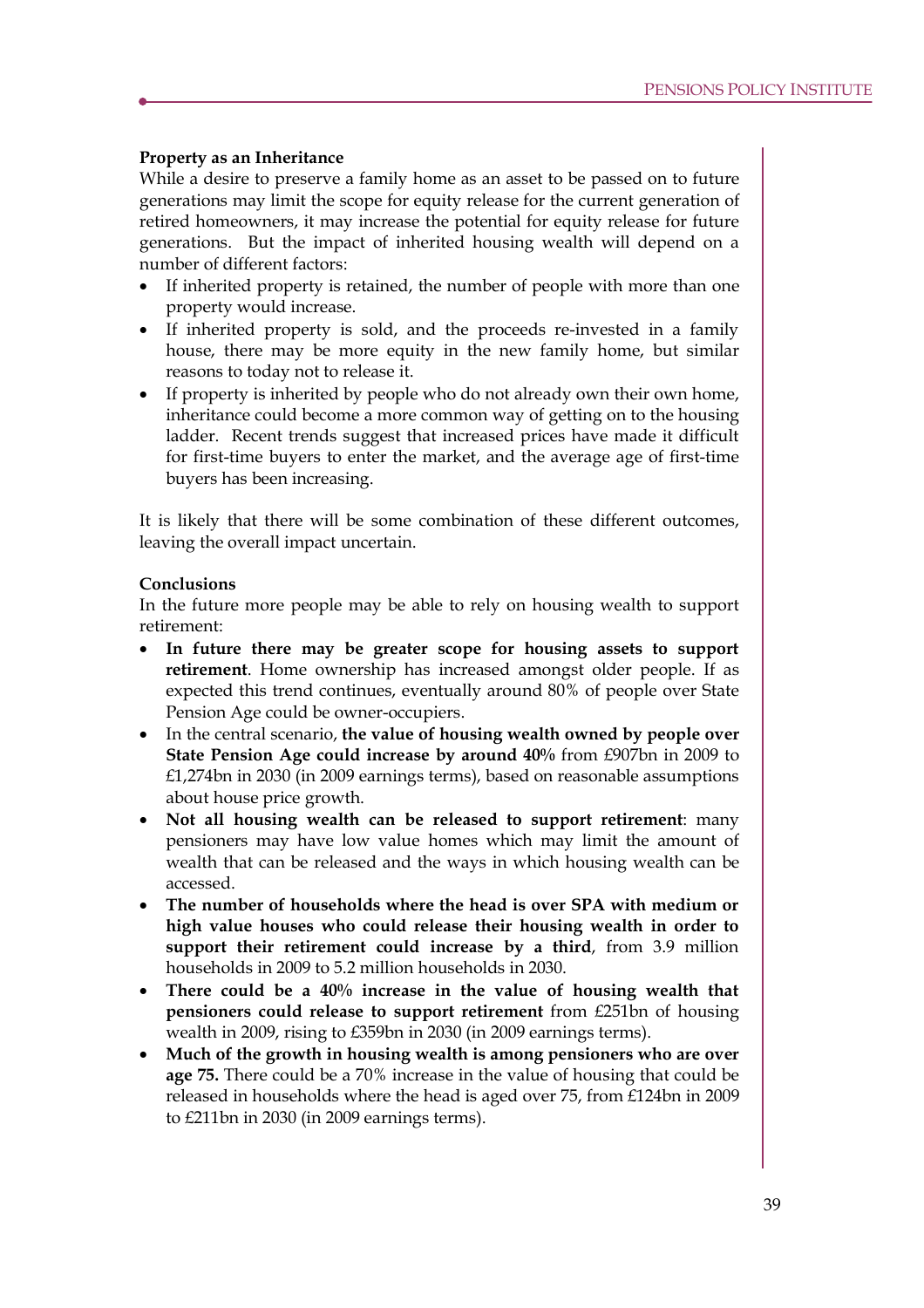However, there are a number of barriers to the growth in the use of commercial equity release products to support retirement:

- · **Releasing equity can in some cases reduce entitlement to means tested benefits**. Wealth that is held within property does not affect Pension Credit or Council Tax Benefit, however releasing income from housing wealth can reduce entitlement to those benefits.
- · **Equity release products still have an image problem after mis-selling and bad product design in the late 1980s** that left pensioners in debt although this may be helped by FSA regulation and the no negative equity guarantee in SHIP compliant products.
- · **The interest rates charged by equity release providers often appear high, relative to other mortgage products**, although this may be due to the different risks faced by the providers of equity release products.
- · **There are currently no major banks offering equity release products.** This may reduce the awareness and attractiveness of the product. However there are large insurance companies in the market such as Prudential and Aviva.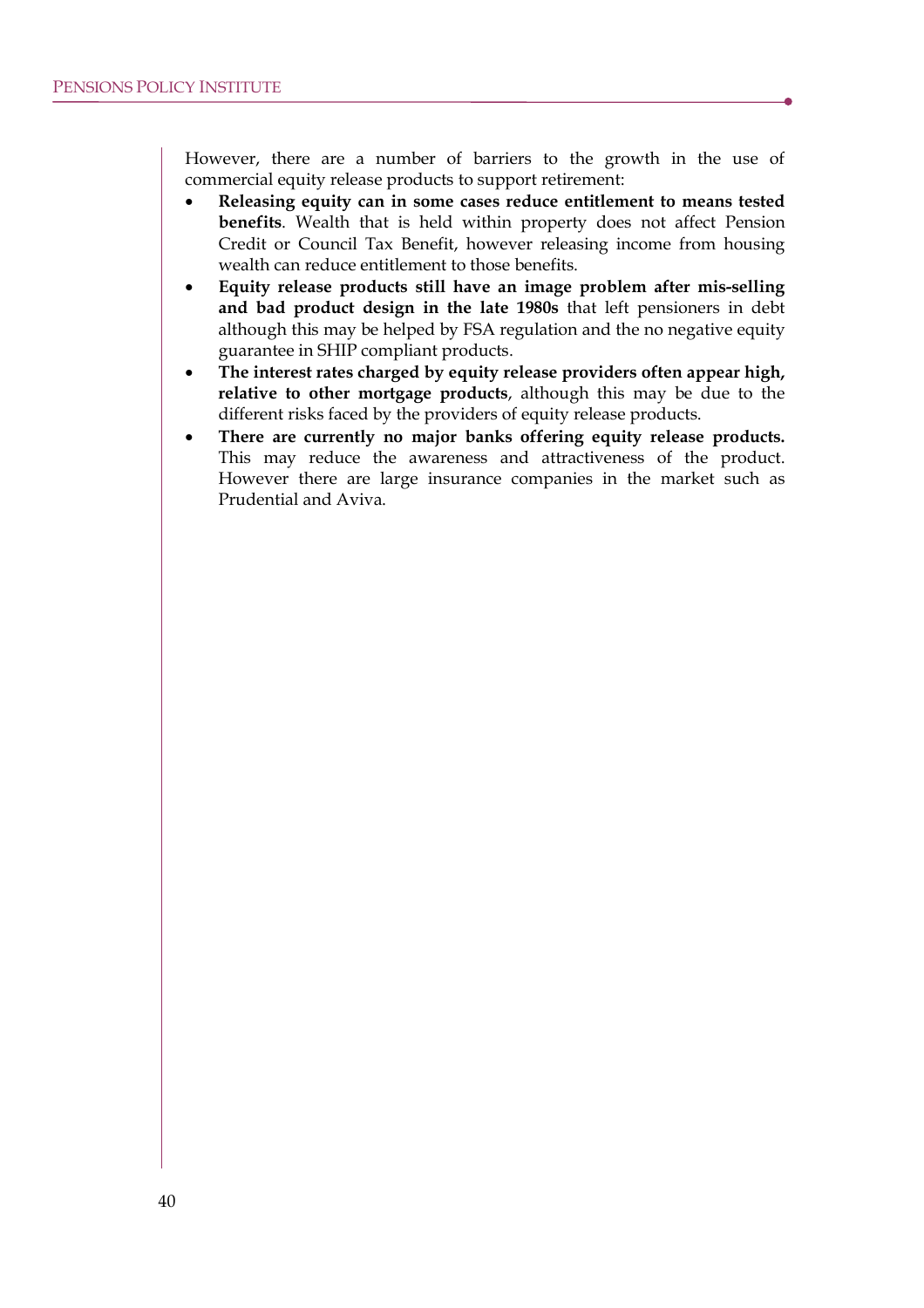# **Appendix: modelling housing growth**

This appendix describes modelling assumptions and methodology used in this report. The modelling uses two models – the PPI's Individual Model and the Distributional Model. These models were developed by the PPI with a grant from the Nuffield Foundation.

Throughout, the modelling assumes:

- · Future annual price inflation of 2.5%.
- · Future annual earnings growth of 2% in excess of prices.
- · Expected investment returns of 3.5% in excess of prices, before charges, corresponding to a mixed equity/bond fund.<sup>89</sup>
- · Annual management charges of 0.5% of assets under management.
- · House prices are assumed to grow in line with earnings
- Interest charged on equity release loan is assumed to be 7%
- · Long term home ownership level among people over State Pension Age of 80%.

# **Distributional modelling**

The Distributional Model is a static microsimulation model. In the projection, the income received by the individuals is adjusted over time, to take account of future changes in benefit rates and rules around qualification for benefits (for example the increase in State Pension Age and the reduction in the number of required qualifying years for full basic state pension).

In order to project housing wealth in this model, individual housing asset values at 1991 house prices were allocated to households in the distributional model through the use of council tax bands reported in the Family Resources Survey (FRS), (in a similar way to that used by CARESIM). Housing prices were uprated to current levels by applying historic increases to the housing asset values which varied by geographical region.

# **House price growth**

Growth factors were applied to the initial house prices based on the long term assumption that house prices will increase at the same rate as the growth in average earnings.

Regional differences were allowed for by creating regional growth weighting factors based on past performance data from the Nationwide regional house price indices. Regional weightings are calibrated to ensure the average increase is in line with the house price growth assumption.

# **Allow for changes in pensioner population**

The distributional model uses a representative data sample of around 8,000 pensioner households which is scaled up to the population by applying weights to each household in the sample.

<sup>89</sup> This corresponds to assumed equity returns of 7.5% a year, assumed bond returns of 4.5% a year, and a portfolio of 55% equities and 45% bonds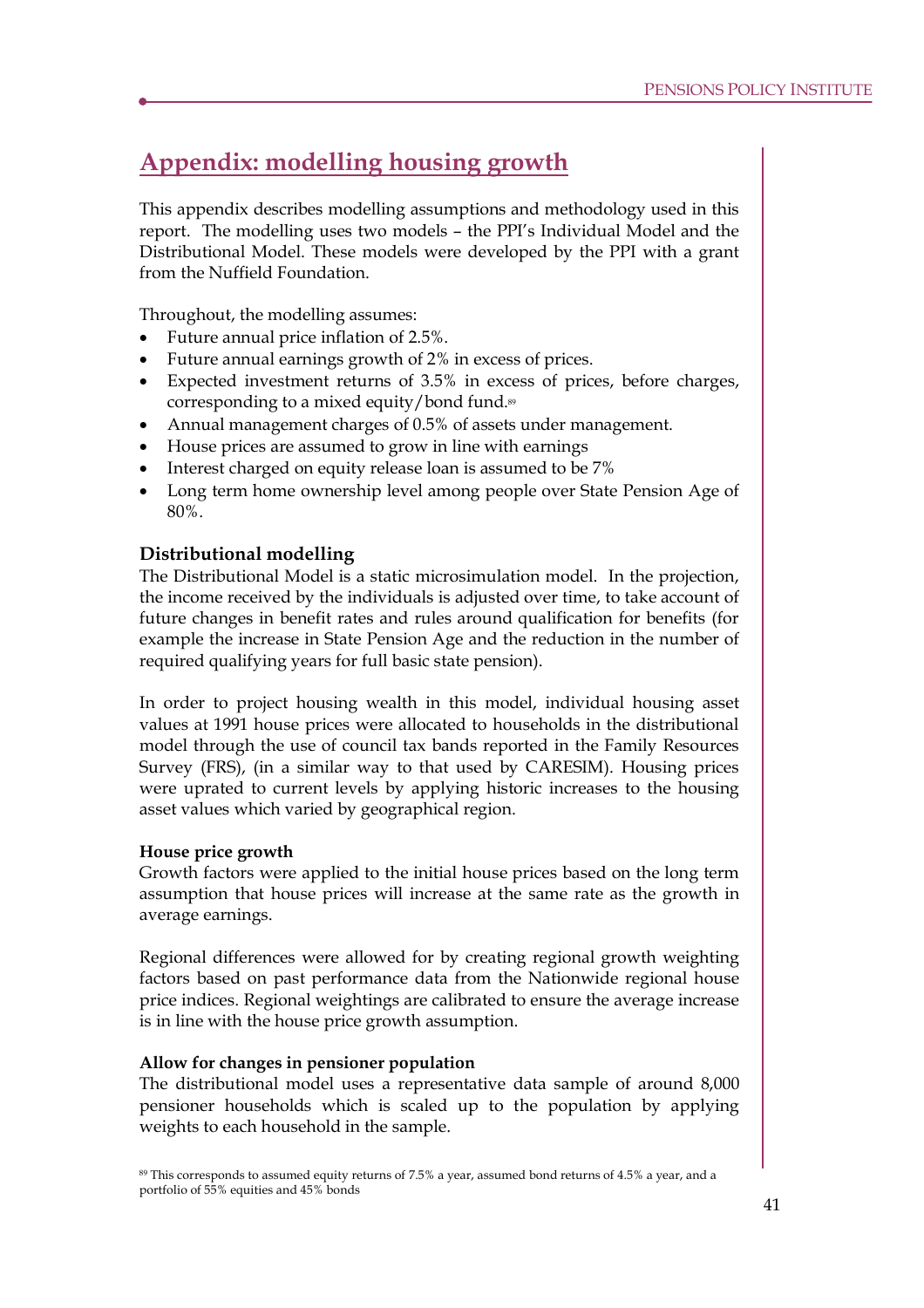These weightings are adjusted to keep the distribution of the scaled up population consistent with population projections made by the Government Actuary's Department.

#### **Adjust for changes in home ownership over time**

The starting point is the actual distribution of home ownership by age. A long term home ownership rate was set according to the assumption being used. Home ownership rates were adjusted for people between 60 and 65 up to the long term home ownership rate over an assumed period. These home ownership levels were then assumed to feed through into the rest of the pensioner population as the population ages.

For example the assumed home ownership levels of 70 year olds in 2012 feeds forward to be the home ownership levels of 71 year olds in 2013. This implicitly assumes that as existing pensioners age they do not purchase new housing (if they do not already own any) and that they do not sell housing either.

A baseline scenario has been constructed for housing wealth assuming that housing asset values increase by geographical region from a base of growth of 2% in excess of prices.

The scenarios should be taken as illustrative, since there is limited evidence for how housing asset values will grow in the future and there is limited evidence for how housing home ownership among pensioners will change in the future.

#### **Individual modelling**

The modelling of the pension pot sizes of hypothetical individuals uses the PPI Individual Model.90 Detailed assumptions have been made about the individuals' working and saving behaviours and these are described in the main report.

#### **Hypothetical individuals and couples used in this report**

This report uses three hypothetical individuals (Boxes A1 – A3) to examine the way that housing could be used to support need in retirement. The basket of assets and income which each of the hypothetical individuals and couples have at SPA are intended to represent some of the possible variations within the range of assets and income baskets that people may have. They are not intended to be representative of the average pensioner. Their working life earnings are within the 30<sup>th</sup>, 50<sup>th</sup> and 90<sup>th</sup> percentiles of earnings respectively.<sup>91</sup>

<sup>90</sup> For more information on the Individual Model, see PPI (2003) *The Under-pensioned*

<sup>91</sup> Labour Force Survey July - September 2008 data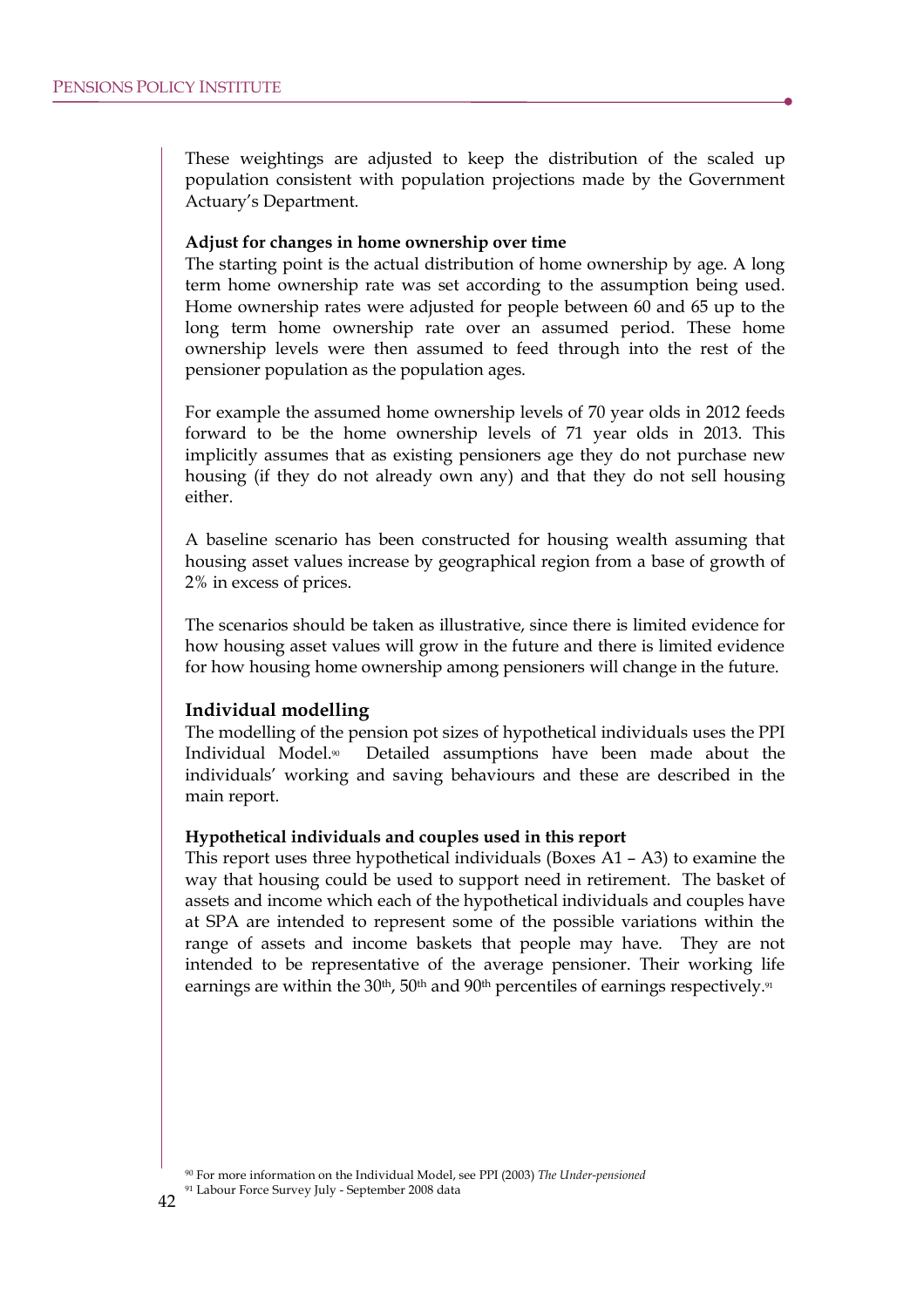# **Box A1: Keisha: a 60 year-old low-earning woman**

Keisha is a low-earning woman, aged 60 in 2008.

- · Keisha starts working full-time from the age of 18 in 1966.
- · Between the ages of 22 and 32 Keisha takes time out of work to care for her children during which time she qualifies for two years of Home Responsibilities Protection (HRP).<sup>92</sup>
- · Keisha returns to work full time for thirteen years till she is 45, then she takes two years out of work to care for her mother (and qualifies for two more years of HRP) Keisha returns to work at 47 and works for another thirteen years.
- · During her 30 years of full-time work Keisha earns at low agespecific earnings for women. **At SPA (60 in 2008):**
- · Keisha's BSP entitlement is £77.74
- · Keisha's SERPS/S2P entitlement is £45.71
- Keisha has  $£1,000$ <sup>93</sup> of non-pension savings from which she receives an income of £0.96<sup>94</sup> a week.
- Keisha rents a council flat with a rent of  $E70$  per week.<sup>95</sup>
- · At age 70 Keisha receives £10,000 in inheritance

# **Severe Disability Scenario**:

- Keisha acquires a low severity disability at age  $75%$
- Keisha acquires a severe disability at age 90<sup>97</sup>
- · Keisha dies at age 95 (high life expectancy)

92 HRP was introduced in 1978, 2 years before Keisha stopped providing care

<sup>93</sup> 25th percentile of savings for pensioners (rounded) calculated by PPI based on data from FRS (06/07) in DWP (2008)

<sup>94</sup> Weekly income of 5% annual drawdown from savings

<sup>95</sup> Council house rent info: www.communities.gov.uk/housing/housingresearch /housingstatistics/ housingstatisticsby/rentslettings/

<sup>96</sup> Based on data from Kellard *et. al.* (2006). 55% of people age 75 have a moderate or severe disability

<sup>97</sup> Based on data from Kellard *et. al.* (2006). Around 50% of people age 87 -90 have a severe disability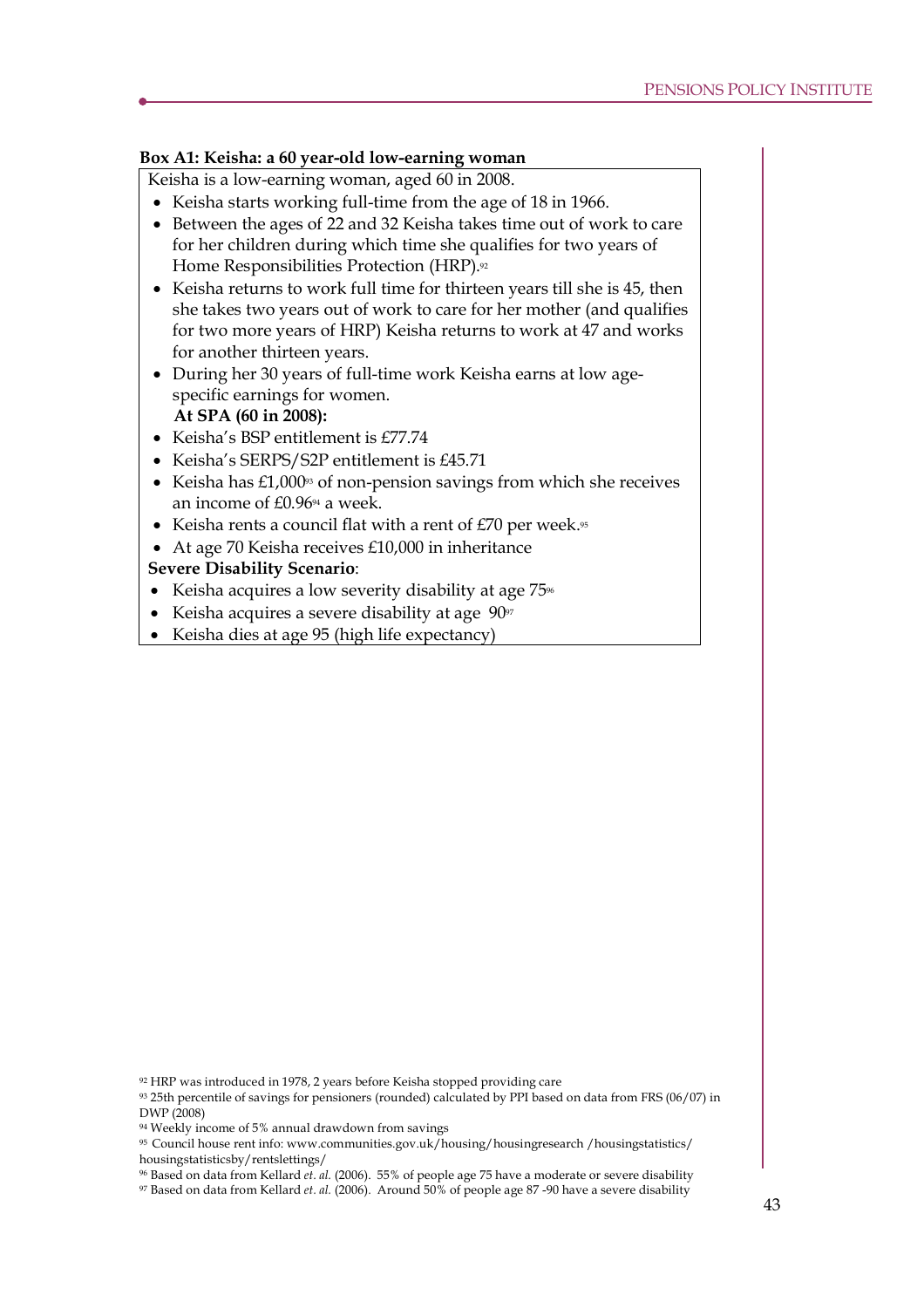### **Box A2: Amit: a 65 year-old median-earning man**

Amit is a median-earning man, aged 65 in 2008.

- · Amit starts working full-time from age 21 in 1964.
- · Amit works until he is 65 in 2008.
- · During his 44 years of full-time work Amit earns at median agespecific earnings for a man.
- · Between the ages of 30 and 65, Amit and his employer contribute to a DC occupational pension scheme 5% and 3% of salary respectively.

**At SPA (65 in 2008):** 

- Amit's income from his occupational pension is £71.55 per week which does not increase with RPI (level annuity).
- · Amit takes a lump sum of £18,388 at age 65.
- Amit's BSP entitlement is £90.70
- · Amit's SERPS/S2P entitlement is £91.92 and Amit receives £4.34 per week from the Graduated Pension Scheme
- Amit has £6,000<sup>%</sup> of non- pension savings from which he receives an income of £5.77<sup>99</sup> per week
- Amit is an owner-occupier. His house value is  $£200,000$  in  $2008$ .<sup>100</sup> **Amit has median life expectancy and dies at age 82**<sup>101</sup>

<sup>98</sup> 50th percentile of savings for pensioners (rounded) calculated by PPI based on data from FRS (06/07) in DWP (2008)

<sup>99</sup> Weekly income of 5% annual drawdown from savings

<sup>100</sup> House prices: CLG (2008) 'The mix-adjusted average house price in the UK stood at £203,539 in October 2008 (not seasonally adjusted).'

<sup>101</sup> Median, high and low life expectancy calculated from the ONS interim Life Tables based on UK data from 2005 – 2007 based on a future life expectancy from current age: 60 for females, 65 for males.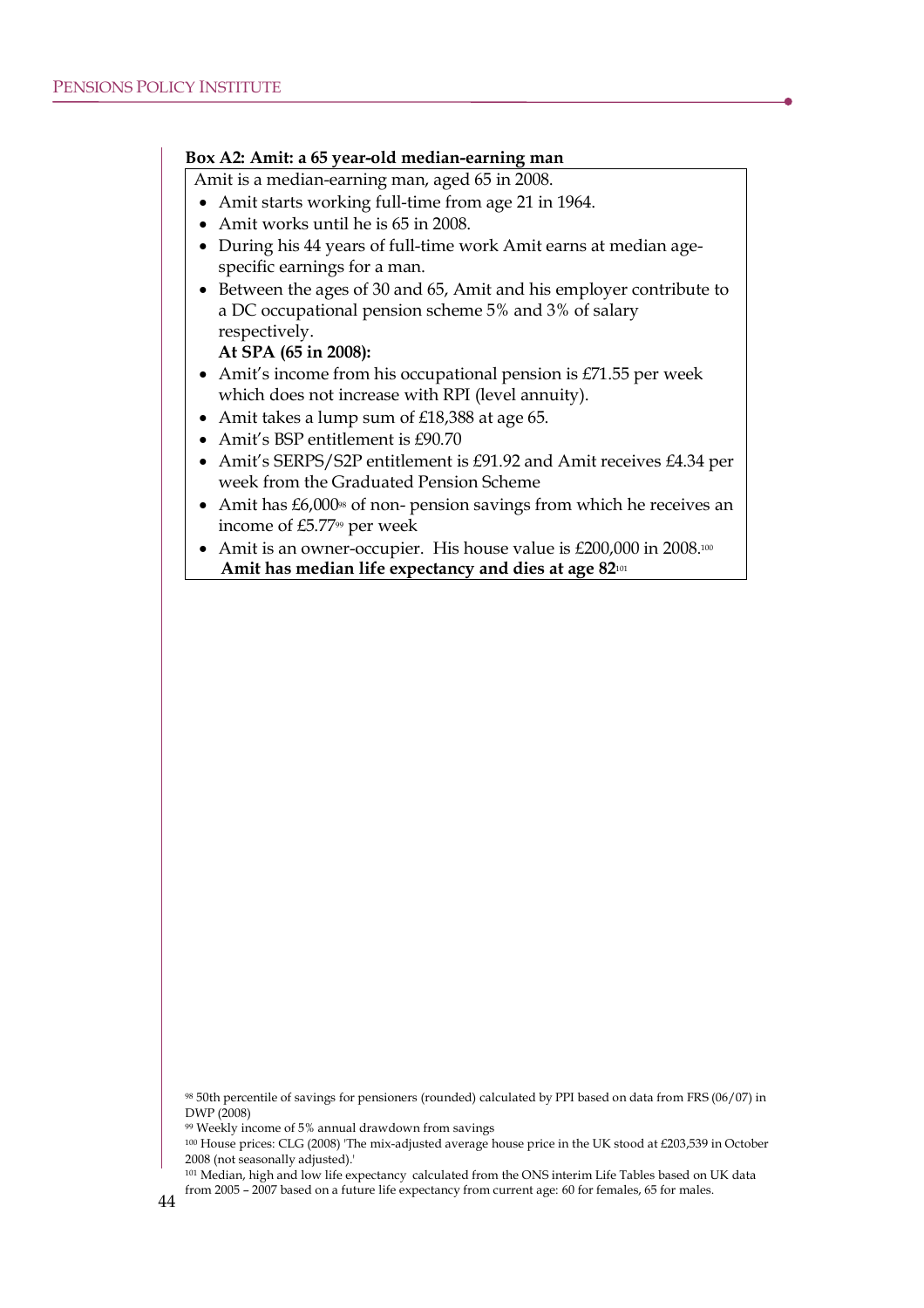# **Box A3: Grace: a 60 year-old high-earning woman**

Grace is a high-earning woman, aged 60 in 2008.

- · Grace starts working full-time from age 25 in 1973.
- · Grace works until she is 60 in 2008.
- · During her 35 years of full-time work Grace earns at high earnings for a woman.
- · Between the ages of 25 and 60 Grace contributes to an occupational pension scheme with a 1/80th accrual rate. **At SPA (60 in 2008):**
- Grace's income from her occupational pension is £303.61 per week.<sup>102</sup>
- · Grace's BSP entitlement is £88.37.
- · Grace receives no SERPS/S2P as she is contracted through her occupational pension
- · Grace receives £2.47 per week from the Graduated Pension Scheme.
- Grace has £21,000<sup>103</sup> of non-pension savings from which she receives an income of £20.19<sup>104</sup> per week.
- · Grace is an owner-occupier whose house value is £250,000 in 2008.<sup>105</sup> **Grace has median life expectancy and dies at age 85<sup>106</sup>**

<sup>102</sup> Calculation made on the basis of Grace receiving entitlement 35 years of reckonable service that can count towards her DB civil service pension.

<sup>103</sup> 75th percentile of savings for pensioners (rounded) calculated by PPI based on data from FRS (06/07) in DWP (2008)

<sup>104</sup> Weekly income of 5% annual drawdown from savings

<sup>105</sup> House prices: www.communities.gov.uk/publications/corporate/statistics/hpi102008 CLG House price Index October 2008 - 'The mix-adjusted average house price in the UK stood at £203,539 in October 2008 (not seasonally adjusted).

<sup>106</sup> Median, high and low life expectancy calculated from the ONS interim Life Tables based on UK data from 2005 – 2007 based on a future life expectancy from current age: 60 for females, 65 for males.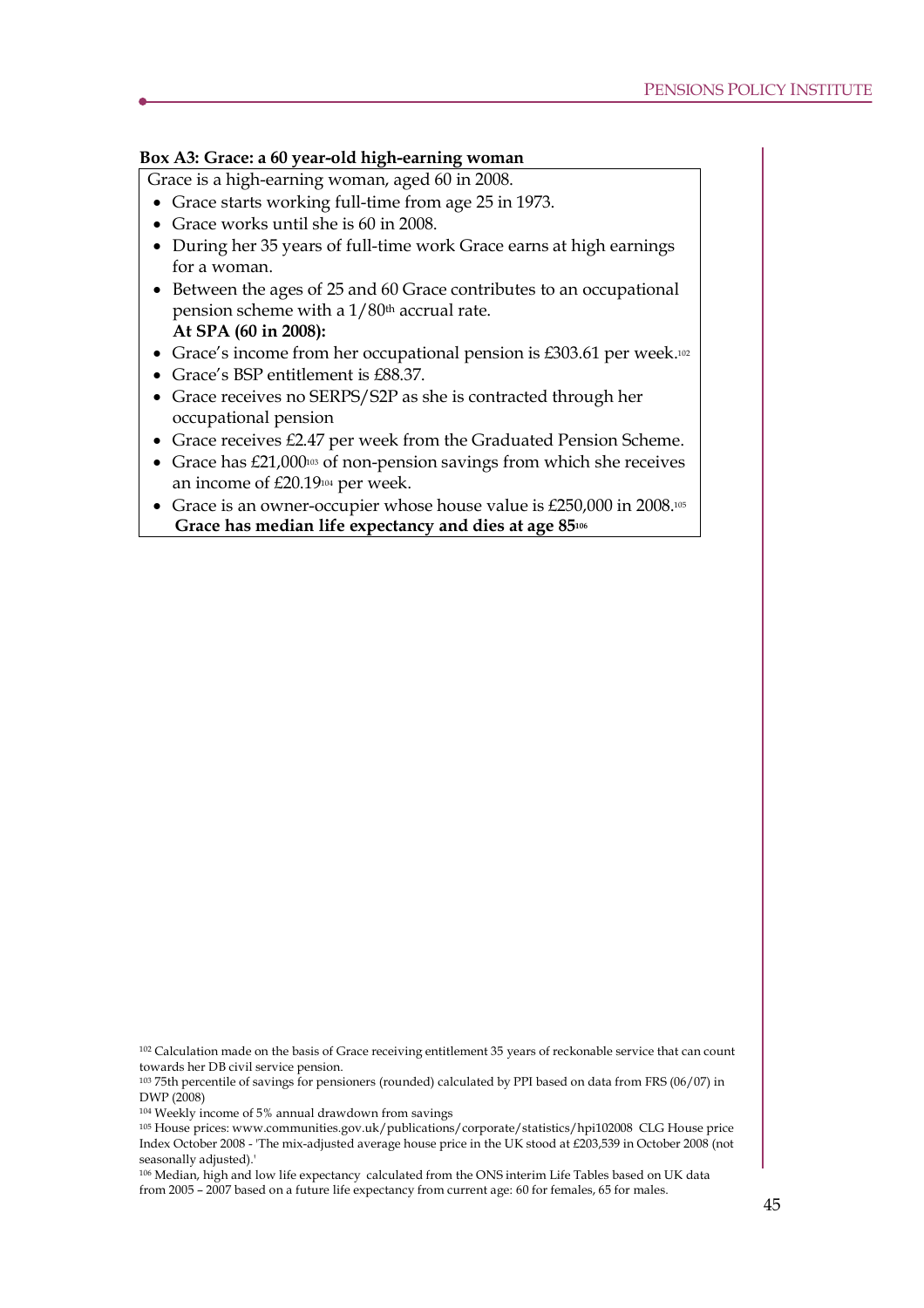In all scenarios it is assumed that:

- Basic State Pension payments increase in line with earnings after 2012 as outlined in the Pensions Act 2007.
- The hypothetical individuals draw down 5% annually from their savings.
- The hypothetical individuals take their 25% tax-free lump sum from their pension savings at SPA and use the income on an immediate purchase (such as mortgage payments, house improvements or give it away).<sup>107</sup>
- The hypothetical individuals who own their own homes have fully paid off mortgages by SPA.
- The hypothetical individuals claim all the benefits that they are entitled to, including Pension Credit, Housing Benefit, Council Tax Benefit and Attendance Allowance.**<sup>108</sup>**
- · None of the individuals are entitled to receive the Severe Disability Premium of Pension Credit when they are disabled because they either receive care from their partner or from a relative.<sup>109</sup>

<sup>107</sup> The majority of people (76%) take their lump sum at SPA and of those who take their lump sum, many spend the money soon after taking it (80%) or give it away to friends or relatives (17%) Prudential. YouGov. (2008)

<sup>&</sup>lt;sup>108</sup> Many pensioners do not claim all of the benefits that they are entitled to and have lower incomes as a result, Age Concern (2008)

<sup>109</sup> Pensioners who receive Attendance Allowance may be entitled to a Severe Disability Premium (of £50.35 in 2008/09) if they receive Attendance Allowance, live alone, or live with someone who is also receiving Attendance Allowance or is registered blind, and no one is receiving Carers Allowance for providing care to

them, http://www.ageconcern.org.uk/AgeConcern/Documents/FS48Pension\_Credit(1).pdf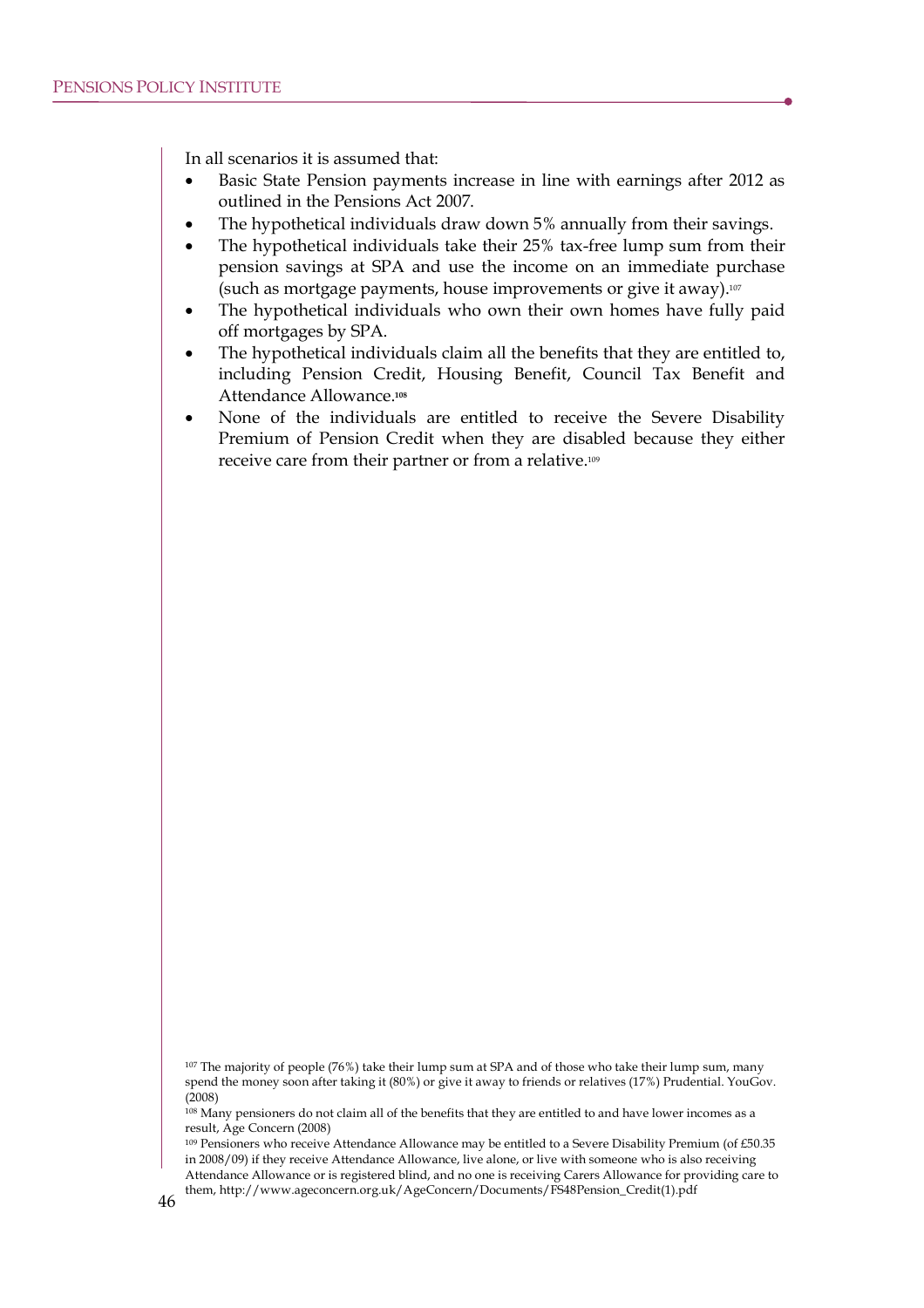# **Acknowledgements and Contact Details**

The authors are grateful for input from many people in support of this paper, in particular:

| Dean Blower       | Laurie Edmans        | Andrea Rozario  | Sally West     |
|-------------------|----------------------|-----------------|----------------|
| Milton Cartwright | <b>Trevor Gosney</b> | Daniela Silcock | Peter Williams |
| Niki Cleal        | Keith Haggart        | Gemma Tetlow    |                |
| Chris Curry       | Helen McCarthy       | Mark Warren     |                |

Editing decisions remained with the authors who take responsibility for any remaining errors.

The Family Resources Survey 2006/2007 is funded by the Department of Work and Pensions. The Labour Force Survey, July – September, 2008 is funded by the Office for National Statistics. The English Longitudinal Study of Ageing, Wave 3 is funded by a consortium of organisations. All three data sets were provided by the UK Data Archive, University of Essex. The UK Data Archive and the funders of the surveys bear no responsibility for further analysis and interpretation.

© Pensions Policy Institute, 2009

The Pensions Policy Institute is an educational charity promoting the study of retirement provision through research, analysis, discussion and publication. The PPI takes an independent view across the entire pensions system.

The PPI is funded by donations, grants and benefits-in-kind from a range of organisations, as well as being commissioned for research projects. To learn more about the PPI, see: www.pensionspolicyinstitute.org.uk

Contact: Niki Cleal, Director Telephone: 020 7848 3744 Email: info@pensionspolicyinstitute.org.uk

Pensions Policy Institute King's College 26 Drury Lane London WC2B 5RL

# **The PPI is grateful for the continuing support of its Platinum members:**

AEGON Scottish Equitable The Pensions Regulator Prudential Plc

Barclays Global Investors Threadneedle Investments

A full list of Supporting Members is on the PPI's website.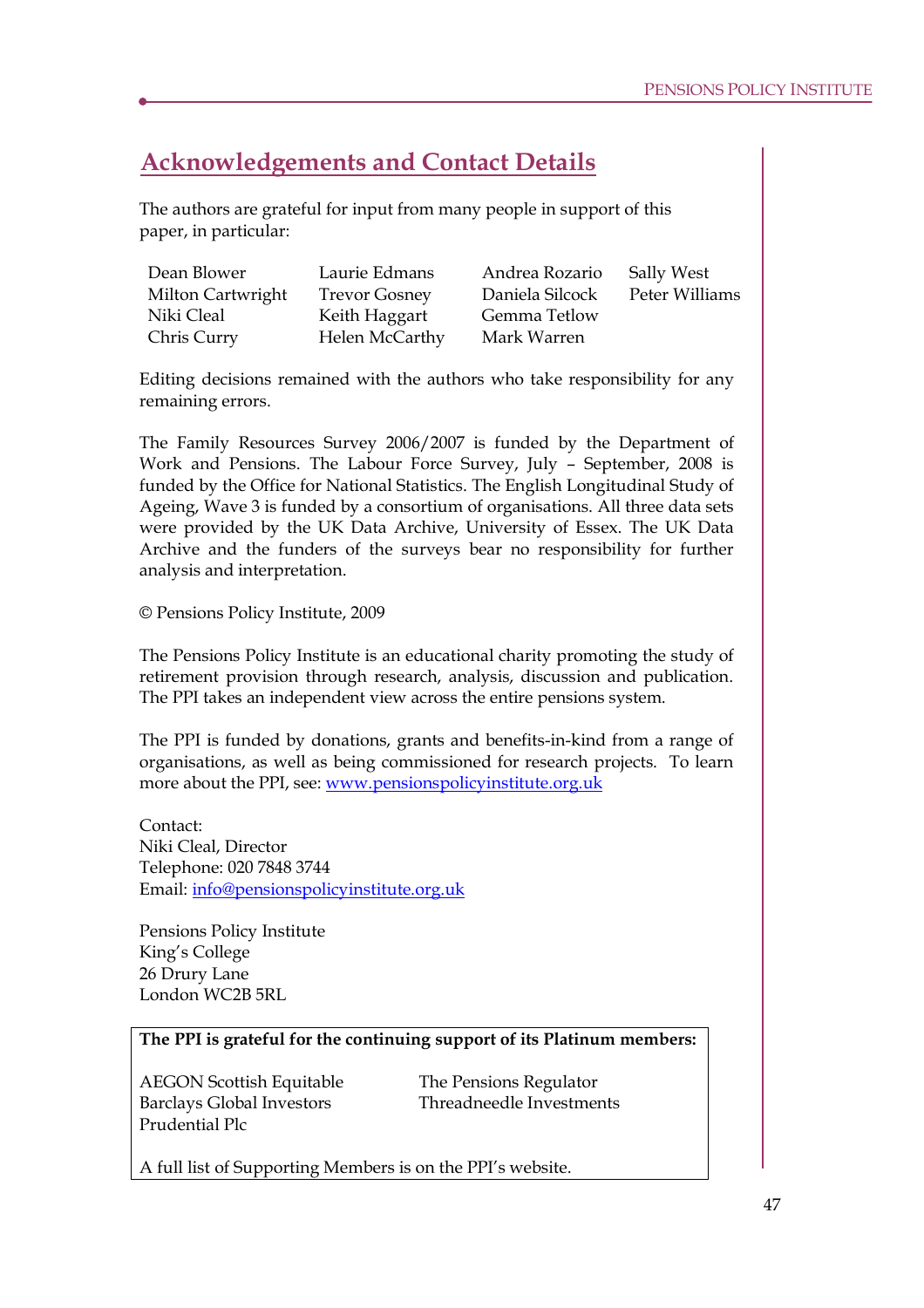# **References**

Age Concern (2007) *Equity Release and income-related benefits* Information Sheet 7 www.ageconcern.org.uk/AgeConcern/Documents/IS7EquityreleaseApr2007. pdf

Age Concern (2008) *Flagship or Flagging? The impact of pension credit five years on*. Age Concern.

Age Concern (2009a) *Paying for permanent residential care* factsheet FS10,

Age Concern (2009b) *Treatment of property in the means test for permanent care home provision* factsheet FS38

Association of British Insurers (ABI) (2003) *Retirement savings in the UK: The state of the nation's savings 2003* 

Association of British Insurers (ABI) (2008a) *Research Update: Money in funded pensions 2007* 

Association of British Insurers (ABI) (2008b) *Retirement savings in the UK: The state of the nation's savings 2008* 

Banks et al (2005) *Prepared for retirement? The adequacy and distribution of retirement resources in England*, Institute for Fiscal Studies

Bevan and Rhodes (2003) *Private landlords and buy-to-let*, Joseph Rowntree Foundation

Department of Communities and Local Government (CLG) (2008) *House Price Index - October 2008* www.communities.gov.uk/publications/corporate/statistics/hpi102008

Department of Communities and Local Government (CLG) (2009) *Table 502 Housing market: house prices from 1930, annual house price inflation, United Kingdom, from 1970*  www.communities.gov.uk/documents/housing/xls/141272.xls

Department of Health (DH) (2009) *Shaping the Future of Care Together*  http://careandsupport.direct.gov.uk/greenpaper/the-green-paper-andsupporting-documents/

Department for Work and Pensions (DWP) (2000) *Family Resources Survey. United Kingdom. 1998-99. (*DWP) HMSO

Department for Work and Pensions (DWP) (2004) *Family Resources Survey. United Kingdom. 2002-03. (*DWP) HMSO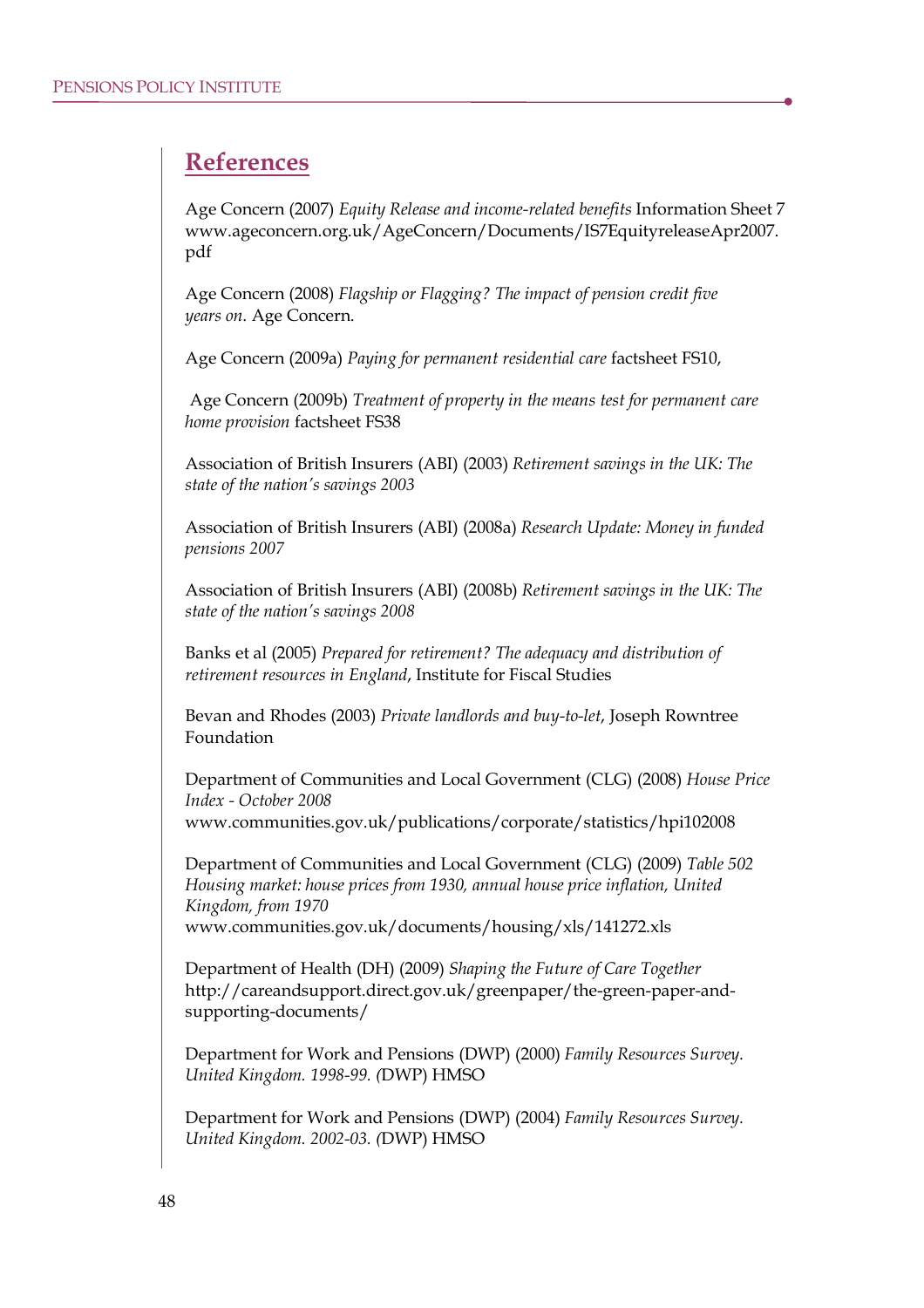Department for Work and Pensions (DWP) (2008) *Family Resources Survey. United Kingdom. 2006-07. (*DWP) HMSO

Department for Work and Pensions (DWP) (2009) *Family Resources Survey. United Kingdom. 2007-08. (*DWP) HMSO

Department for Work and Pensions, National Centre for Social Research and Office for National Statistics. Social and Vital Statistics Division, *Family Resources Survey, 2006-2007* [computer file]. Colchester, Essex: UK Data Archive [distributor], December 2008. SN: 6079

Financial Services Authority (FSA) (2008) *product sales data trends* September - 2008

Gay (2004) *Retirement realities: shocked and struggling* National Consumer Council

Kellard, K. Beckhelling, J, Phung, V. Middleton, S. Perren, K Hancock, R. (2006).*Needs and Resources in Later Life.* Centre for Research in Social Policy, Loughborough University. Department of Health and Human Services, University of Essex

Land Registry (April 2009) *House Price Index* 

Marmot et al (2005) *Health, wealth and lifestyles of the older population in England: The 2002 English Longitudinal Study of Ageing* Institute for Fiscal Studies

Marmot, M. et al. *English Longitudinal Study of Ageing: Wave 0 (1998, 1999 and 2001) and Waves 1-3 (2002-2007)* [computer file]. *10th Edition.* Colchester, Essex: UK Data Archive [distributor], June 2008. SN: 5050

NOP Financial (2003) *Retirement Planning* 

Office of National Statistics (ONS) (2008) *Annual Survey of Hours and Earnings*

Office for National Statistics (ONS) (2008 BB) Office for National Statistics *The Blue Book* 

Office of National Statistics (ONS) (2009) *Marriage, divorce and adoption statistics*

Office for National Statistics. Social and Vital Statistics Division and Northern Ireland Statistics and Research Agency. Central Survey Unit, *Quarterly Labour Force Survey, July - September, 2008* [computer file]. Colchester, Essex: UK Data Archive [distributor], December 2008. SN: 6074

Parker (2006) *Low Cost but Acceptable Budget for Pensioners April 2006* Family Budget Unit

Pensions Commission (2004) *Pensions: Challenges and Choices*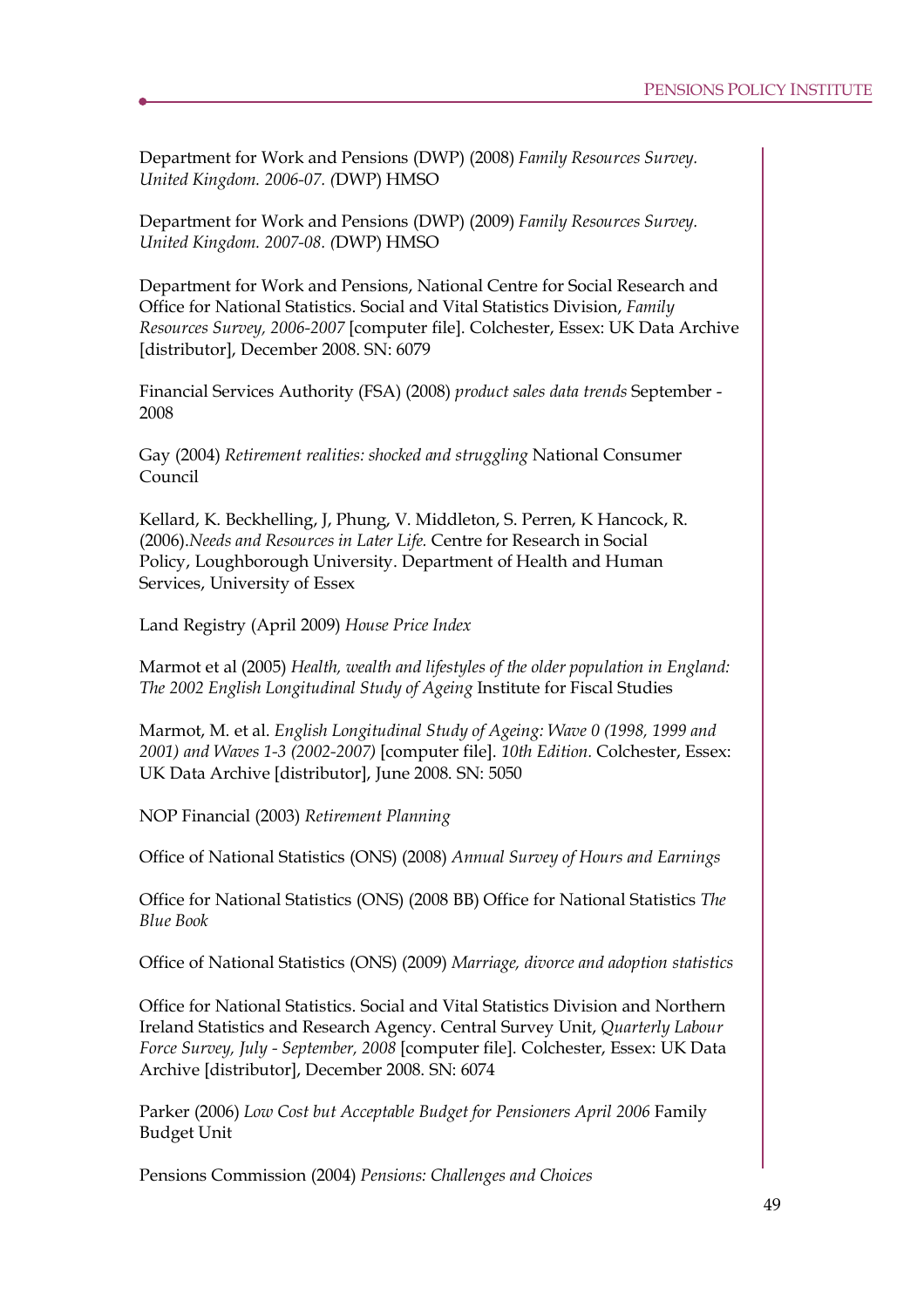*The First Report of the Pensions Commission.* Pensions Commission. TSO.

Pensions Policy Institute (PPI) (2003) *The Under-Pensioned* PPI

Pensions Policy Institute (PPI) (2009) *Retirement income and assets: do pensioners have sufficient income to meet their needs?* PPI

Prudential. YouGov. (2008) *Press Release: Three quarters of pensioners with company and private pension schemes taking lump sums averaging £24,000.*  Prudential

Rowlingson and McKay (2005) *Attitudes to Inheritance in Britain*, Joseph Rowntree Foundation

Wingfield et al (2005) *Relative regional consumer price levels in 2004,* Office for National Statistics, Economic Trends, February 2005

Crown copyright material is reproduced with the permission of the Controller of HMSO and the Queen's Printer for Scotland.